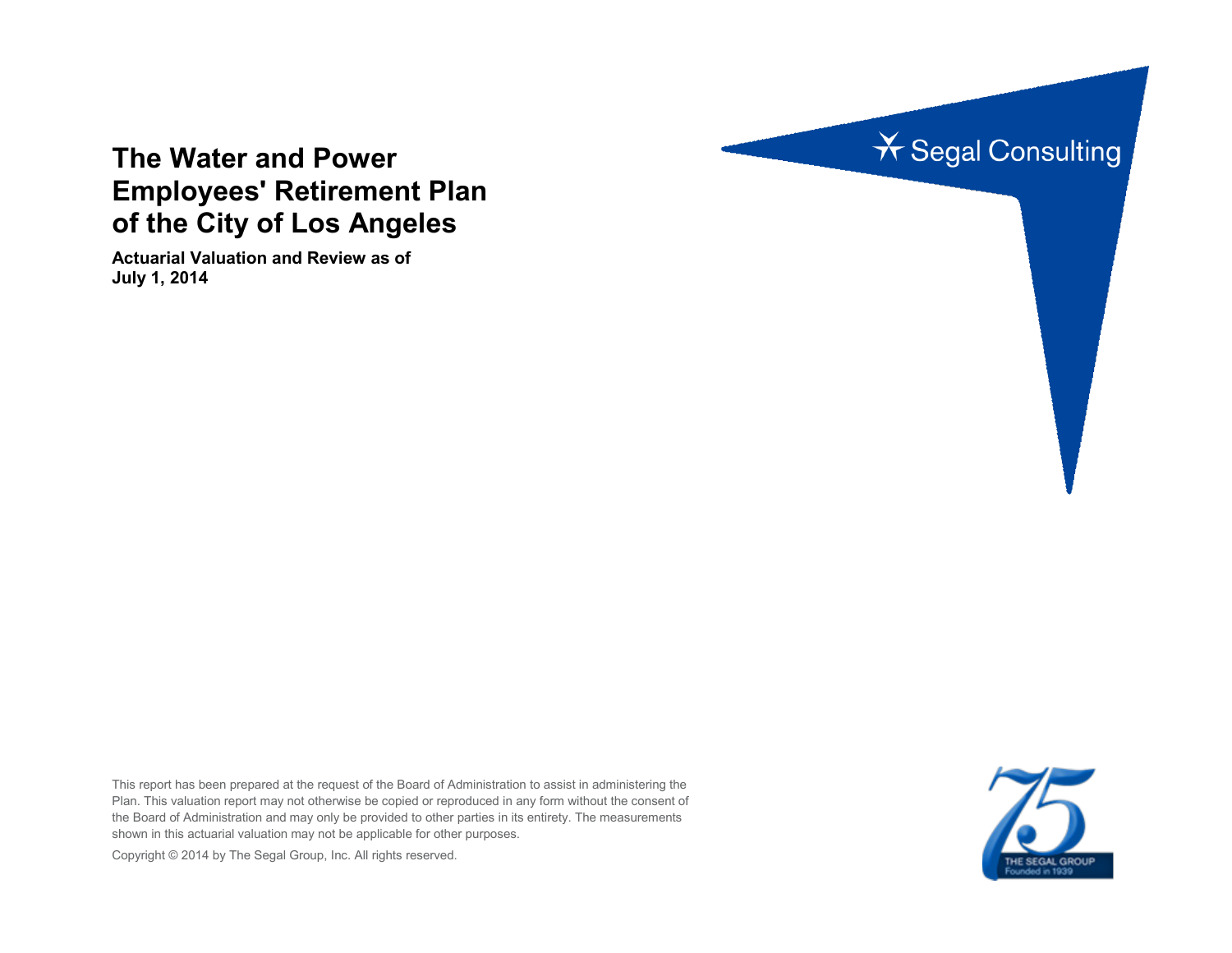

100 Montgomery Street, Suite 500 San Francisco, CA 94104 T 415.263.8200 www.segalco.com

*September 16, 2014*

*Board of Administration The Water and Power Employees' Retirement Plan of the City of Los Angeles 111 North Hope Street, Room 357 Los Angeles, California 90012*

*Dear Board Members:*

*We are pleased to submit this Actuarial Valuation and Review as of July 1, 2014. It summarizes the actuarial data used in the valuation, establishes the funding requirements for fiscal 2014-2015 and analyzes the preceding year's experience.* 

*This report was prepared in accordance with generally accepted actuarial principles and practices at the request of the Board to assist in administering the Retirement Plan. The census information and financial information on which our calculations were based was prepared by the Retirement Office. That assistance is gratefully acknowledged.* 

*The measurements shown in this actuarial valuation may not be applicable for other purposes. Future actuarial measurements may differ significantly from the current measurements presented in this report due to such factors as the following: plan experience differing from that anticipated by the economic or demographic assumptions; changes in economic or demographic assumptions; increases or decreases expected as part of the natural operation of the methodology used for these measurements (such as the end of an amortization period); and changes in plan provisions or applicable law.*

*The actuarial calculations were completed under the supervision of John Monroe, ASA, MAAA, Enrolled Actuary. We are members of the American Academy of Actuaries and we meet the Qualification Standards of the American Academy of Actuaries to render the actuarial opinion herein. To the best of our knowledge, the information supplied in the actuarial valuation is complete and accurate. Further, in our opinion, the assumptions as approved by the Board are reasonably related to the experience of and the expectations for the Plan.*

*We look forward to reviewing this report at your next meeting and to answering any questions.*

*Sincerely,*

*Segal Consulting, a Member of The Segal Group, Inc.*

 $By: \t\t\int \mathscr{A} \mathscr{U}$ 

*Paul Angelo, FSA, MAAA, EA, FCA John Monroe, ASA, MAAA, EA Senior Vice President and Actuary Vice President and Associate Actuary*

*EK/gxk*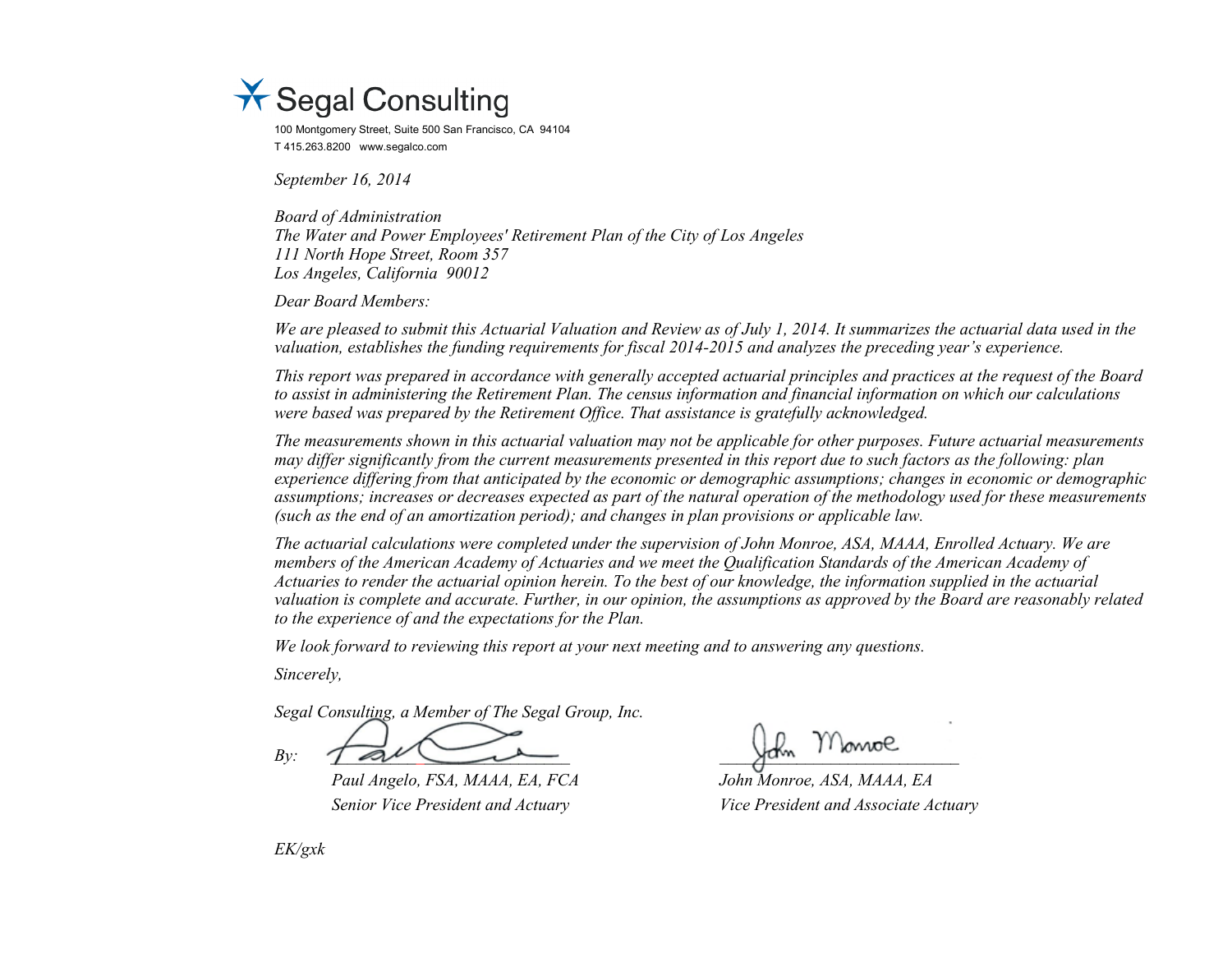# **SECTION 1 SECTION 2 SECTION 3 SECTION 4**

# **VALUATION SUMMARY VALUATION RESULTS**

| Significant Issues in Valuation |  |
|---------------------------------|--|
|                                 |  |
| Summary of Key Valuation        |  |
| $Results$ $iv$                  |  |

| A. Member Data 1             |
|------------------------------|
| B. Financial Information  4  |
| C. Actuarial Experience 7    |
| D. Required Contribution  12 |
| E. Information Required By   |
|                              |
| F. Volatility Ratios 17      |

EXHIBIT M

Adjusted Reserves ....................35

# **SUPPLEMENTAL**

| EXHIBIT A<br>Table of Plan Coverage  18                                                                      | E <sub>2</sub> |
|--------------------------------------------------------------------------------------------------------------|----------------|
| EXHIBIT B<br>Members in Active Service as                                                                    | E2             |
| EXHIBIT C<br>Reconciliation of Member                                                                        |                |
| EXHIBIT D<br>Summary Statement of<br>Income and Expenses on an<br>Actuarial Value Basis 25                   | E)             |
| EXHIBIT E<br>Summary Statement of Plan                                                                       | E)             |
| EXHIBIT F<br>Development of the Fund<br>Through June 30, 2014 27                                             | E)             |
| EXHIBIT G<br>Development of Unfunded<br><b>Actuarial Accrued Liability</b><br>for Year Ended June 30, 201428 | E)             |
| EXHIBIT H<br>Table of Amortization Bases 29                                                                  | E)             |
| EXHIBIT I<br>Section 415 Limitations30                                                                       |                |
| EXHIBIT J<br>Definitions of Pension Terms31                                                                  |                |
| EXHIBIT K<br>Actuarial Balance Sheet33                                                                       |                |
| EXHIBIT L<br>Reserves and Designated                                                                         |                |

#### **INFORMATION REPORTING INFORMATION**

| <b>EXHIBIT I</b>                                                           |
|----------------------------------------------------------------------------|
| Summary of Actuarial                                                       |
| Valuation Results 36                                                       |
| EXHIBIT II                                                                 |
| Supplementary Information<br>Required by GASB 27 -<br>Schedule of Employer |
| EXHIBIT III                                                                |
| Supplementary Information                                                  |
| Required by GASB 27 -                                                      |
| Schedule of Funding Progress. 39                                           |
| <b>EXHIBIT IV</b>                                                          |
| Supplementary Information                                                  |
| Required by GASB 27 40                                                     |
| <b>EXHIBIT V</b>                                                           |
| Development of the Net                                                     |
| Pension Obligation (NPO)                                                   |
| and the Annual Pension Cost                                                |
| Pursuant to GASB 27  41                                                    |
| <b>EXHIBIT VI</b>                                                          |
| Actuarial Assumptions and                                                  |
|                                                                            |
| EXHIBIT VII                                                                |
| Summary of Plan Provisions  51                                             |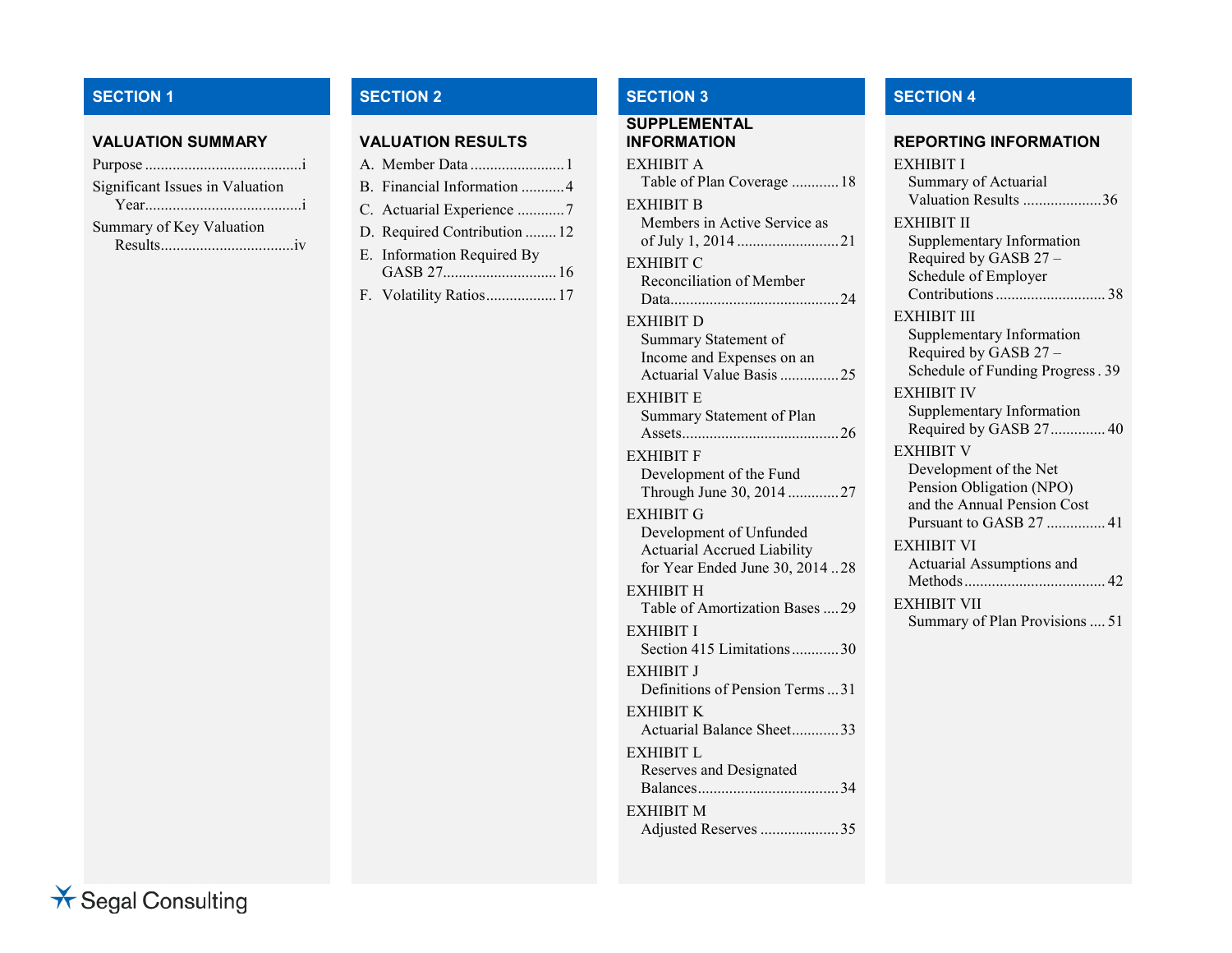# **Purpose**

This report has been prepared by Segal Consulting to present a valuation of The Water and Power Employees' Retirement Plan of the City of Los Angeles as of July 1, 2014. The valuation was performed to determine whether the assets and contributions are sufficient to provide the prescribed benefits. The contribution requirements presented in this report are based on:

- The benefit provisions of the Pension Plan, as administered by the Board;
- The characteristics of covered active members, inactive vested members, and retired members and beneficiaries as of March 31, 2014, provided by the Retirement Office;
- The assets of the Plan as of June 30, 2014, provided by the Retirement Office;
- Economic assumptions regarding future salary increases and investment earnings; and
- $\triangleright$  Other actuarial assumptions, regarding employee terminations, retirement, death, etc.

#### **Significant Issues in Valuation Year**

The following key findings were the result of this actuarial valuation:

*Ref: Pg. 47*

- $\geq$  The results of this valuation reflect changes in the actuarial assumptions as recommended by Segal and adopted by the Board for the June 30, 2014 valuation. These changes were documented in our Actuarial Experience Study and are also outlined in Section 4, Exhibit VI of this report. These assumption changes resulted in an increase in the aggregate required contribution rate (all tiers combined) of 8.91% of compensation before reflecting the two-year phase-in adopted by the Board and discussed below. The most significant of the assumption changes is for the mortality assumption which alone increased the required contribution rate by 5.63% of compensation.
- $\geq$  A new Tier 2 was adopted that applies to members hired on or after January 1, 2014. Tier 2 contains plan provisions which include a new benefit formula, a three-year final average salary period, a 2% cost-of-living adjustment (COLA) provision, higher member contribution rates and other miscellaneous changes as compared to Tier 1. The results in this report have been prepared including Tier 2 and reflect the demographics of actual members reported to us under that new tier. In addition, there were changes adopted that affect the reciprocity program with the City of Los Angeles. Those changes generally do not have an immediate impact on the valuation results as no future transfers between the City and the DWP are assumed. However, these changes may affect future valuations as members actually transfer under the new reciprocity provisions. *Ref: Pg. 51*

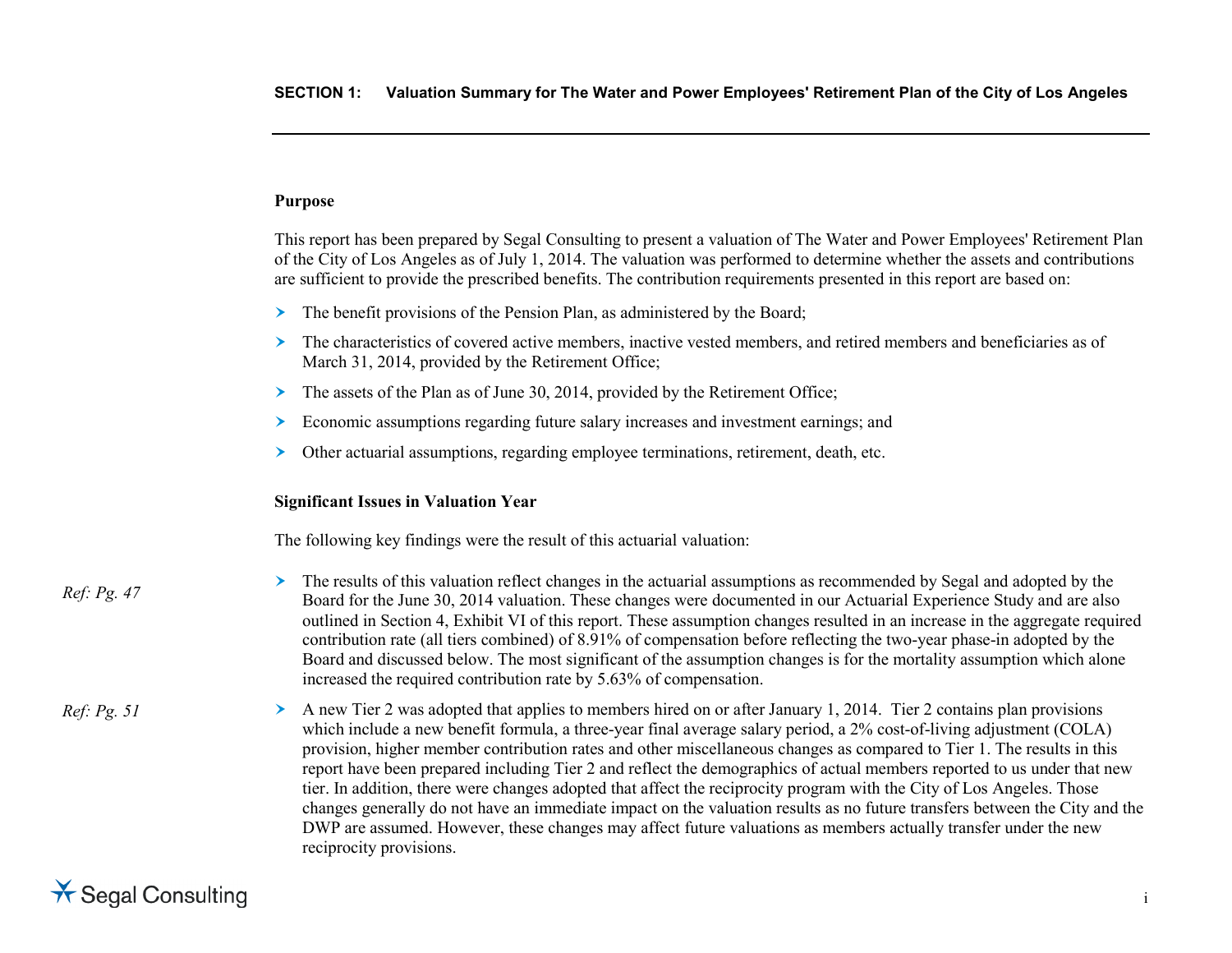| Ref: Pg. 28, 29    |   | The actuarial accrued liability exceeds the actuarial value of assets, resulting in an Unfunded Actuarial Accrued Liability<br>(UAAL) of \$2.10 billion, which is a decrease from \$2.14 billion in the previous valuation. The Board's funding policy<br>determines the Department's required contribution as the normal cost increased or offset by a UAAL amortization charge<br>or credit. Under this funding policy, the Plan's UAAL is amortized over various 15-year periods, each beginning with the<br>year that each portion or base of the UAAL was first identified and amortized.                                                                             |
|--------------------|---|----------------------------------------------------------------------------------------------------------------------------------------------------------------------------------------------------------------------------------------------------------------------------------------------------------------------------------------------------------------------------------------------------------------------------------------------------------------------------------------------------------------------------------------------------------------------------------------------------------------------------------------------------------------------------|
| Ref: Pg. 12-14, 15 |   | The aggregate required contribution rate (before phase-in) increased from 47.30% to 50.62% of pay for the 2014-2015 plan<br>year, which is estimated to be \$455.7 million. This includes amortization of the components of the Plan's UAAL over 15-<br>year fixed periods. Under the Plan's funding policy, the required contribution rate continues to be larger than the<br>mandatory 110% matching of the employee contribution for Tier 1.                                                                                                                                                                                                                            |
|                    | ➤ | The Board elected to phase-in the impact of new actuarial assumptions adopted for the June 30, 2014 valuation on the<br>required contribution rate over a two-year period, beginning with the 2014-2015 fiscal year. The recommended pre-phase-<br>$\frac{\text{in}}{\text{in}}$ contribution rates for 2014-2015 are contained in this report. The aggregate required contribution rate after reflecting the<br>phase-in is 46.17% of compensation and is shown in a separate letter that follows this report. All other results shown in this<br>valuation report exclude the effect of the phase-in.                                                                    |
| Ref: Pg. 8         |   | The market value of assets earned a return of 16.9% for the July 1, 2013 to June 30, 2014 plan year. The actuarial value of<br>assets earned a return of 11.6% for the July 1, 2013 to June 30, 2014 plan year due to the deferral of most of the current<br>year investment gains and the recognition of prior investment gains and losses. This resulted in an actuarial gain of \$309.6<br>million when measured against the assumed rate of return of 7.75% for 2013-2014. This actuarial investment gain<br>decreased the aggregate required contribution by 3.79% of compensation.                                                                                   |
| Ref: Pg. 28, 15    |   | The salaries for continuing actives increased by 1.6% from the amounts in effect on March 31, 2013 to the amounts in<br>effect on March 31, 2014. Since this increase is less than the average assumed rate of approximately 5.5%, the plan<br>experienced an actuarial gain from individual salary experience. This gain amounted to \$168.5 million for the current year,<br>which decreased the aggregate required contribution by 2.06% of compensation.                                                                                                                                                                                                               |
| Ref: Pg. 5         | ➤ | The total unrecognized return (i.e., the difference between the market value of assets and the "smoothed" actuarial value of<br>assets) changed by \$466 million during the plan year from a \$269 million unrecognized gain in 2013 to a \$735 million<br>unrecognized gain in 2014. This investment gain will be recognized in the determination of the actuarial value of assets<br>over the next few years. This means that, if the Plan earns the assumed rate of investment return of 7.50% per year (net of<br>expenses) on a <b>market value</b> basis, then the deferred gains will be recognized over the next few years as shown in the<br>footnote in Chart 7. |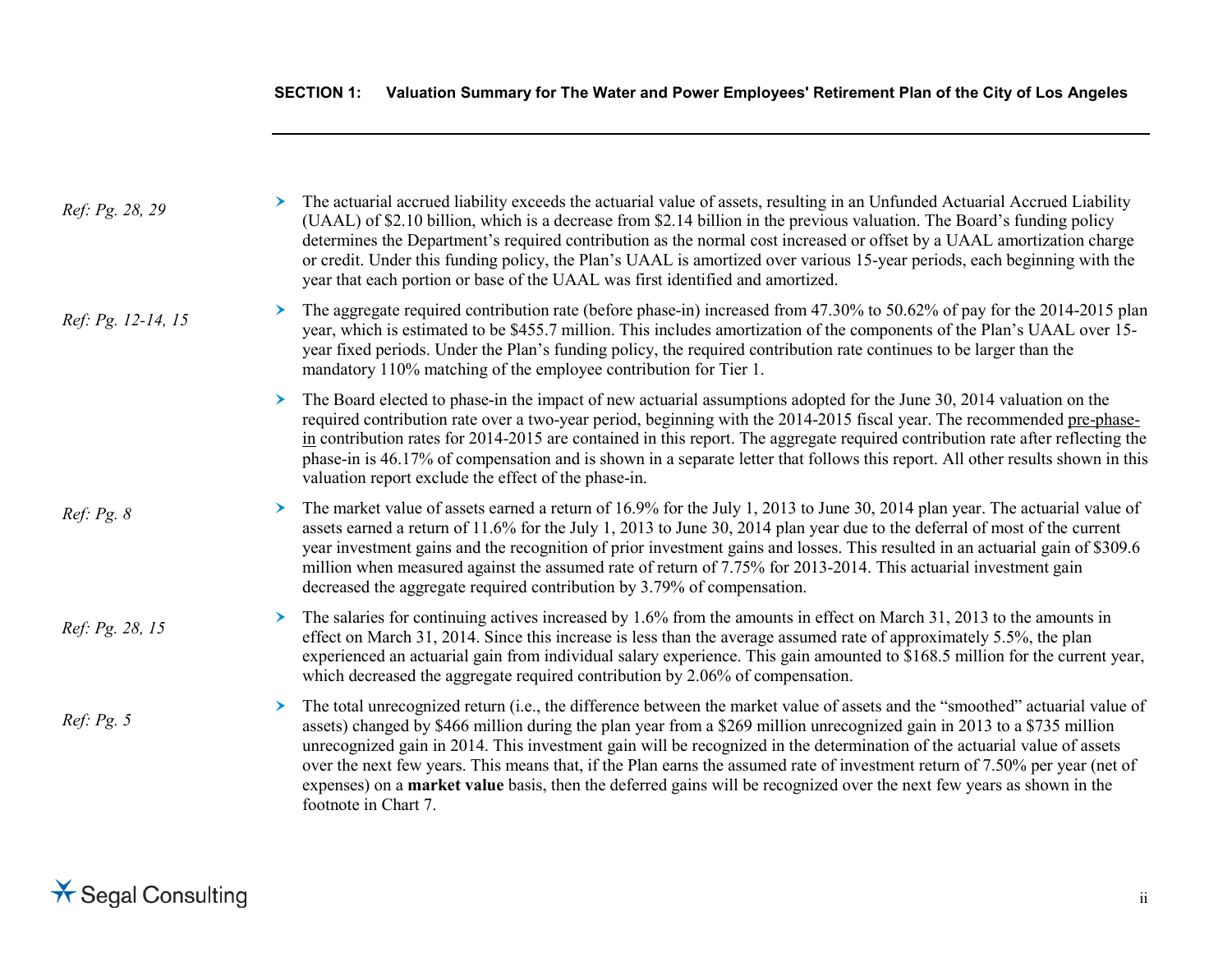|                | The unrecognized investment gains of \$735 million represent about 7.6% of the market value of assets. Unless offset by<br>future investment losses or other unfavorable experience, the future recognition of the \$735 million in past market gains is<br>expected to have an impact on the Plan's future funded ratio and aggregate required contributions. This potential impact<br>may be illustrated as follows:                                                                                                                                                                                                                                                                                                                                                                                                                                                                                                                |
|----------------|---------------------------------------------------------------------------------------------------------------------------------------------------------------------------------------------------------------------------------------------------------------------------------------------------------------------------------------------------------------------------------------------------------------------------------------------------------------------------------------------------------------------------------------------------------------------------------------------------------------------------------------------------------------------------------------------------------------------------------------------------------------------------------------------------------------------------------------------------------------------------------------------------------------------------------------|
|                | If the deferred gains were recognized immediately in the actuarial value assets, the funded percentage would increase<br>from 80.9% to 87.6%.                                                                                                                                                                                                                                                                                                                                                                                                                                                                                                                                                                                                                                                                                                                                                                                         |
|                | If the deferred gains were recognized immediately in the actuarial value of assets, the aggregate required contribution<br>would decrease from 50.62% of covered payroll to 41.69% of covered payroll.                                                                                                                                                                                                                                                                                                                                                                                                                                                                                                                                                                                                                                                                                                                                |
| Ref: Pg. 34    | This year, the balance in the General Reserve and the Reserve for Investment Gains and Losses increased from \$1,843<br>million as of June 30, 2013 to \$1,941 million as of June 30, 2014. These two reserves track changes in the book value of                                                                                                                                                                                                                                                                                                                                                                                                                                                                                                                                                                                                                                                                                     |
| Ref: Pg. 5     | assets. Consistent with prior valuations, this year we have been instructed to include all but \$97.1 million of the end of year<br>General Reserve and Reserve for Investment Gains and Losses as valuation assets. The \$97.1 million amount is 1% of the<br>end of year market value of assets.                                                                                                                                                                                                                                                                                                                                                                                                                                                                                                                                                                                                                                    |
|                | The actuarial valuation report as of July 1, 2014 is based on financial information as of that date. Changes in the value of<br>assets subsequent to that date, to the extent that they exist, are not reflected. Declines in asset values will increase the<br>actuarial cost of the plan, while increases will decrease the actuarial cost of the plan.                                                                                                                                                                                                                                                                                                                                                                                                                                                                                                                                                                             |
| Ref: Pg. 38-41 | The Governmental Accounting Standards Board (GASB) approved two new Statements affecting the reporting of pension<br>liabilities for accounting purposes. Statement 67 replaces Statement 25 and is for plan reporting. Statement 68 replaces<br>Statement 27 and is for employer reporting. It is important to note that the new GASB rules only redefine pension expense<br>for financial reporting purposes, and do not apply to contribution amounts for actual pension funding purposes. Employers<br>and plans can still develop and adopt funding policies under current practices. Because Statement 68 is not effective until<br>the fiscal year ending June 30, 2015 for employer reporting, we have continued to include financial reporting information<br>in this report in accordance with Statement 27. Financial reporting information for Statement 67 is provided in a separate<br>report that follows this report. |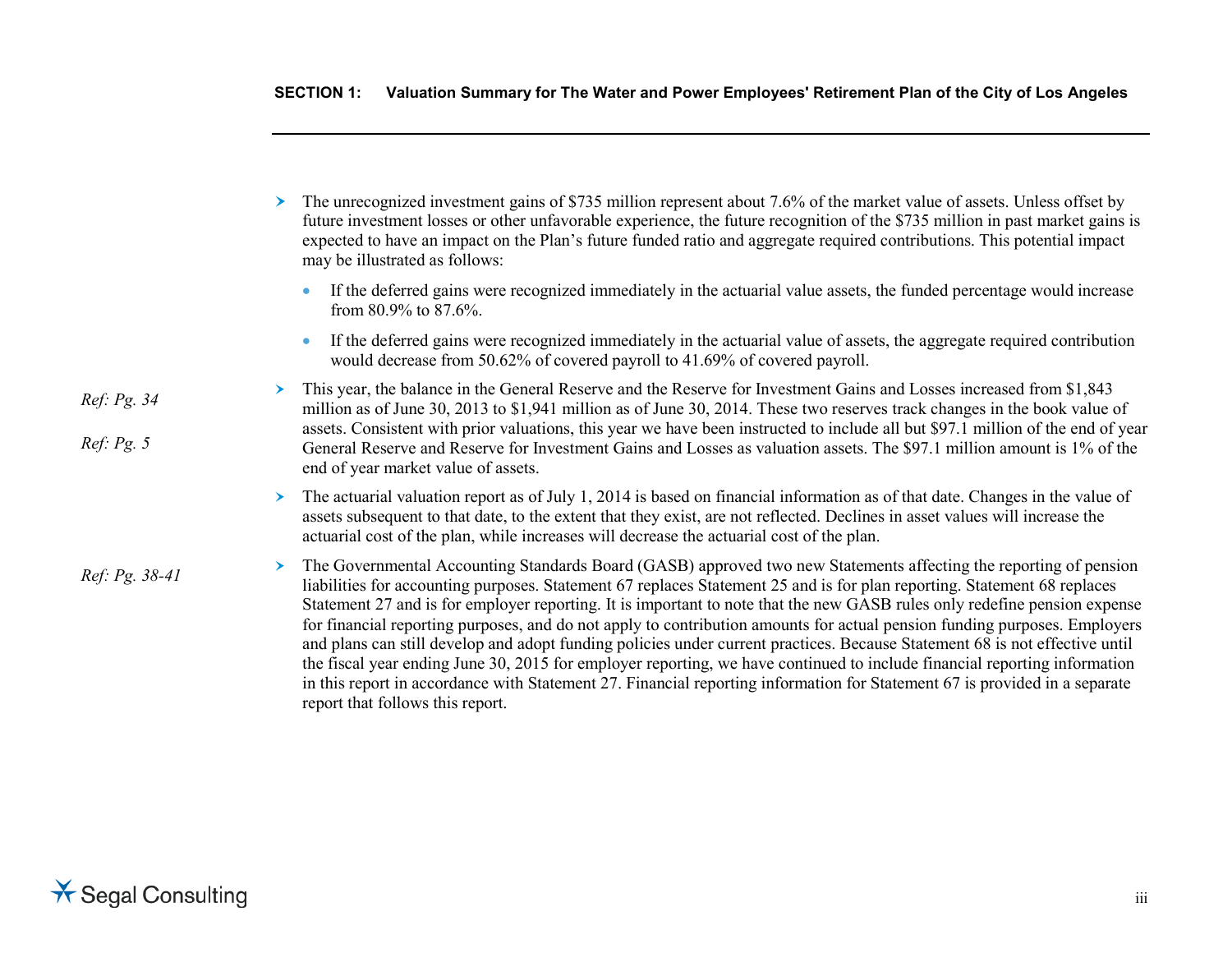# **Summary of Key Valuation Results**

|                                                                                             |        | 2014                                     |                | 2013                                     |
|---------------------------------------------------------------------------------------------|--------|------------------------------------------|----------------|------------------------------------------|
| Required Contributions for plan year beginning<br>July 1 (Before Phase-in) <sup>(1)</sup> : | Rate   | <b>Estimated Annual</b><br><b>Amount</b> | Rate           | <b>Estimated Annual</b><br><b>Amount</b> |
| Tier $1 \&$ Tier 2 Combined (aggregate)                                                     | 50.62% | \$455,682,592                            | 47.30%         | \$425,784,740                            |
| Tier 1                                                                                      | 50.72% | \$452,871,173                            | 47.30%         | \$425,784,740                            |
| Tier $2^{(2)}$                                                                              | 39.27% | \$2,811,419                              | 37.22%         | \$0                                      |
| Funding elements for plan year beginning July 1:                                            |        |                                          | 2014           | 2013                                     |
| Total Normal cost (beginning of year)                                                       |        |                                          | \$214,735,027  | \$193,661,118                            |
| Market value of assets (MVA)                                                                |        |                                          | 9,710,178,432  | 8,310,729,662                            |
| Actuarial value of assets (AVA)                                                             |        |                                          | 8,877,594,529  | 7,958,487,587                            |
| Actuarial accrued liability (AAL)                                                           |        |                                          | 10,975,550,617 | 10,094,867,871                           |
| Unfunded/(overfunded) actuarial accrued liability on AVA basis                              |        | 2,097,956,088                            |                | 2,136,380,284                            |
| Unfunded/(overfunded) actuarial accrued liability on MVA basis                              |        |                                          | 1,265,372,185  | 1,784,138,209                            |
| Funded ratio on AVA basic (AVA/AAL)                                                         |        |                                          | 80.89%         | 78.84%                                   |
| Funded ratio on MVA basic (MVA/AAL)                                                         |        |                                          | 88.47%         | 82.33%                                   |
| GASB 27 for plan year beginning July 1:                                                     |        |                                          |                |                                          |
| Annual pension cost                                                                         |        |                                          | \$458,779,702  | \$391,121,468                            |
| Actual contributions                                                                        |        |                                          |                | 384,265,892                              |
| Percentage contributed                                                                      |        |                                          |                | 98.25%                                   |
| Covered payroll $^{(3)}$                                                                    |        |                                          | \$900,126,274  | \$819,923,866                            |

*(1) Required contributions are assumed to be paid at the middle of every year. The July 1, 2014 contribution rates are before adjustments to phase-in over two years the required contribution rate impact of new assumptions adopted for the July 1, 2014 valuation.*

*(2) The July 1, 2013 contribution rate for Tier 2 is from our New Tier Study dated November 4, 2013.*

*(3) For 2013, this represents the actual covered payroll for 2013-2014 as reported by the Retirement Office. For 2014, this is an estimate for 2014-2015.*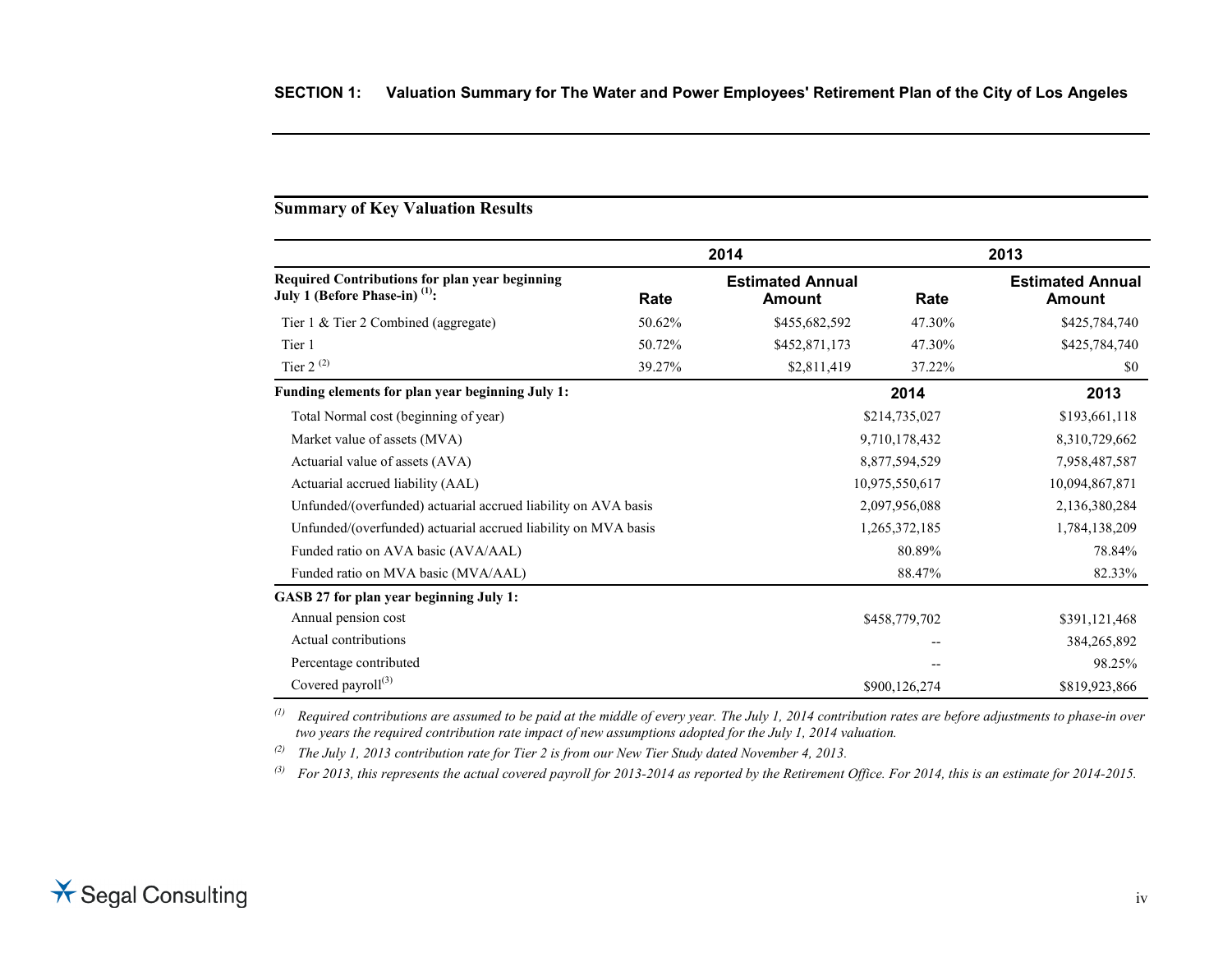# **Summary of Key Valuation Results (continued)**

|                                                  | 2014          | 2013          |
|--------------------------------------------------|---------------|---------------|
| Demographic data for plan year beginning July 1: |               |               |
| Number of retired members and beneficiaries      | 8,739         | 8,642         |
| Number of vested former members $^{(3)}$         | 1,484         | 1,555         |
| Number of active members                         | 8,960         | 8.913         |
| Total compensation                               | \$900,126,274 | \$900,254,454 |
| Average compensation                             | \$100,461     | \$101,005     |
|                                                  |               |               |

<sup>(3)</sup> Includes terminated members due a refund of employee contributions and members receiving Permanent Total Disability (PTD) benefits.

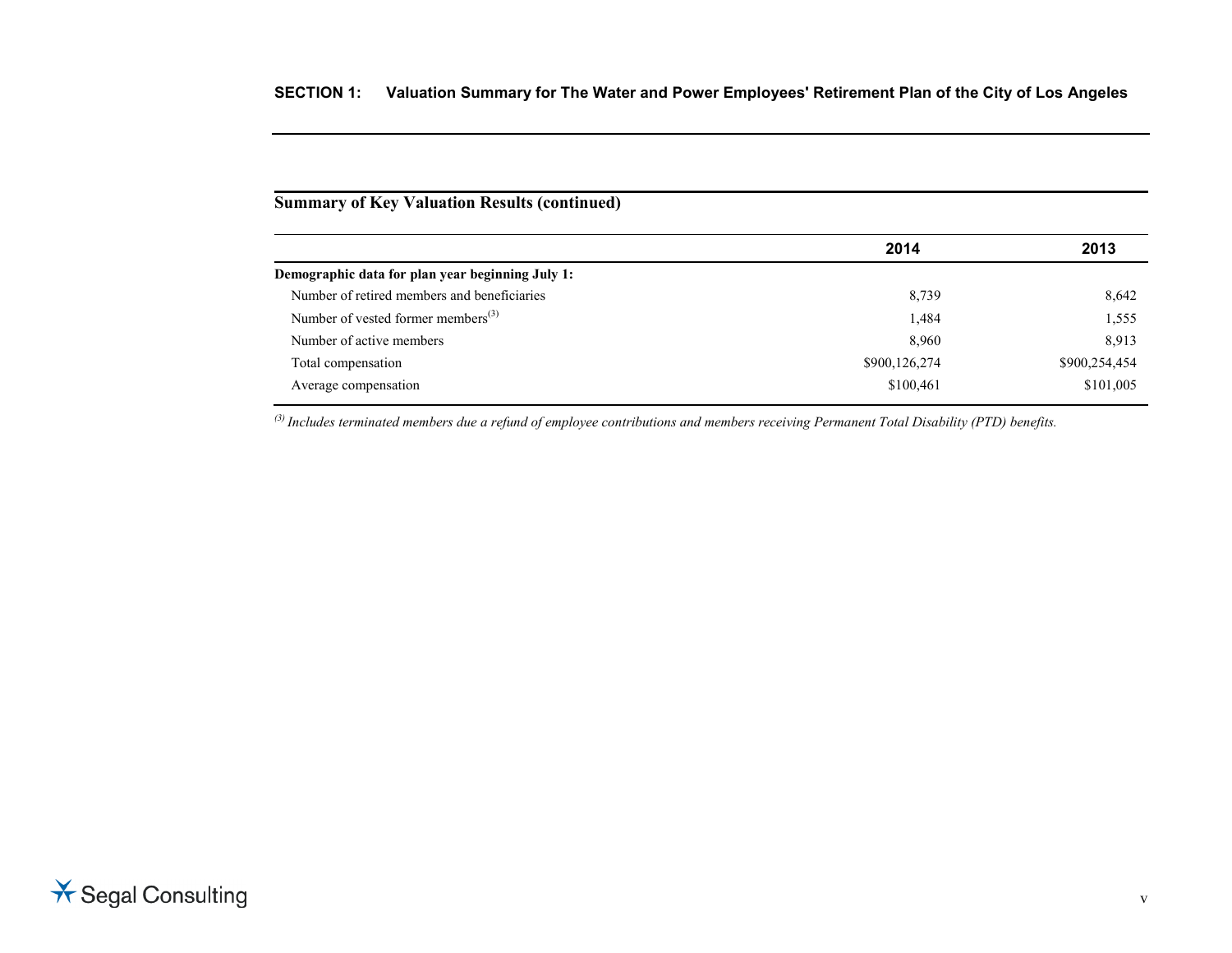#### **A. MEMBER DATA**

The Actuarial Valuation and Review considers the number and demographic characteristics of covered members, including active members, vested terminated members, retired members and beneficiaries.

This section presents a summary of significant statistical data on these member groups.

More detailed information for this valuation year and the preceding valuation can be found in Section 3, Exhibits A, B, and C.

#### *A historical perspective of how the member population has changed over the past ten valuations can be seen in this chart.*

# **CHART 1**

**Member Population: 2005 – 2014**

| <b>Year Ended</b><br>June 30 | <b>Active</b><br><b>Members</b> | <b>Vested Terminated</b><br>Members* | <b>Retired Members</b><br>and Beneficiaries | <b>Ratio of Non-Actives</b><br>to Actives |
|------------------------------|---------------------------------|--------------------------------------|---------------------------------------------|-------------------------------------------|
| 2005                         | 7,967                           | 1,397                                | 8,868                                       | 1.29                                      |
| 2006                         | 7,926                           | 1,481                                | 8,817                                       | 1.30                                      |
| 2007                         | 7.993                           | 1,535                                | 8,746                                       | 1.29                                      |
| 2008                         | 8,164                           | 1,548                                | 8,670                                       | 1.25                                      |
| 2009                         | 8,868                           | 1,742                                | 8,505                                       | 1.16                                      |
| 2010                         | 9.295                           | 1,739                                | 8,468                                       | 1.10                                      |
| 2011                         | 9,203                           | 1,694                                | 8,496                                       | 1.11                                      |
| 2012                         | 8,962                           | 1,648                                | 8,510                                       | 1.13                                      |
| 2013                         | 8.913                           | 1,555                                | 8,642                                       | 1.14                                      |
| 2014                         | 8,960                           | 1,484                                | 8,739                                       | 1.14                                      |

*\*Includes terminated members due a refund of employee contributions and members receiving PTD benefits.*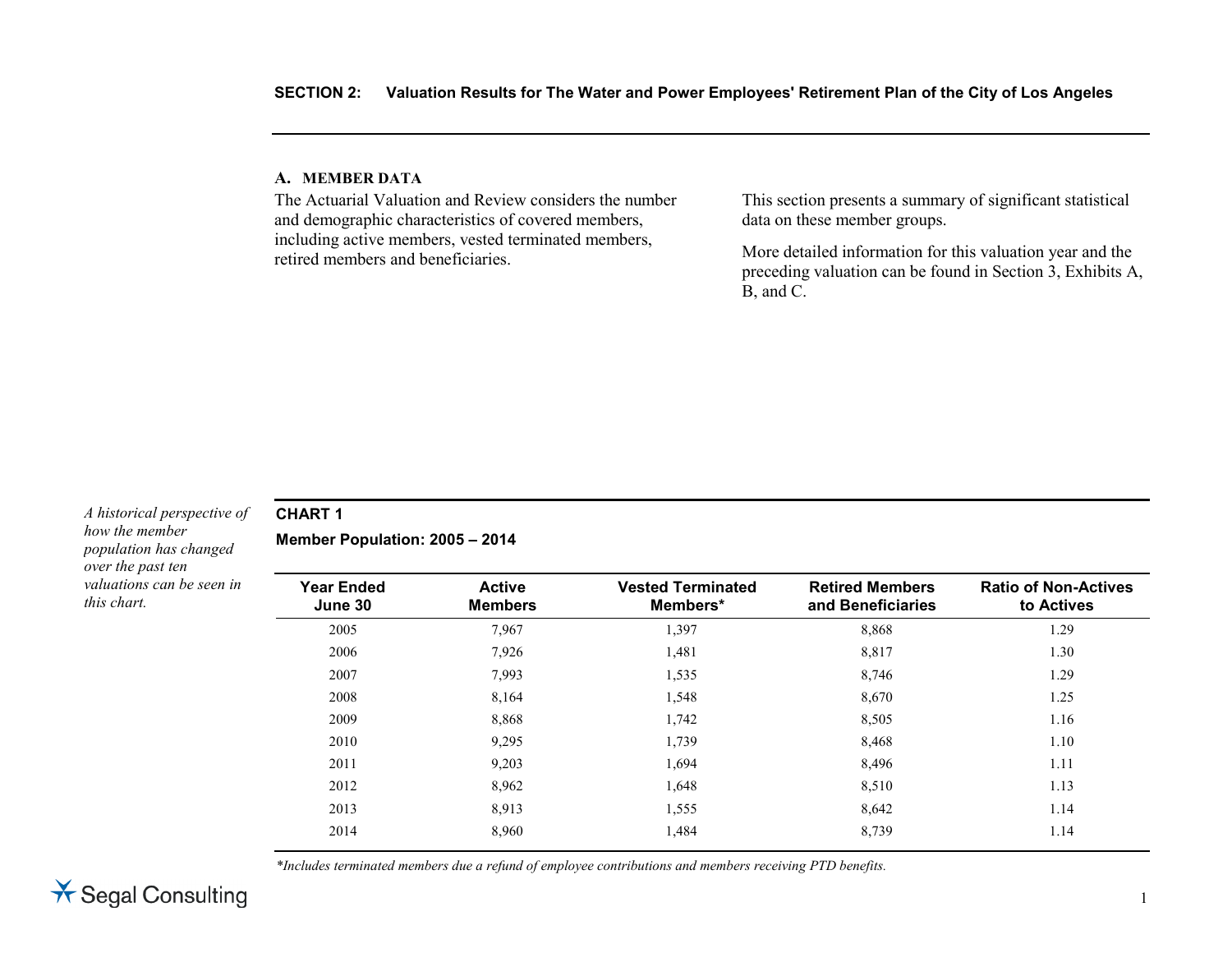#### **Active Members**

Plan costs are affected by the age, years of service and compensation of active members. In this year's valuation, there were 8,960 active members with an average age of 49.3, average years of service of 18.3 years and average compensation of \$100,461. The 8,913 active members in the prior valuation had an average age of 49.3, average service of 18.4 years and average compensation of \$101,005.

#### **Inactive Members**

In this year's valuation, there were 1,484 members with a vested right to a deferred or immediate vested benefit, or entitled to a return of their employee contributions, versus 1,555 in the prior valuation.

*These graphs show a distribution of active members by age and by years of service.*

# **CHART 2**

**Distribution of Active Members by Age as of July 1, 2014**



#### **CHART 3**

**Distribution of Active Members by Years of Service as of July 1, 2014**

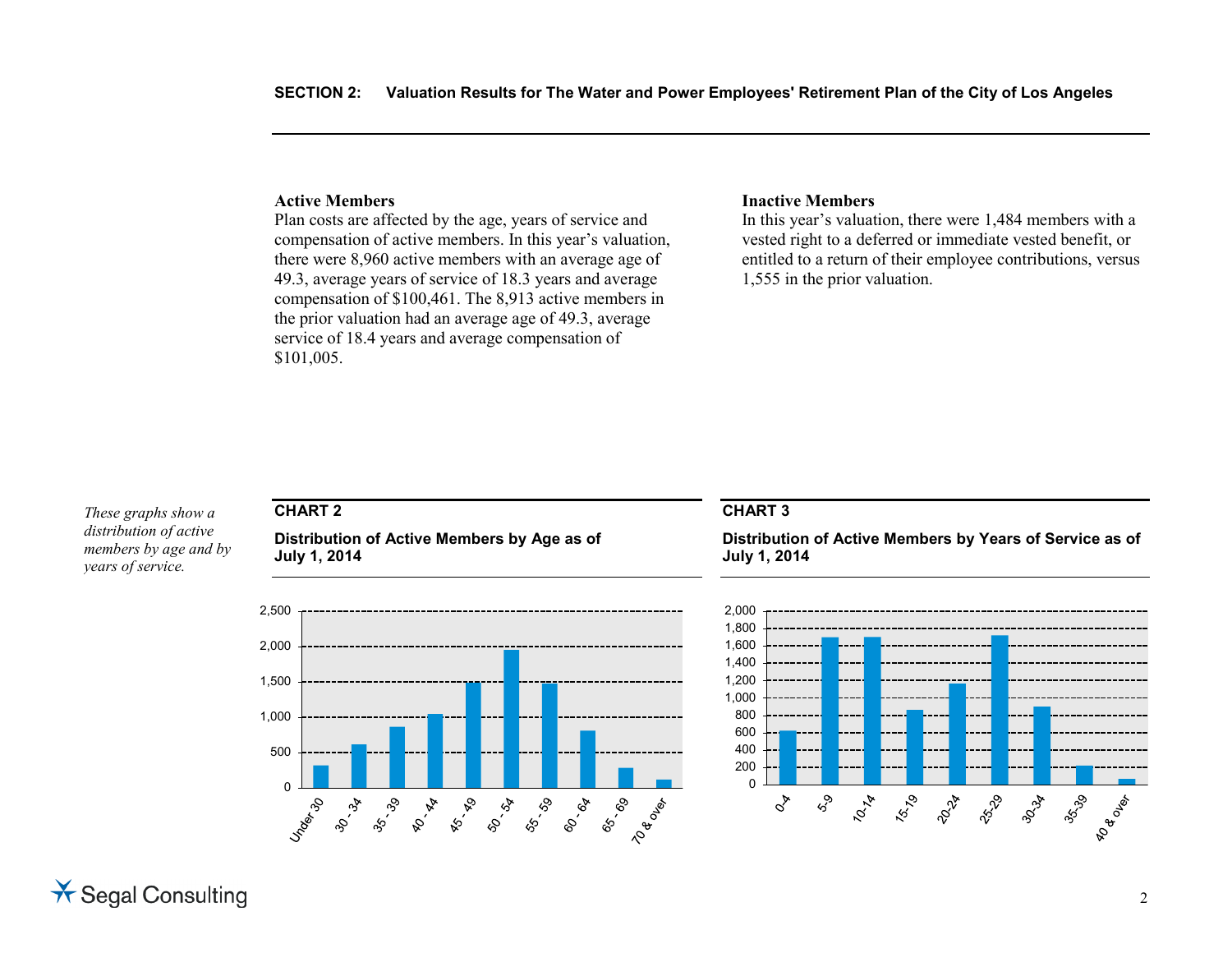#### **Retired Members and Beneficiaries**

As of July 1, 2014, 6,600 retired members and 2,139 beneficiaries were receiving total monthly benefits of \$39,552,780. For comparison, in the previous valuation, there were 6,495 retired members and 2,147 beneficiaries receiving monthly benefits of \$37,501,928.

*These graphs show a distribution of the current retired members and beneficiaries based on their monthly amount and age.*

**CHART 4**

**Beneficiarires** 

■Retired Members

#### **Distribution of Retired Members and Beneficiaries by Type and by Monthly Amount as of July 1, 2014**



#### **CHART 5**

**Distribution of Retired Members and Beneficiaries by Type and by Age as of July 1, 2014**



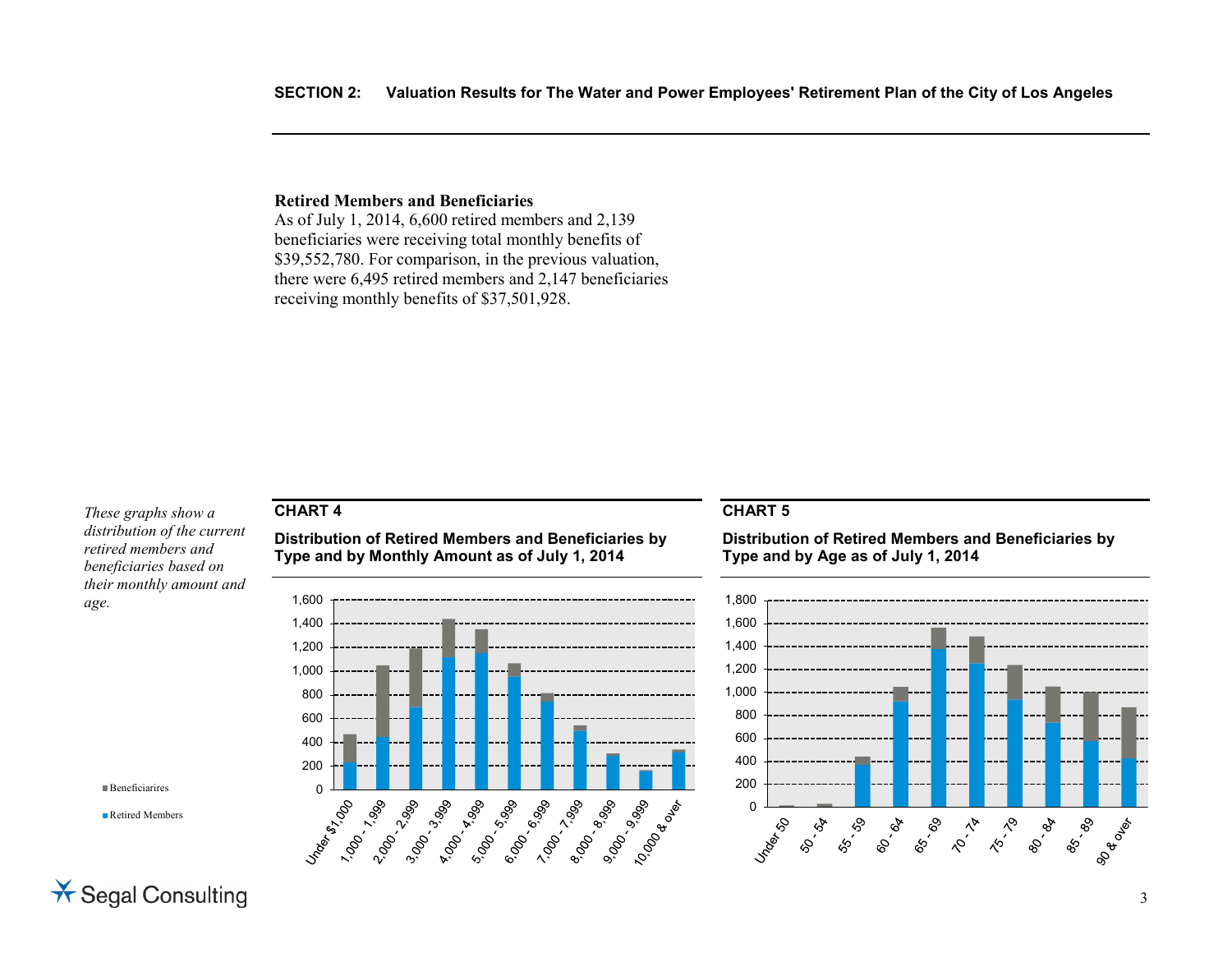#### **B. FINANCIAL INFORMATION**

Retirement plan funding anticipates that, over the long term, both contributions and net investment earnings (less investment fees and administrative expenses) will be needed to cover benefit payments.

Retirement plan assets change as a result of the net impact of these income and expense components. Additional financial information, including a summary of these transactions for the valuation year, is presented in Section 3, Exhibits D, E and F.

# **CHART 6**

**Comparison of Increases and Decreases in the Actuarial Value of Assets for Years Ended June 30, 2005 – 2014**



*The chart depicts the components of changes in the actuarial value of assets over the last ten years. Note: The first bar represents increases in assets during each year while the second bar details the decreases.*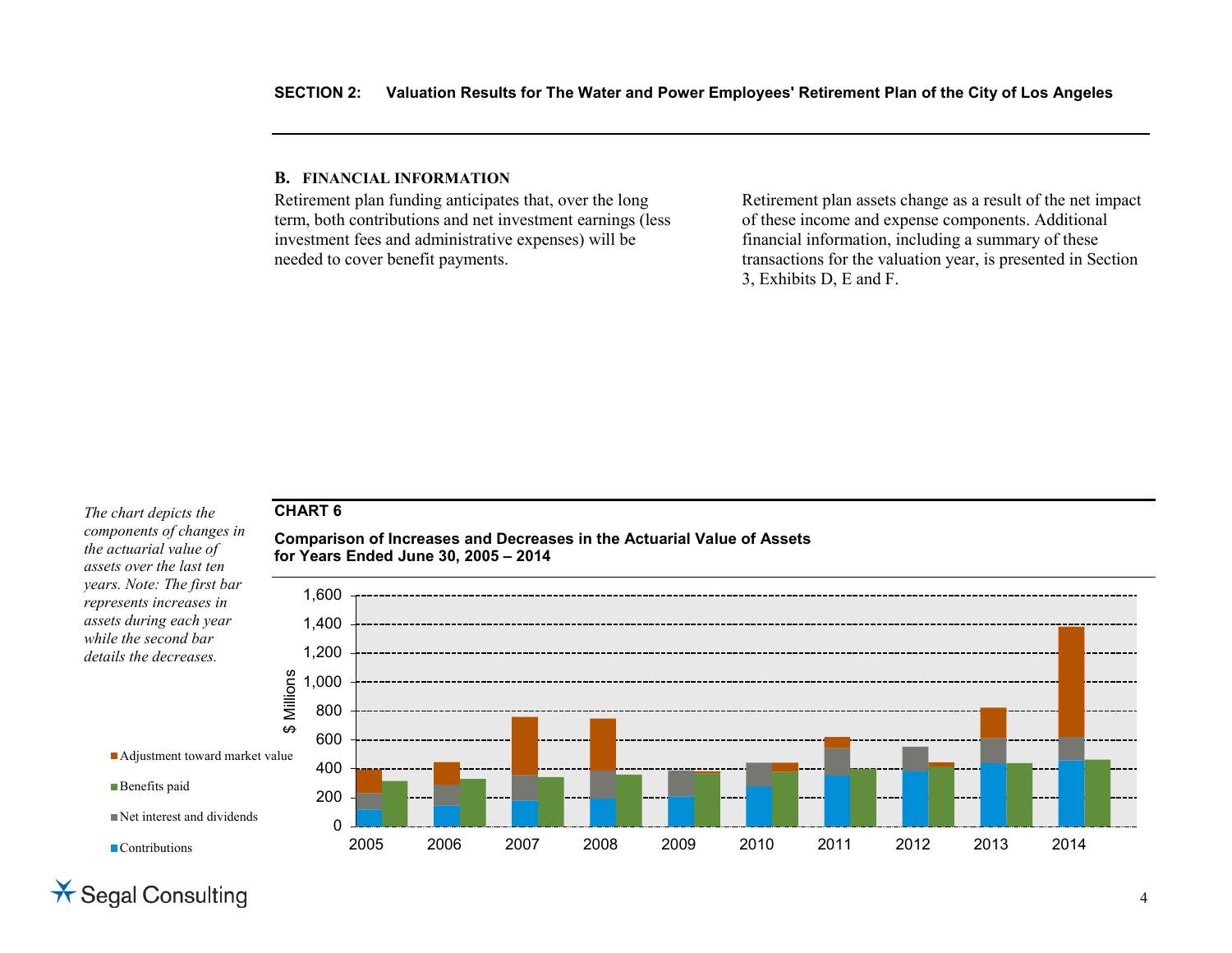It is desirable to have level and predictable plan costs from one year to the next. For this reason, the Board has approved an asset valuation method that gradually adjusts to market value. Under this valuation method, the full value of market fluctuations is not recognized in a single year and, as a result, the asset value and the plan costs are more stable.

The amount of the adjustment to recognize market value is treated as income, which may be positive or negative.

Realized and unrealized gains and losses are treated equally and, therefore, the sale of assets has no immediate effect on the actuarial value.

Please note that as instructed by Plan staff, we have included all but \$97.1 million (1% of the end of year market value of assets) in the General Reserve and Reserve for Investments Gains and Losses as valuation assets.

#### **CHART 7**

# **Determination of Actuarial Value of Assets for Year Ended June 30, 2014**

| 1 Market value of assets, June 30, 2014                                         |                  |                       | \$9,710,178,432 |
|---------------------------------------------------------------------------------|------------------|-----------------------|-----------------|
| 2 Calculation of Unrecognized Return                                            | Original Amount* | Unrecognized Return** |                 |
| Year ended June 30, 2014<br>(a)                                                 | \$762,671,215    | \$610,136,972         |                 |
| Year ended June 30, 2013<br>(b)                                                 | 349,845,145      | 209,907,087           |                 |
| Year ended June 30, 2012<br>(c)                                                 | $-568,288,259$   | $-227,315,304$        |                 |
| Year ended June 30, 2011<br>(d)                                                 | 713,766,818      | 142,753,364           |                 |
| Year ended June 30, 2010<br>(e)                                                 | 223,624,452      |                       |                 |
| Total Unrecognized Return***<br>(f)                                             |                  |                       | 735,482,119     |
| 3 Gross actuarial value: $(1) - (2f)$                                           |                  |                       | 8,974,696,313   |
| 4 Portion of General Reserve and Reserve for Investment Gains and               |                  |                       |                 |
| Losses not included as valuation asset                                          |                  |                       | 97, 101, 784    |
| 5 Net actuarial value as of June 30, 2014: $(3) - (4)$                          |                  |                       | \$8,877,594,529 |
| 6 Net actuarial value as a percentage of market value: $(5) / (1)$              |                  |                       | 91.4%           |
| $\ast$<br>Total return minus expected return on a market value basis            |                  |                       |                 |
| Recognition at 20% per year over 5 years<br>**                                  |                  |                       |                 |
| *** Deferred return as of June 30, 2014 recognized in each of the next 4 years: |                  |                       |                 |
| (a) Amount recognized during 2014/2015                                          | \$251,598,984    |                       |                 |
| (b) Amount recognized during 2015/2016                                          | 108,845,620      |                       |                 |
| (c) Amount recognized during 2016/2017                                          | 222,503,272      |                       |                 |
| (d) Amount recognized during $2017/2018$                                        | 152,534,243      |                       |                 |
| Subtotal                                                                        | \$735,482,119    |                       |                 |

*The chart shows the determination of the actuarial value of assets as of the valuation date.*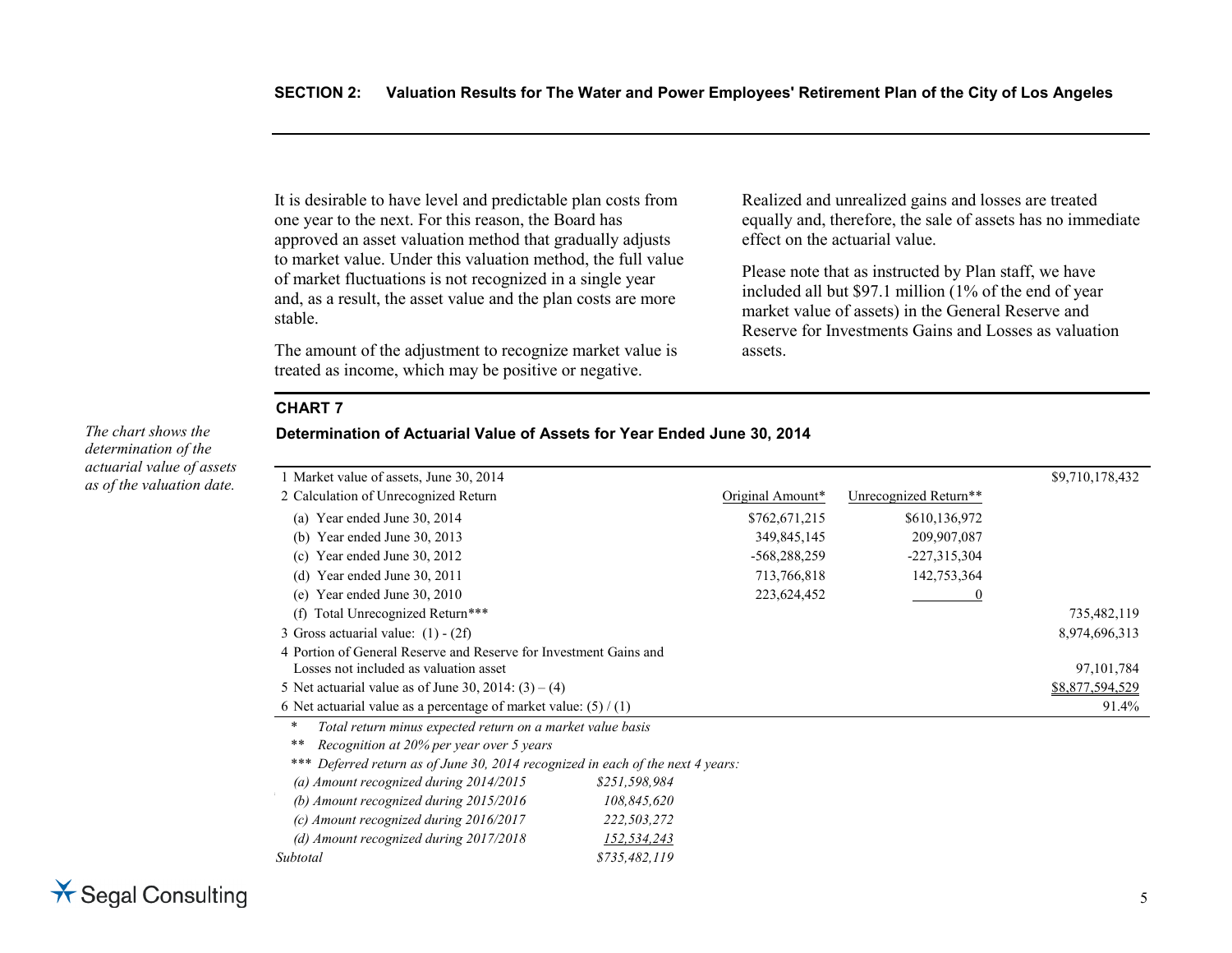Both the actuarial value and market value of assets are representations of the WPERP's financial status. As investment gains and losses are gradually taken into account, the actuarial value of assets tracks the market value of assets. The actuarial asset value is significant because the WPERP's liabilities are compared to these assets to determine what portion, if any, remains unfunded. Amortization of the unfunded actuarial accrued liability is an important element in determining the contribution requirement.

Note that in the chart below, actuarial value of assets are exclusive of a small portion of the General Reserve and Reserve for Investment Gains and Losses while that Reserve is included in the development of the Market Value of Assets.

# **CHART 8**

*This chart shows the change in the actuarial value of assets versus the market value over the past ten years.*



**Actuarial Value of Assets vs. Market Value of Assets as of June 30, 2005 – 2014**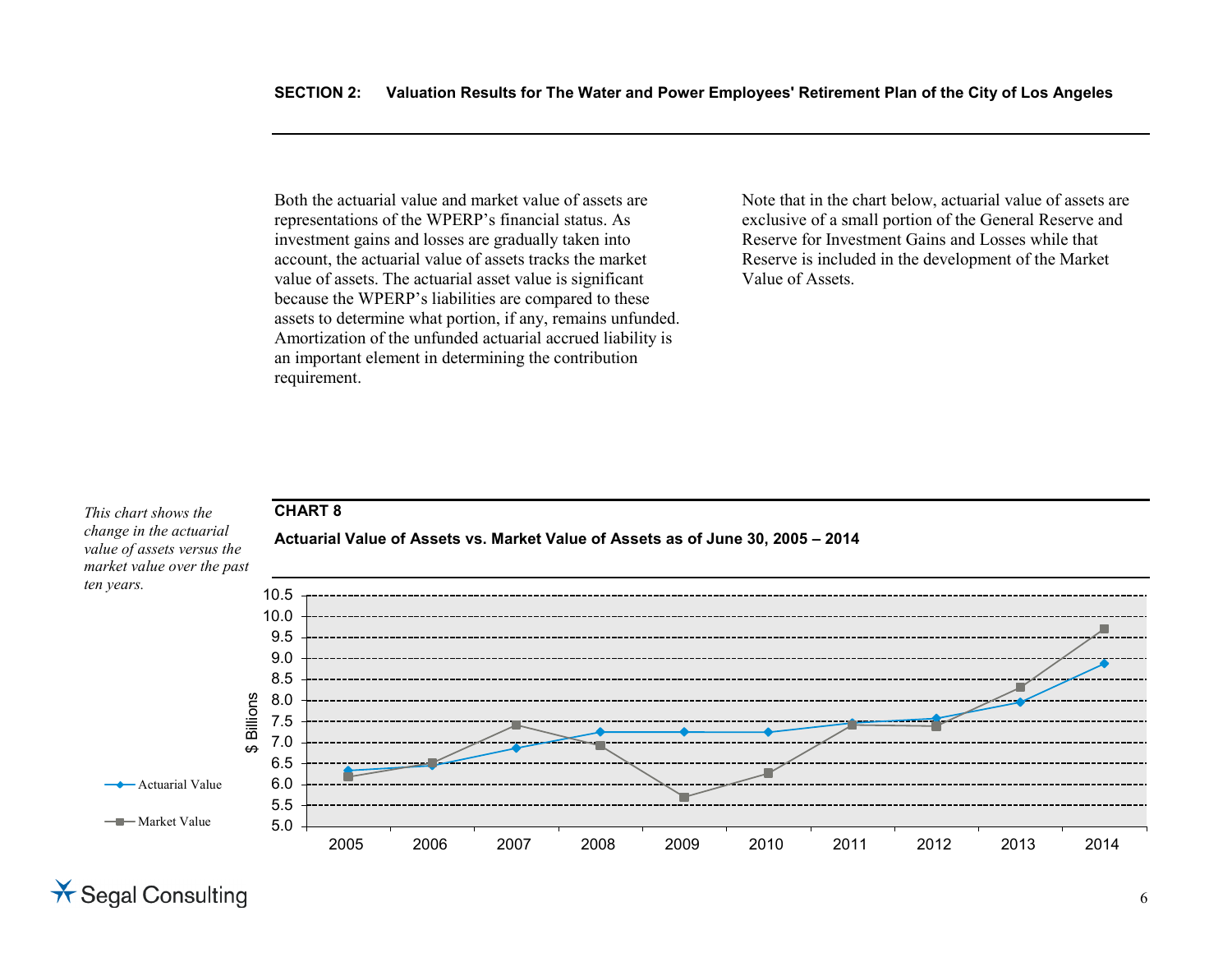#### **C. ACTUARIAL EXPERIENCE**

To calculate the required contribution, assumptions are made about future events that affect the amount and timing of benefits to be paid and assets to be accumulated. Each year actual experience is measured against the assumptions. If overall experience is more favorable than anticipated (an actuarial gain), the contribution requirement will decrease from the previous year. On the other hand, the contribution requirement will increase if overall actuarial experience is less favorable than expected (an actuarial loss).

Taking account of experience gains or losses in one year without making a change in assumptions reflects the belief that the single year's experience was a short-term

development and that, over the long term, experience will return to the original assumptions. For contribution requirements to remain stable, assumptions should approximate experience.

If assumptions are changed, the contribution requirement is adjusted to take into account a change in experience anticipated for all future years.

The total gain is \$463,850,116, \$309,628,147 from investment gains and \$154,221,969 in gains from all other sources. The net experience variation from individual sources other than investments was 1.5% of the actuarial accrued liability. A discussion of the major components of the actuarial experience is on the following pages.

#### *This chart provides a summary of the actuarial experience during the past year.*

#### **CHART 9**

**Actuarial Experience for Year Ended June 30, 2014**

| 1. Net gain from investments*       | \$309,628,147 |
|-------------------------------------|---------------|
| 2. Net gain from other experience** | 154,221,969   |
| 3. Net experience gain: $(1) + (2)$ | \$463,850,116 |

*\* Details in Chart 10*

*\*\* See Section 3, Exhibit G. Does not include the effect of Plan or assumption changes.*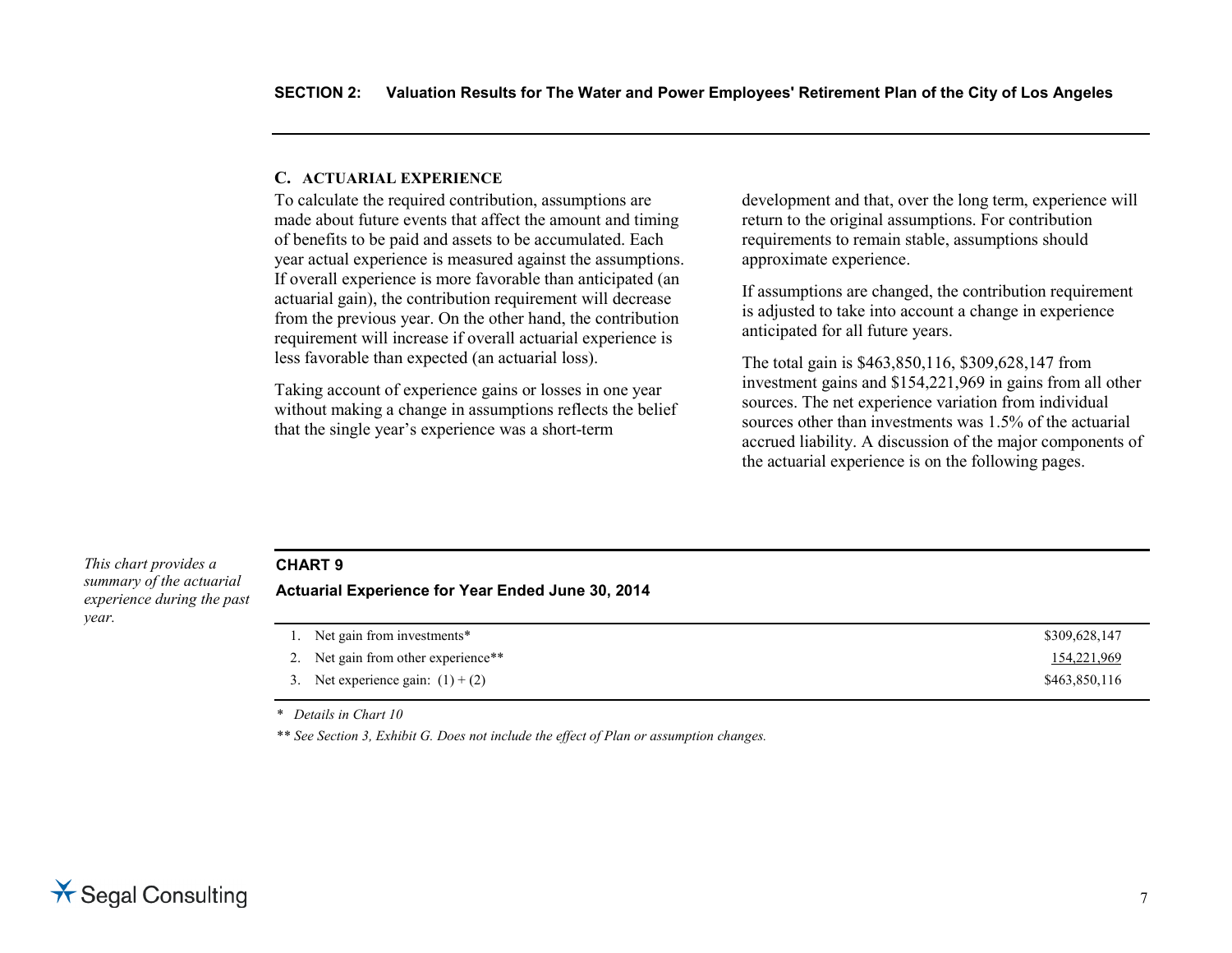#### **Investment Rate of Return**

A major component of projected asset growth is the assumed rate of return. The assumed return should represent the expected long-term rate of return, based on the WPERP's investment policy. For valuation purposes, the assumed rate of return on the actuarial value of assets was 7.75% for the 2013-2014 plan year (based on the July 1, 2013 valuation). The actual rate of return on an actuarial basis for the 2013-2014 plan year was 11.64%.

Since the actual return for the year was greater than the assumed return, the WPERP experienced an actuarial gain during the year ended June 30, 2014 with regard to its investments.

#### *This chart shows the gain/(loss) due to investment experience.*

#### **CHART 10**

#### **Market and Actuarial Value Investment Experience for Year Ended June 30, 2014**

|                                          | <b>Market Value</b> | <b>Actuarial Value</b> |
|------------------------------------------|---------------------|------------------------|
| Actual return                            | \$1,406,480,292     | \$926,138,464          |
| Average value of assets<br>2.            | 8,307,213,901       | 7,954,971,826          |
| 3. Actual rate of return: $(1) \div (2)$ | 16.93%              | 11.64%                 |
| Assumed rate of return<br>4.             | 7.75%               | 7.75%                  |
| 5. Expected return: $(2)$ x $(4)$        | \$643,809,077       | \$616,510,317          |
| 6. Actuarial gain/(loss): $(1) - (5)$    | \$762,671,215       | \$309,628,147          |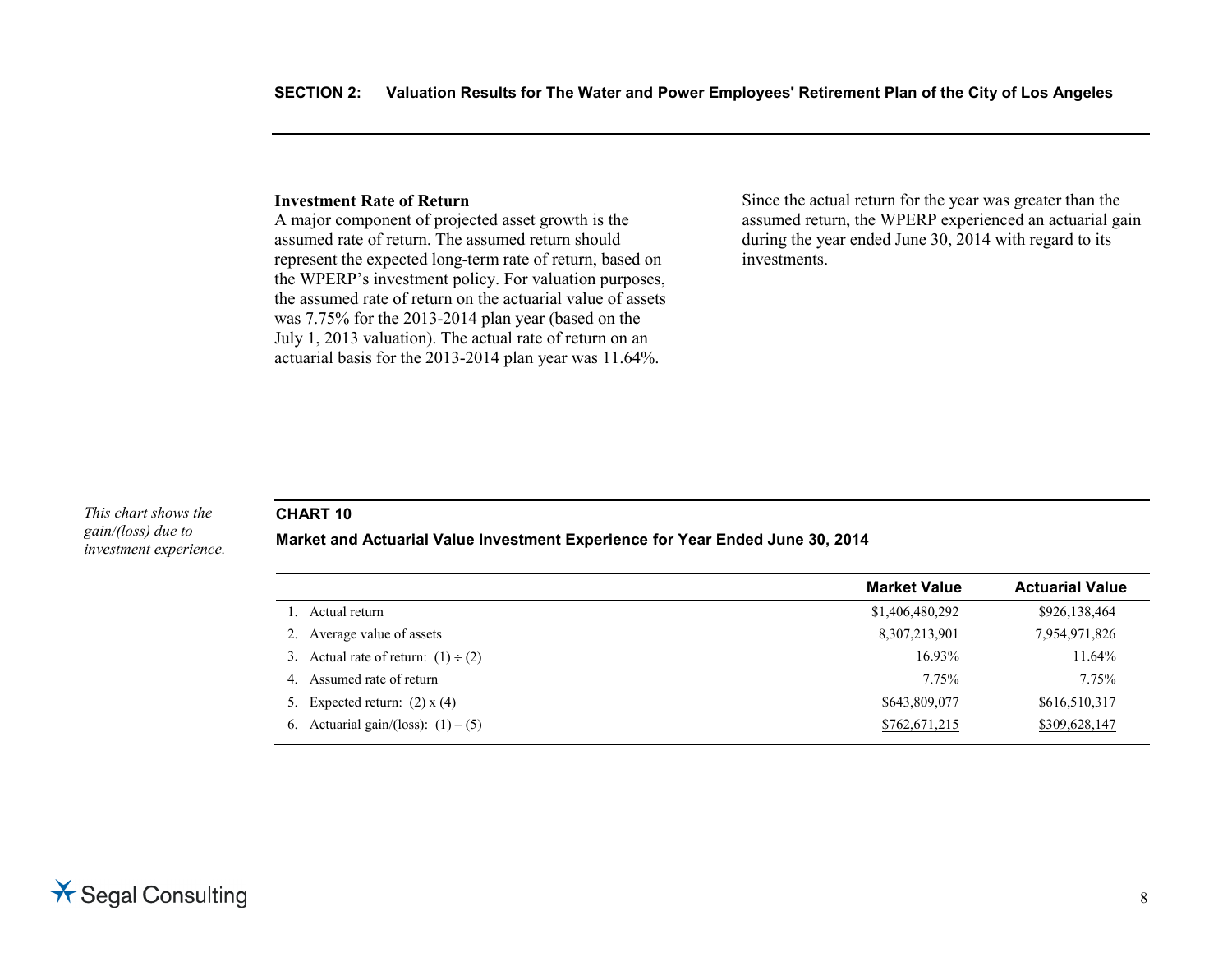Because actuarial planning is long term, it is useful to see how the assumed investment rate of return has followed actual experience over time. The chart below shows the rate of return on an actuarial basis compared to the market value investment return for the last ten years, including five-year and ten-year averages.

#### **CHART 11**

#### **Investment Return – Actuarial Value vs. Market Value: 2005 - 2014**

|                              | <b>Net Interest and</b><br><b>Dividend Income</b> |                | <b>Recognition of Capital</b><br>Appreciation |                |                          | <b>Actuarial Value</b><br><b>Investment Return</b> |                  | <b>Market Value Investment</b><br>Return |  |
|------------------------------|---------------------------------------------------|----------------|-----------------------------------------------|----------------|--------------------------|----------------------------------------------------|------------------|------------------------------------------|--|
| <b>Year Ended</b><br>June 30 | Amount                                            | <b>Percent</b> | <b>Amount</b>                                 | <b>Percent</b> | <b>Amount</b>            | <b>Percent</b>                                     | <b>Amount</b>    | <b>Percent</b>                           |  |
| 2005                         | \$114,263,238                                     | 1.86%          | \$164,012,112                                 | 2.66%          | \$278,275,350            | 4.52%                                              | \$419,463,599    | 7.16%                                    |  |
| 2006                         | 142,834,044                                       | 2.29           | 157,384,016                                   | 2.52           | 300,218,060              | 4.81                                               | 514,526,795      | 8.45                                     |  |
| 2007                         | 175,884,502                                       | 2.76           | 402,557,938                                   | 6.33           | 578,442,440              | 9.09                                               | 1,066,710,135    | 16.58                                    |  |
| 2008                         | 191,456,313                                       | 2.82           | 361, 168, 481                                 | 5.33           | 552,624,794              | 8.15                                               | $-324,830,786$   | $-4.43$                                  |  |
| 2009                         | 178,210,091                                       | 2.49           | $-15,044,818$                                 | $-0.21$        | 163, 165, 273            | 2.28                                               | $-1,062,966,407$ | $-15.53$                                 |  |
| 2010                         | 165,427,697                                       | 2.30           | $-61,931,590$                                 | $-0.86$        | 103,496,107              | 1.44                                               | 675,223,168      | 11.96                                    |  |
| 2011                         | 189,663,213                                       | 2.63           | 76,943,548                                    | 1.06           | 266,606,761              | 3.69                                               | 1,197,629,301    | 19.18                                    |  |
| 2012                         | 171,625,847                                       | 2.30           | $-28,332,250$                                 | $-0.38$        | 143,293,597              | 1.92                                               | 5,273,279        | 0.07                                     |  |
| 2013                         | 173,531,364                                       | 2.29           | 211,568,037                                   | 2.79           | 385,099,401              | 5.08                                               | 922,455,661      | 12.48                                    |  |
| 2014                         | 165,507,432                                       | 2.08           | 760,631,032                                   | 9.56           | 926,138,464              | 11.64                                              | 1,406,480,292    | 16.93                                    |  |
| Total                        | \$1,668,403,741                                   |                | \$2,028,956,506                               |                | \$3,697,360,247          |                                                    | \$4,819,965,037  |                                          |  |
|                              |                                                   |                |                                               |                | Five-year average return | 4.88%                                              |                  | 11.98%                                   |  |
|                              |                                                   |                |                                               |                | Ten-year average return  | 5.27%                                              |                  | 7.12%                                    |  |

*Note: Each year's yield is weighted by the average asset value in that year.*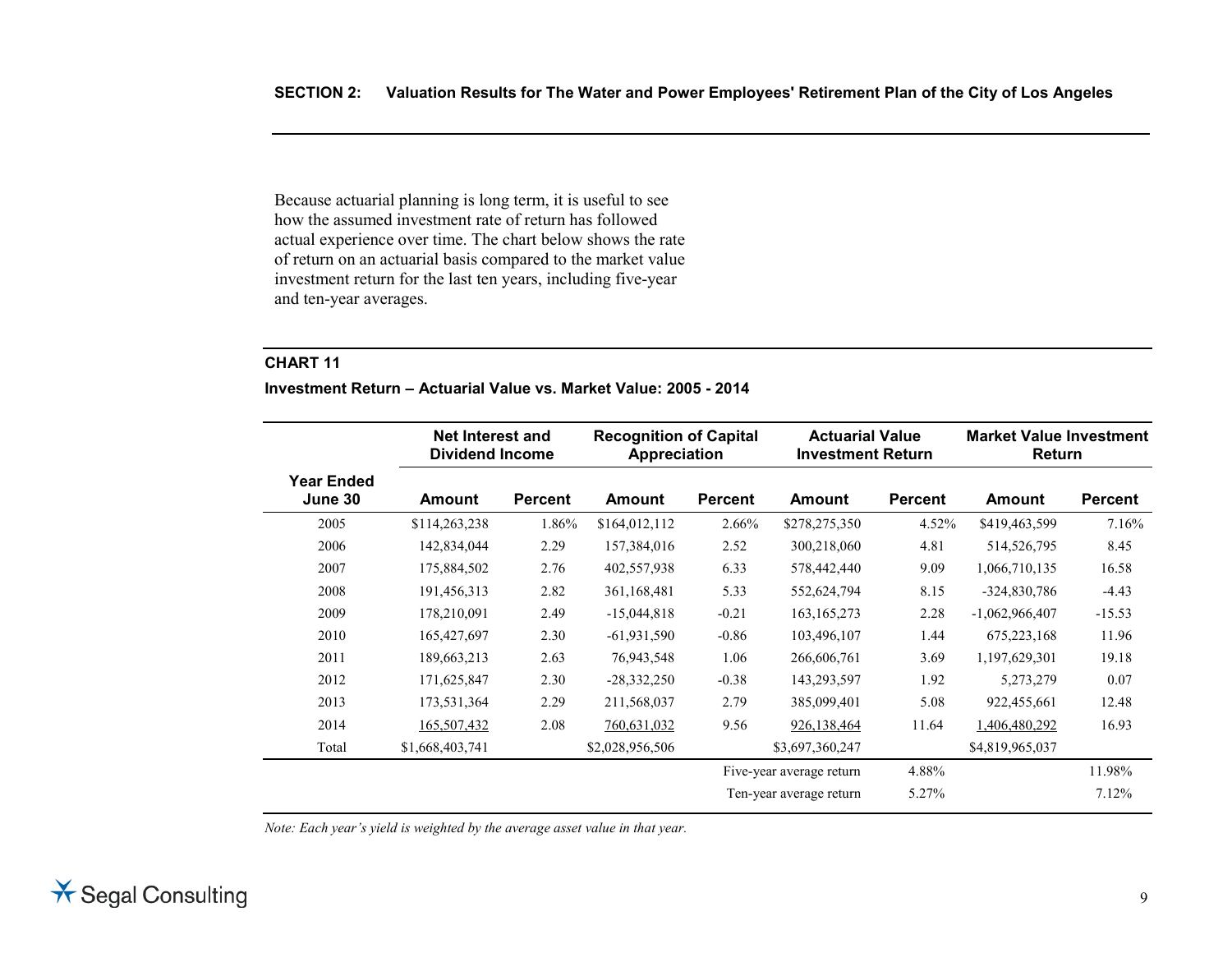Subsection B described the actuarial asset valuation method that gradually takes into account fluctuations in the market value rate of return. The effect of this is to stabilize the actuarial rate of return, which contributes to leveling pension plan costs.



10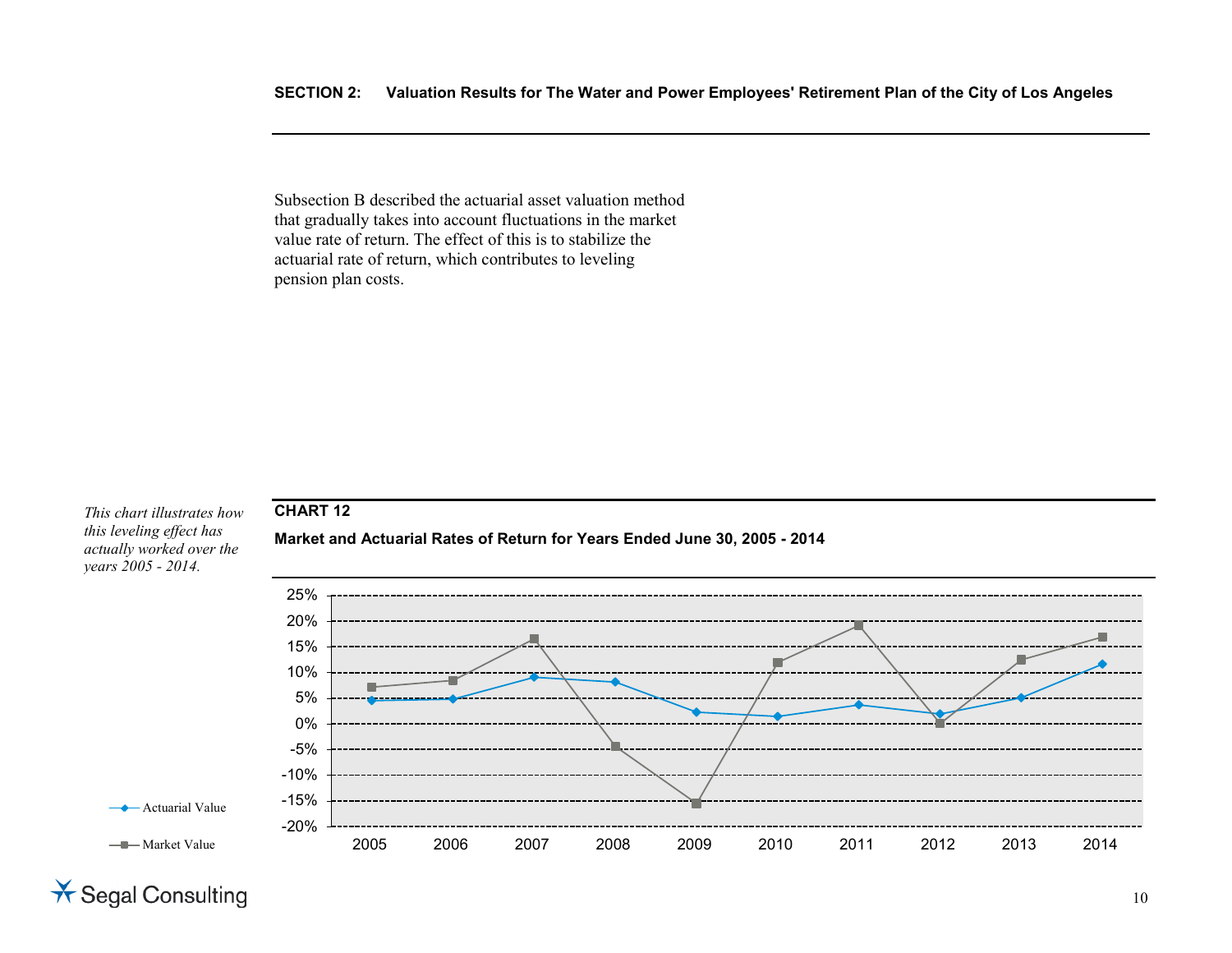# **Other Experience**

There are other differences between the expected and the actual experience that appear when the new valuation is compared with the projections from the previous valuation. These include:

- $\rightarrow$  the extent of turnover among the participants,
- $\triangleright$  retirement experience (earlier or later than expected),
- mortality (more or fewer deaths than expected), and
- > salary increases different than assumed.

The net gain from this other experience for the year ended June 30, 2014 amounted to \$154,221,969, which is 1.5% of the actuarial accrued liability.

This gain is mainly the result of lower individual salary increases than expected. See Section 3, Exhibit G for a detailed development of the Unfunded Actuarial Accrued Liability.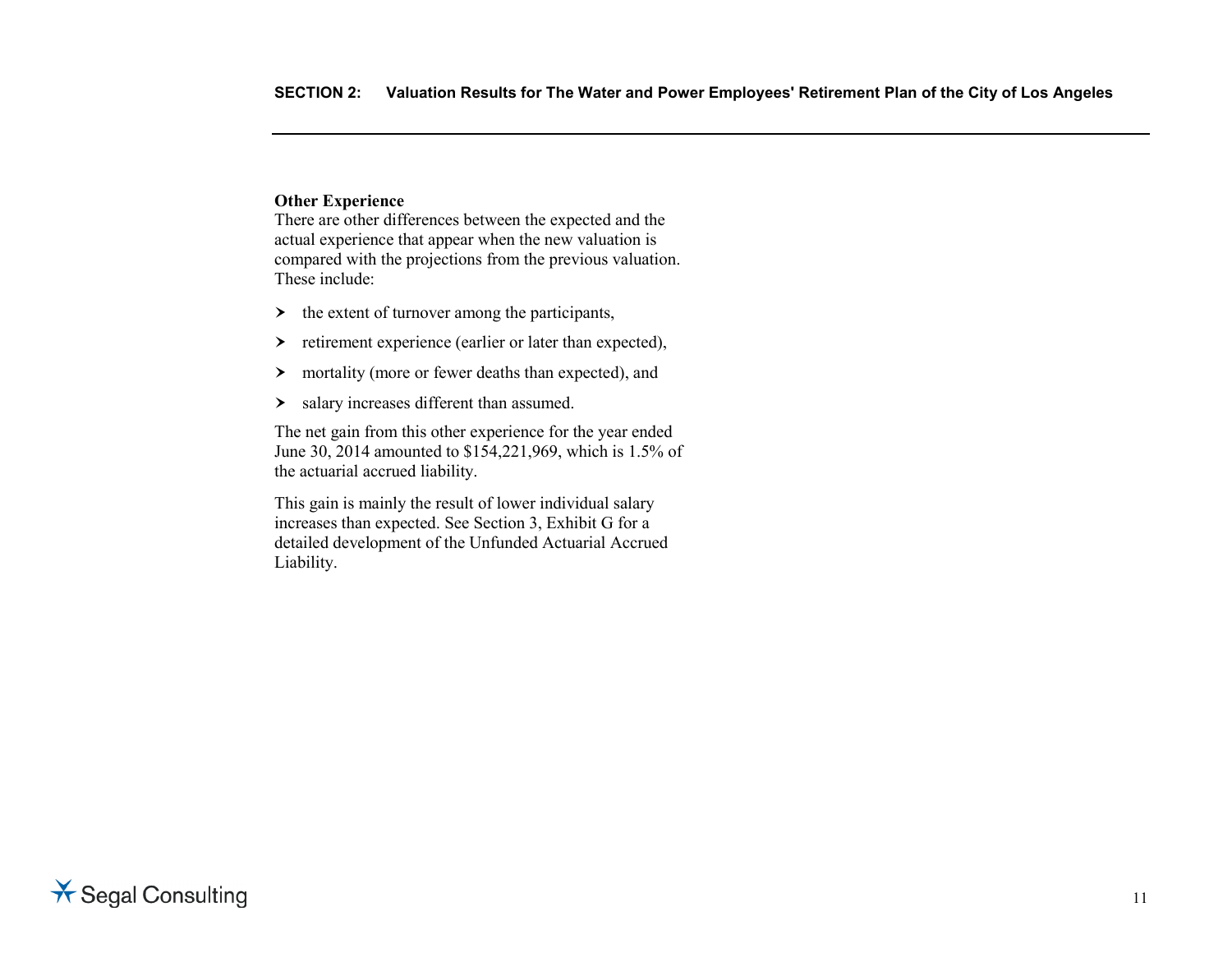#### **D. REQUIRED CONTRIBUTION**

The required Department contribution is made up of (a) the normal cost and (b) the amortization of the unfunded or overfunded actuarial accrued liability. For this year, amortization bases are created for the actuarial gain during the plan year ending June 30, 2014 and for the assumption changes. This produces a net total amortization charge of \$281,107,904.

Under the current funding policy, the Department's required contribution rate increased as a percentage of pay. This was primarily the result of the assumption changes, offset somewhat by the "smoothed" investment return being greater than assumed and other favorable actuarial experience.

Chart 13 first shows the development of the required Department contribution for the total Plan. Similar information is then shown in Tier 1 and Tier 2 separately.

*The chart compares this valuation's required contribution with the prior valuation.*

# **CHART 13**

**Required Contribution**

|                                                                        | <b>Year Beginning July 1</b> |                          |                 |                          |  |  |  |  |  |
|------------------------------------------------------------------------|------------------------------|--------------------------|-----------------|--------------------------|--|--|--|--|--|
|                                                                        | 2014*                        |                          | 2013            |                          |  |  |  |  |  |
| All Tiers Combined (Aggregate)                                         | <b>Amount</b>                | $%$ of<br><b>Payroll</b> | Amount          | $%$ of<br><b>Payroll</b> |  |  |  |  |  |
| Total normal cost                                                      | \$214,735,027                | 23.85%                   | \$193,661,118   | 21.51%                   |  |  |  |  |  |
| Expected employee contributions                                        | $-56,630,795$                | $-6.29%$                 | $-57,765,793$   | $-6.41%$                 |  |  |  |  |  |
| Employer normal cost: $(1) + (2)$<br>3.                                | \$158,104,232                | 17.56%                   | \$135,895,325   | 15.10%                   |  |  |  |  |  |
| Actuarial accrued liability<br>4.                                      | 10,975,550,617               |                          | 10,094,867,871  |                          |  |  |  |  |  |
| Actuarial value of assets                                              | 8,877,594,529                |                          | 7,958,487,587   |                          |  |  |  |  |  |
| Unfunded actuarial accrued liability: $(4) - (5)$<br>6.                | \$2,097,956,088              |                          | \$2,136,380,284 |                          |  |  |  |  |  |
| Amortization of unfunded actuarial accrued liability                   | 281,107,904                  | 31.23%                   | 274,005,748     | 30.44%                   |  |  |  |  |  |
| Total required contribution: $(3) + (7)$ , adjusted for timing**<br>8. | 455,682,592                  | 50.62%                   | 425,784,740     | 47.30%                   |  |  |  |  |  |
| Projected compensation<br>9.                                           | \$900,126,274                |                          | \$900,254,454   |                          |  |  |  |  |  |

\* *The July 1, 2014 contribution rates are before adjustment to phase-in over two years the contribution rate impact of new actuarial assumptions adopted as recommended in the June 30, 2012 Actuarial Experience Study.* 

*\*\* Required contributions are assumed to be paid at the middle of every year.*

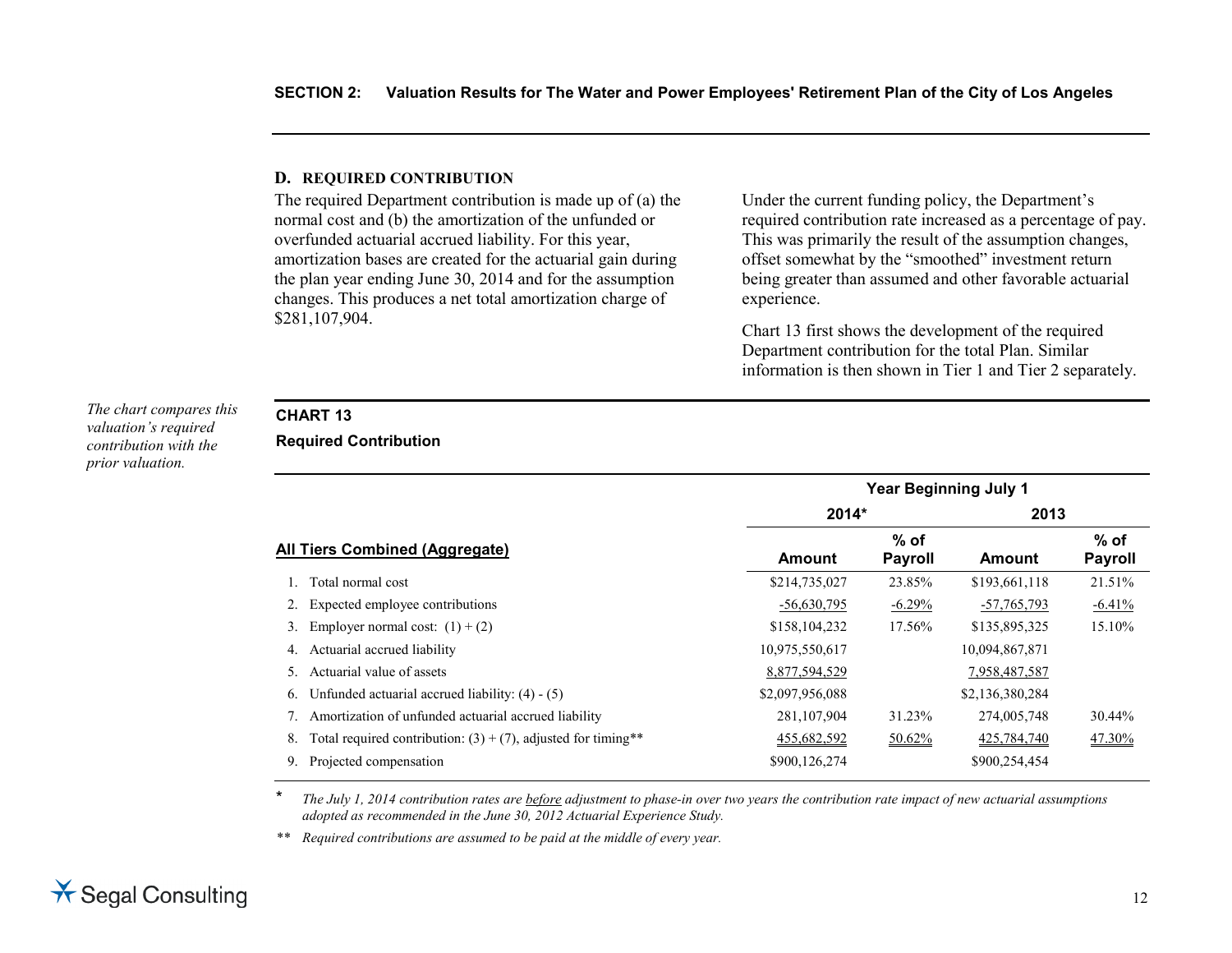# **CHART 13 (continued)**

# **Required Contribution**

|        |                                                                   |                |                          | <b>Year Beginning July 1</b> |                          |
|--------|-------------------------------------------------------------------|----------------|--------------------------|------------------------------|--------------------------|
|        |                                                                   | 2014*          |                          | 2013                         |                          |
| Tier 1 |                                                                   | <b>Amount</b>  | $%$ of<br><b>Payroll</b> | <b>Amount</b>                | $%$ of<br><b>Payroll</b> |
|        | Total normal cost                                                 | \$213,550,258  | 23.91%                   | \$193,661,118                | 21.51%                   |
| 2.     | Expected employee contributions                                   | $-55,920,064$  | $-6.26%$                 | $-57,765,793$                | $-6.41%$                 |
| 3.     | Employer normal cost: $(1) + (2)$                                 | 157,630,194    | 17.65%                   | \$135,895,325                | 15.10%                   |
| 4.     | Actuarial accrued liability                                       | 10,975,236,889 |                          | 10,094,867,871               |                          |
| 5.     | Amortization of unfunded actuarial accrued liability**            | 278,872,141    | 31.23%                   | 274,005,748                  | 30.44%                   |
| 6.     | Total required contribution: $(3) + (5)$ , adjusted for timing*** | 452,871,173    | 50.72%                   | 425,784,740                  | 47.30%                   |
|        | Employer match $(110\% \text{ of } (2))$ , adjusted for timing*** | 63,818,773     | 7.15%                    | 66,004,639                   | 7.33%                    |
| 8.     | Greater of employer match (7) or total required contribution (6)  | \$452,871,173  | 50.72%                   | \$425,784,740                | 47.30%                   |
| 9.     | Projected compensation                                            | \$892,967,211  |                          | \$900,254,454                |                          |

*\* The July 1, 2014 contribution rates are before adjustment to phase-in over two years the contribution rate impact of new actuarial assumptions adopted as recommended in the June 30, 2012 Actuarial Experience Study.* 

*\*\* The same UAAL contribution rate is charged to both Tier 1 and Tier 2.*

*\*\*\* Required contributions are assumed to be paid at the middle of every year.*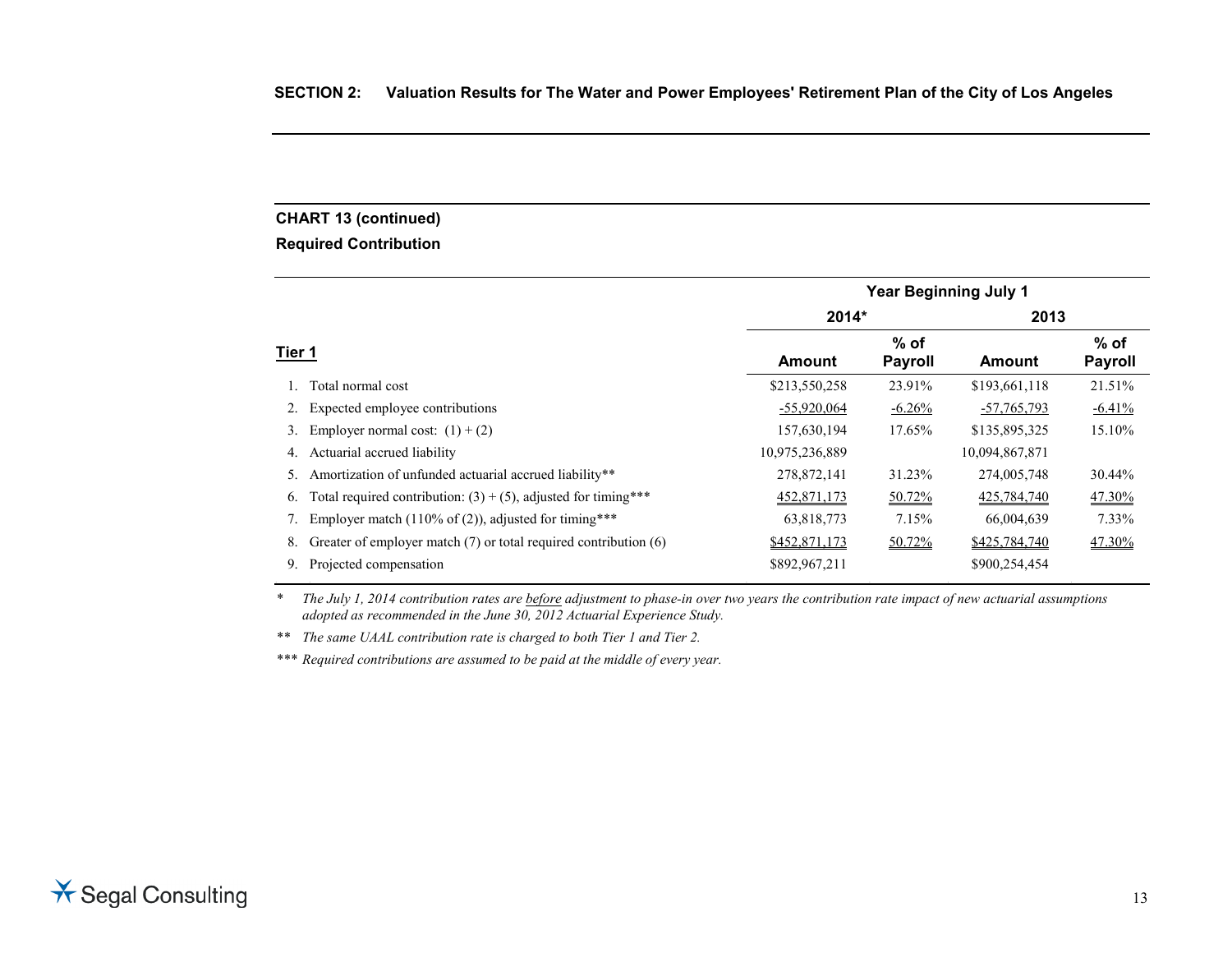# **CHART 13 (continued)**

# **Required Contribution**

|        |                                                                   |             | <b>Year Beginning July 1</b> |        |                       |
|--------|-------------------------------------------------------------------|-------------|------------------------------|--------|-----------------------|
|        |                                                                   | 2014*       |                              | 2013   |                       |
| Tier 2 |                                                                   | Amount      | % of<br><b>Payroll</b>       | Amount | $%$ of<br>Payroll**** |
|        | 1. Total normal cost                                              | \$1,184,769 | 16.55%                       |        | 15.32%                |
|        | Expected employee contributions                                   | $-710,731$  | $-9.93\%$                    |        | $-9.92\%$             |
| 3.     | Employer normal cost: $(1) + (2)$                                 | \$474,038   | 6.62%                        |        | 5.40%                 |
| 4.     | Actuarial accrued liability                                       | 313,728     |                              |        |                       |
|        | Amortization of unfunded actuarial accrued liability**            | 2,235,763   | 31.23%                       |        | 30.44%                |
| 6.     | Total required contribution: $(3) + (5)$ , adjusted for timing*** | 2,811,419   | 39.27%                       |        | 37.22%                |
|        | Projected compensation                                            | \$7,159,063 |                              |        |                       |

*\* The July 1, 2014 contribution rates are before adjustment to phase-in over two years the contribution rate impact of new actuarial assumptions adopted as recommended in the June 30, 2012 Actuarial Experience Study.* 

• • • • • •

*\*\* The same UAAL contribution rate is charged to both Tier 1 and Tier 2*

*\*\*\* Required contributions are assumed to be paid at the middle of every year.*

*\*\*\*\* These contribution rates are from our new tier study dated November 4, 2013. No dollar amounts are shown as there was no Tier 2 payroll as of this date.*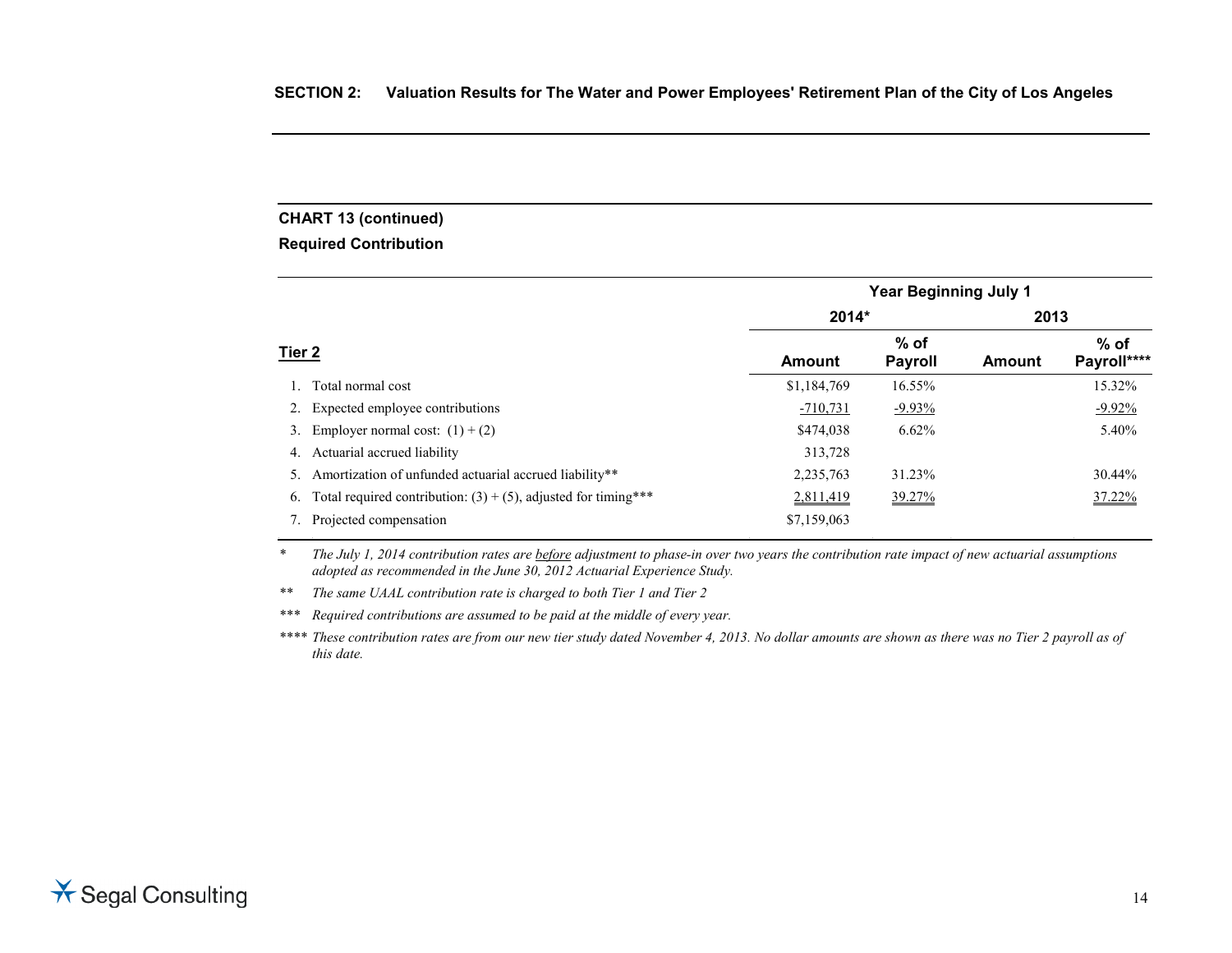The contribution requirements as of July 1, 2014 are based on all of the data described in the previous sections, the actuarial assumptions described in Section 4, and the Plan provisions adopted at the time of preparation of the Actuarial Valuation. They include all changes affecting future costs, adopted benefit changes, actuarial gains and losses and changes in the actuarial assumptions.

#### **Reconciliation of Required Contribution**

The chart below details the changes in the aggregate required contribution from the prior valuation to the current year's valuation

#### *The chart reconciles the contribution from the prior valuation to the amount determined in this valuation.*

# **CHART 14**

#### **Reconciliation of Aggregate Required Contribution Rate from July 1, 2013 to July 1, 2014**

| <b>Aggregate Required Contribution Rate as of July 1, 2013</b>  | 47.30%   |
|-----------------------------------------------------------------|----------|
| Effect of investment gain                                       | $-3.79%$ |
| Effect of actual contributions less than expected contributions | 0.36%    |
| Effect of gains on individual salary experience                 | $-2.06%$ |
| Effect of increase in total payroll on UAAL amortization rate   | $-0.18%$ |
| Effect of gains on 2013 COLA experience                         | $-0.67%$ |
| Effect of other experience*                                     | 0.75%    |
| Effect of assumption changes                                    | 8.91%    |
| <b>Total change</b>                                             | 3.32%    |
| Aggregate Required Contribution Rate as of July 1, 2014**       | 50.62%   |

*\* Includes effect of differences in actual versus expected experience including mortality, disability, withdrawal and retirement experience.*

*\*\* The July 1, 2014 contribution rates are before adjustment to phase-in over two years the contribution rate impact of new actuarial assumptions adopted as recommended in the June 30, 2012 Actuarial Experience Study.* 

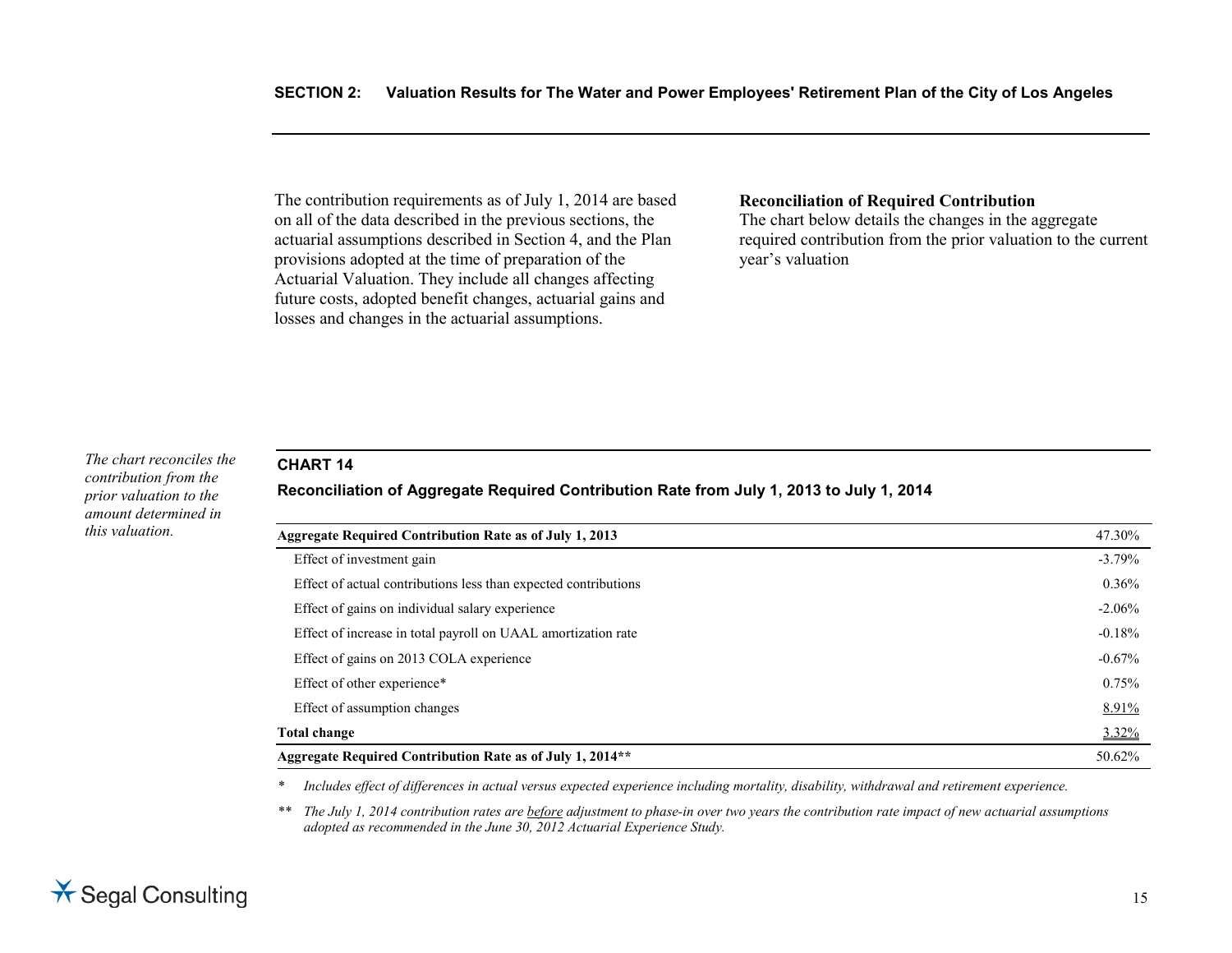#### **E. INFORMATION REQUIRED BY GASB 27**

Governmental Accounting Standards Board (GASB) reporting information provides standardized information for comparative purposes of governmental pension plans. This information allows a reader of the financial statements to compare the funding status of one governmental plan to another on relatively equal terms.

Critical information to the GASB is the historical comparison of the GASB required contribution to the actual contributions. This comparison demonstrates whether a plan is being funded within the range of the GASB reporting requirements. Chart 15 below presents a graphical representation of this information for the Plan.

The other critical piece of information regarding the Plan's financial status is the funded ratio. This ratio compares the actuarial value of assets to the actuarial accrued liabilities of the Plan as calculated under the GASB Standards. High ratios indicate a well-funded plan with assets sufficient to cover the plan's actuarial accrued liabilities. Lower ratios may indicate recent changes to benefit structures, funding of the plan below actuarial requirements, poor asset performance, or a variety of other factors. This information is shown in Chart 16.

The details regarding the calculations of these values and other GASB numbers may be found in Section 4, Exhibits II, III, and IV.

#### 60% 70% 80% 90% 100% 110% 120% 2005 2006 2007 2008 2009 2010 2011 2012 2013 2014  $\rightarrow$  AVA Basis  $\Omega$ 50 100 150  $69200$ ₹250 300  $\frac{15}{2}$  350<br> $\frac{15}{2}$  250<br> $\frac{15}{2}$  200 400 450 500 2006 2007 2008 2009 2010 2011 2012 2013 2014 2015 Required Actual **CHART 16 Funded Ratio CHART 15 Required Versus Actual Contributions** *These graphs show key GASB factors.*

# **X** Segal Consulting

#### 16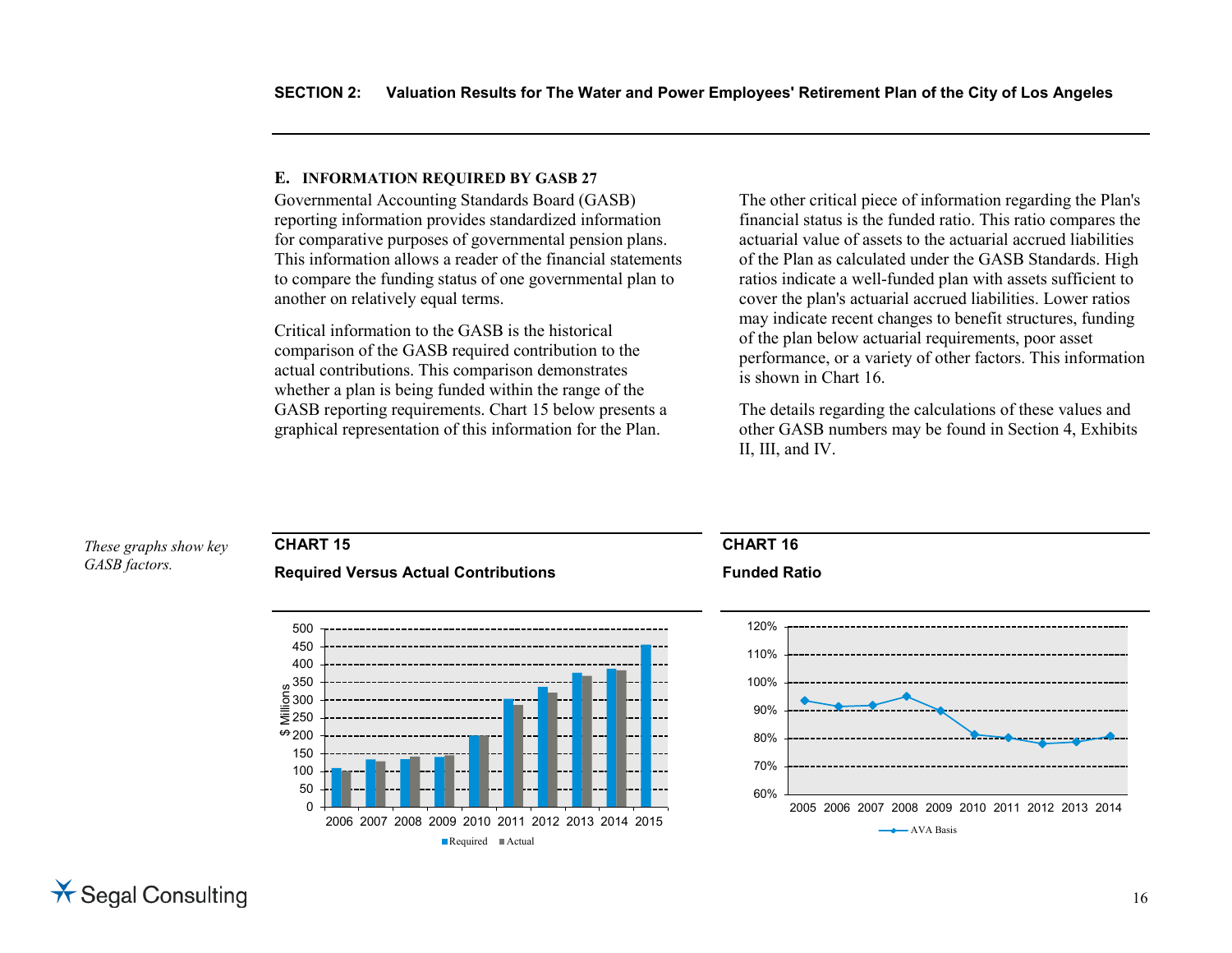### **F. VOLATILITY RATIOS**

Retirement plans are subject to volatility in the level of required contributions. This volatility tends to increase as retirement plans become more mature.

The Asset Volatility Ratio (AVR), which is equal to the market value of assets divided by total payroll, provides an indication of the potential contribution volatility for any given level of investment volatility. A higher AVR indicates that the plan is subject to a greater level of contribution volatility. This is a current measure since it is based on the current level of assets.

For WPERP, the current AVR is about 10.8. This means that a 1% asset gain/(loss) (relative to the assumed investment return) translates to about 10.8% of one-year's payroll. Since WPERP amortizes actuarial gains and losses over a period of 15 years, there would be a 1.2% of payroll decrease/(increase) in the required contribution for each 1% asset gain/(loss).

The Liability Volatility Ratio (LVR), which is equal to the Actuarial Accrued Liability divided by payroll, provides an indication of the longer-term potential for contribution volatility for any given level of investment volatility. This is because, over an extended period of time, the plan's assets should track the plan's liabilities. For example, if a plan is 50% funded on a market value basis, the liability volatility ratio would be double the asset volatility ratio and the plan sponsor should expect contribution volatility to increase over time as the plan becomes better funded.

The LVR also indicates how volatile contributions will be in response to changes in the Actuarial Accrued Liability due to actual experience or to changes in actuarial assumptions.

For WPERP, the current LVR is about 12.2. This is about 13% higher than AVR. Therefore we would expect that contribution volatility will increase over the long-term.

*This chart shows how the asset and liability volatility ratios have varied over time.*

# **CHART 17**

**Volatility Ratios for Years Ended June 30, 2008 – 2014**

| <b>Year Ended June 30</b> | <b>Asset Volatility Ratio</b> | <b>Liability Volatility Ratio</b> |
|---------------------------|-------------------------------|-----------------------------------|
| 2008                      | 9.8                           | 10.8                              |
| 2009                      | 7.1                           | 10.0                              |
| 2010                      | 7.3                           | 10.4                              |
| 2011                      | 8.5                           | 10.7                              |
| 2012                      | 8.3                           | 10.9                              |
| 2013                      | 9.2                           | 11.2                              |
| 2014                      | 10.8                          | 12.2                              |
|                           |                               |                                   |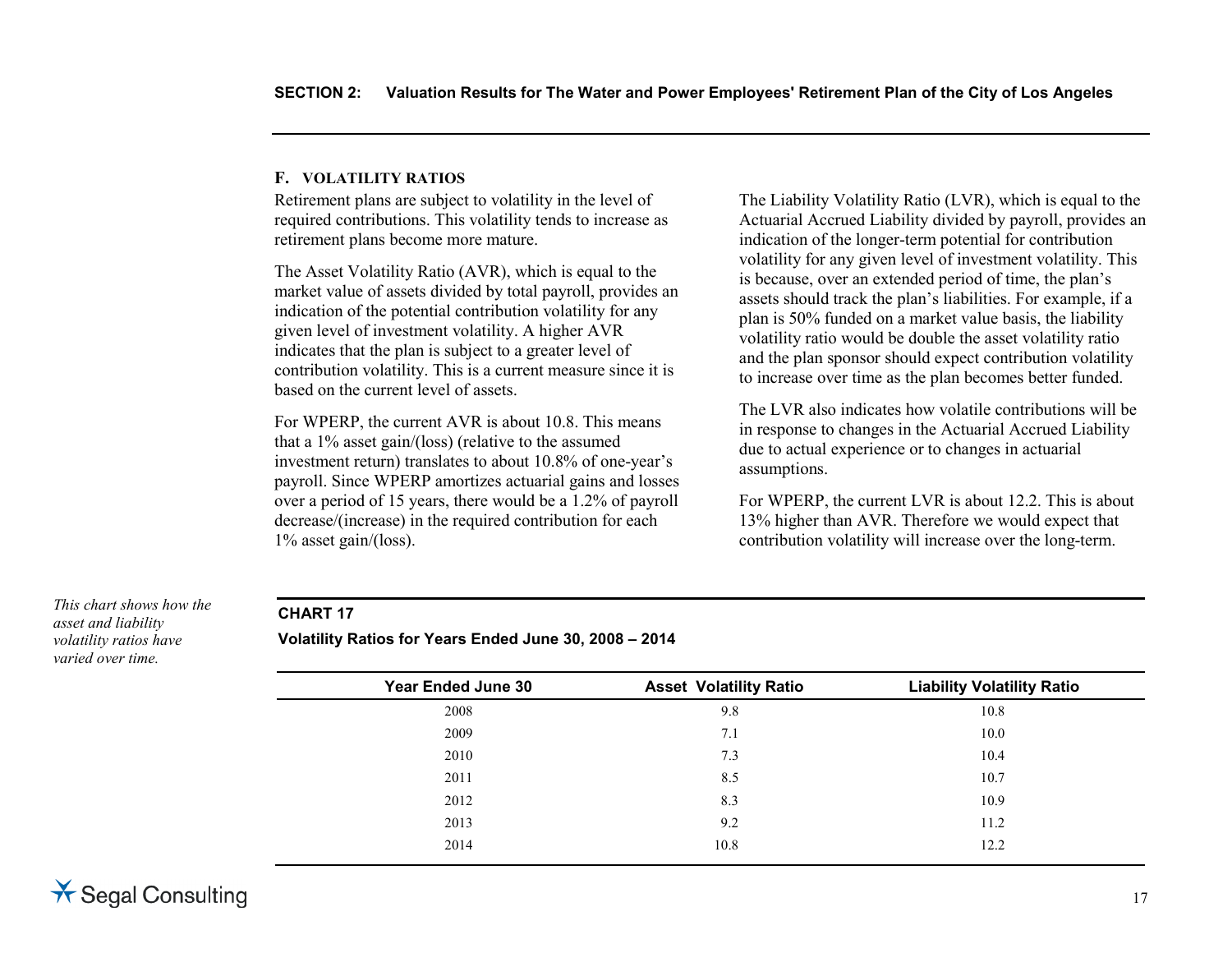#### **EXHIBIT A**

**Table of Plan Coverage**

**i. Total**

|                                     |               | <b>Year Ended July 1</b> |                                         |
|-------------------------------------|---------------|--------------------------|-----------------------------------------|
| Category                            | 2014          | 2013                     | <b>Change From</b><br><b>Prior Year</b> |
| <b>Active members in valuation:</b> |               |                          |                                         |
| Number                              | 8,960         | 8,913                    | $0.5\%$                                 |
| Average age                         | 49.3          | 49.3                     | N/A                                     |
| Average years of service            | 18.3          | 18.4                     | N/A                                     |
| Projected total compensation        | \$900,126,274 | \$900,254,454            | $0.0\%$                                 |
| Projected average compensation      | 100,461       | 101,005                  | $-0.5%$                                 |
| <b>Account balances</b>             | 1,262,513,618 | 1,195,199,080            | 5.6%                                    |
| Vested terminated members:*         |               |                          |                                         |
| Number                              | 1,484         | 1,555                    | $-4.6\%$                                |
| Average age                         | 54.3          | 53.8                     | N/A                                     |
| Average account balances            | \$60,169      | \$54,372                 | $10.7\%$                                |
| <b>Retired members:</b>             |               |                          |                                         |
| Number in pay status                | 6,600         | 6,495                    | 1.6%                                    |
| Average age                         | 73.2          | 73.3                     | N/A                                     |
| Average monthly benefit             | \$5,042       | \$4,844                  | 4.1%                                    |
| <b>Beneficiaries:</b>               |               |                          |                                         |
| Number in pay status                | 2,139         | 2,147                    | $-0.4\%$                                |
| Average age                         | 79.6          | 79.6                     | N/A                                     |
| Average monthly benefit             | \$2,933       | \$2,813                  | 4.3%                                    |

*\* Includes terminated members due a refund of contributions and members receiving PTD benefits.*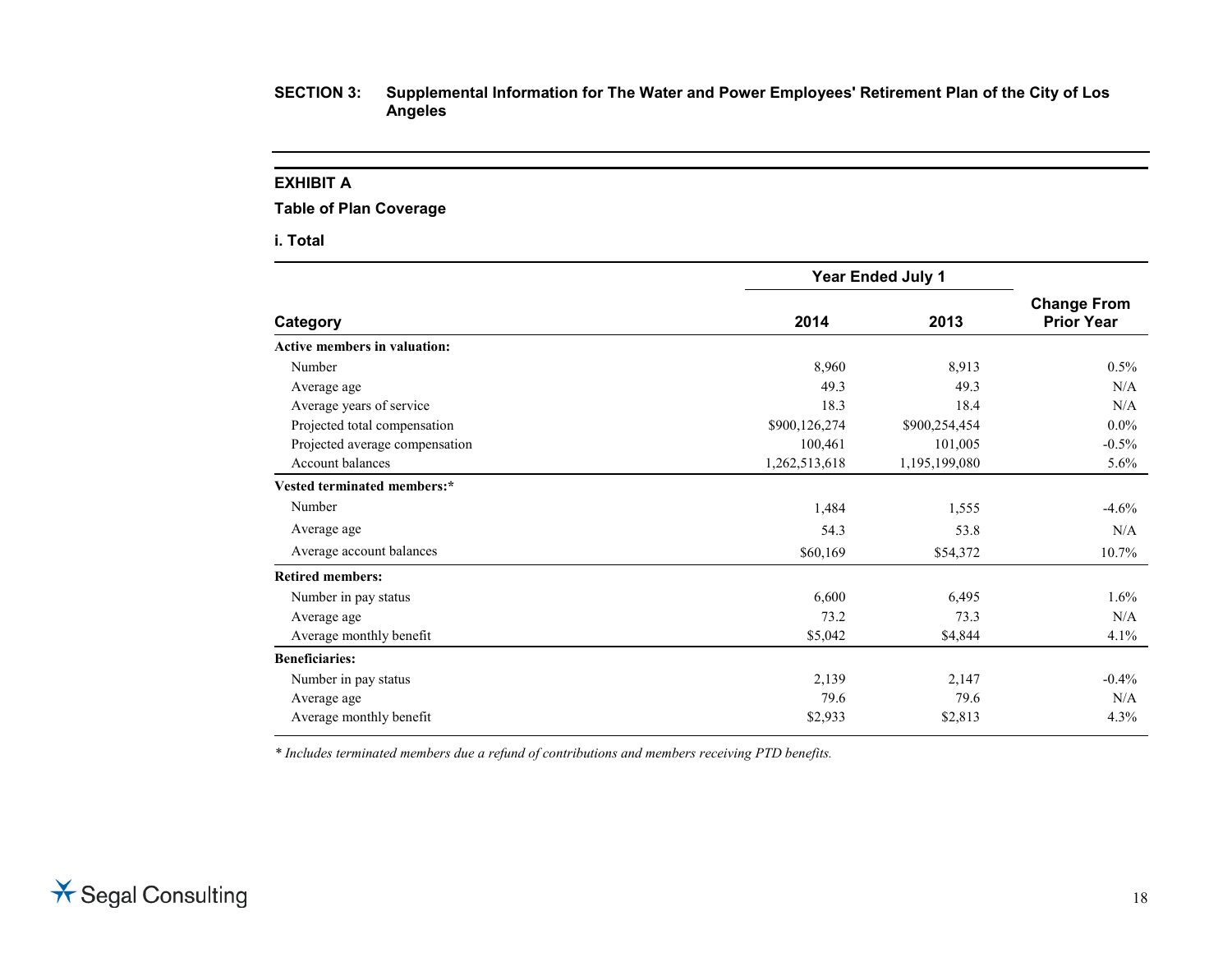#### **EXHIBIT A**

# **Table of Plan Coverage**

**ii. Tier 1**

|                                     |               | <b>Year Ended July 1</b> |                                         |
|-------------------------------------|---------------|--------------------------|-----------------------------------------|
| Category                            | 2014          | 2013                     | <b>Change From</b><br><b>Prior Year</b> |
| <b>Active members in valuation:</b> |               |                          |                                         |
| Number                              | 8,855         | 8,913                    | $-0.7%$                                 |
| Average age                         | 49.4          | 49.3                     | N/A                                     |
| Average years of service            | 18.6          | 18.4                     | N/A                                     |
| Projected total compensation        | \$892,967,211 | \$900,254,454            | $-0.8%$                                 |
| Projected average compensation      | 100,843       | 101,005                  | $-0.2%$                                 |
| Account balances                    | 1,262,434,986 | 1,195,199,080            | $5.6\%$                                 |
| Vested terminated members:*         |               |                          |                                         |
| Number                              | 1,484         | 1,555                    | $-4.6%$                                 |
| Average age                         | 54.3          | 53.8                     | N/A                                     |
| Average account balances            | \$60,169      | \$54,372                 | 10.7%                                   |
| <b>Retired members:</b>             |               |                          |                                         |
| Number in pay status                | 6,600         | 6,495                    | 1.6%                                    |
| Average age                         | 73.2          | 73.3                     | N/A                                     |
| Average monthly benefit             | \$5,042       | \$4,844                  | 4.1%                                    |
| <b>Beneficiaries:</b>               |               |                          |                                         |
| Number in pay status                | 2,139         | 2,147                    | $-0.4\%$                                |
| Average age                         | 79.6          | 79.6                     | N/A                                     |
| Average monthly benefit             | \$2,933       | \$2,813                  | 4.3%                                    |

*\* Includes terminated members due a refund of contributions and members receiving PTD benefits.*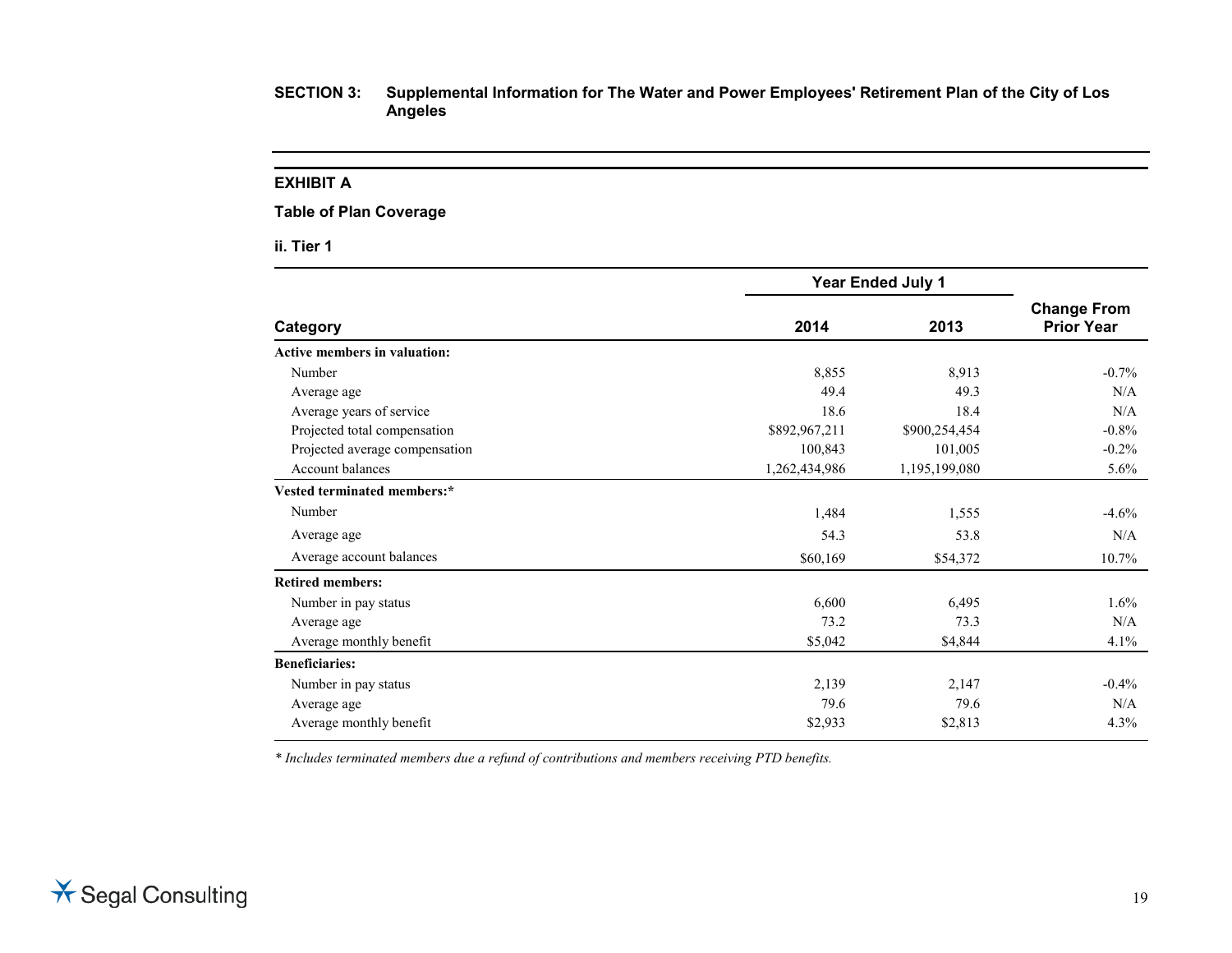#### **EXHIBIT A**

#### **Table of Plan Coverage**

**iii. Tier 2**

|                                     | Year Ended July 1 |                |                                         |
|-------------------------------------|-------------------|----------------|-----------------------------------------|
| Category                            | 2014              | 2013           | <b>Change From</b><br><b>Prior Year</b> |
| <b>Active members in valuation:</b> |                   |                |                                         |
| Number                              | 105               | $\overline{0}$ | N/A                                     |
| Average age                         | 39.3              | N/A            | N/A                                     |
| Average years of service            | 0.4               | N/A            | N/A                                     |
| Projected total compensation        | \$7,159,063       | N/A            | N/A                                     |
| Projected average compensation      | 68,182            | N/A            | N/A                                     |
| Account balances                    | 78,632            | N/A            | N/A                                     |
| Vested terminated members:*         |                   |                |                                         |
| Number                              | $\theta$          | $\overline{0}$ | N/A                                     |
| Average age                         | N/A               | N/A            | N/A                                     |
| Average account balances            | N/A               | N/A            | N/A                                     |
| <b>Retired members:</b>             |                   |                |                                         |
| Number in pay status                | $\theta$          | $\overline{0}$ | N/A                                     |
| Average age                         | N/A               | N/A            | N/A                                     |
| Average monthly benefit             | N/A               | N/A            | N/A                                     |
| <b>Beneficiaries:</b>               |                   |                |                                         |
| Number in pay status                | $\theta$          | $\mathbf{0}$   | N/A                                     |
| Average age                         | N/A               | N/A            | N/A                                     |
| Average monthly benefit             | N/A               | N/A            | N/A                                     |

*\* Includes terminated members due a refund of contributions and members receiving PTD benefits.*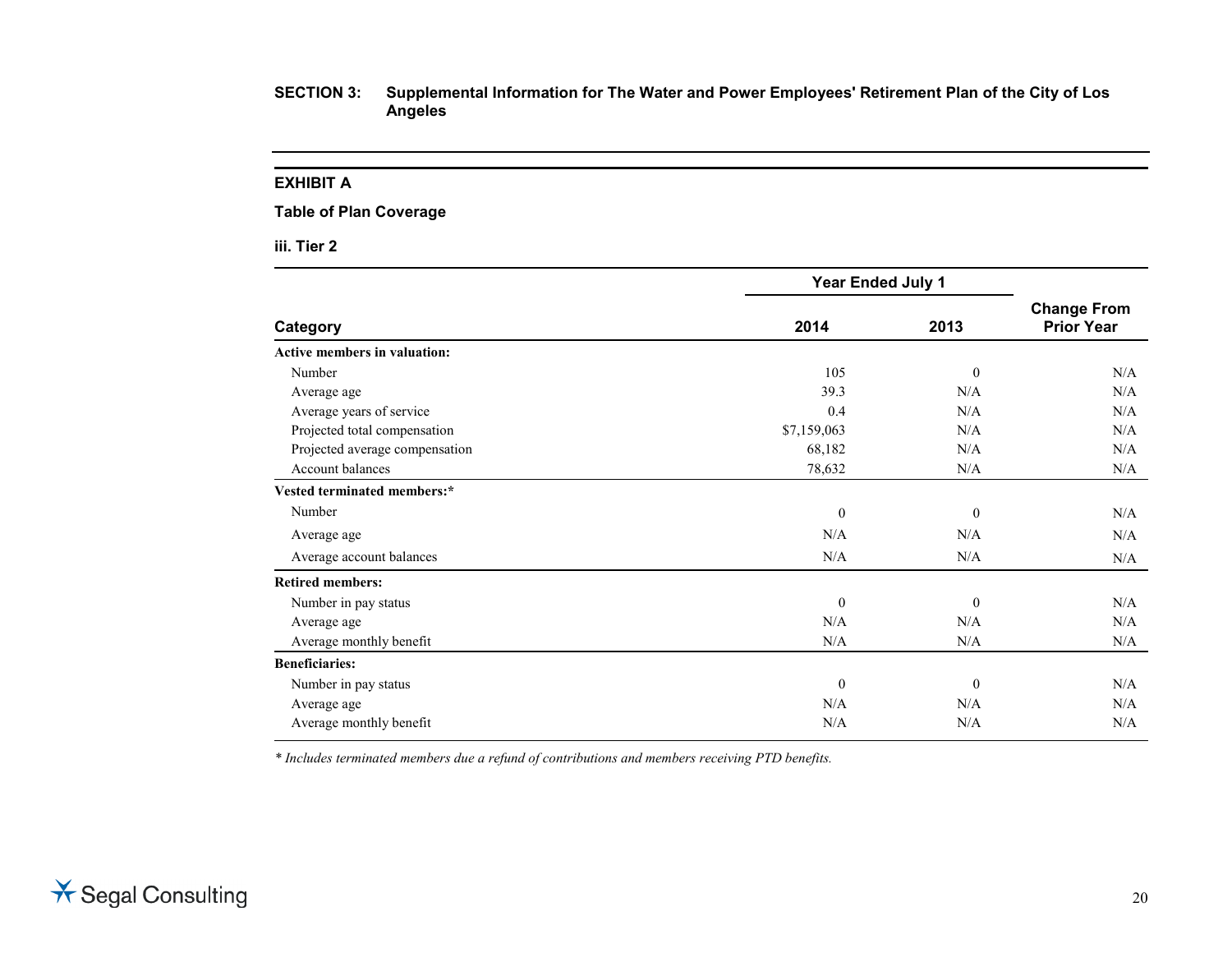# **EXHIBIT B**

**Members in Active Service as of July 1, 2014 By Age, Years of Service, and Average Compensation**

**i. Total**

|           |              |                           |           |              |                 | <b>Years of Service</b> |           |           |                 |           |
|-----------|--------------|---------------------------|-----------|--------------|-----------------|-------------------------|-----------|-----------|-----------------|-----------|
| Age       | <b>Total</b> | $0-4$                     | $5-9$     | $10 - 14$    | $15 - 19$       | $20 - 24$               | $25 - 29$ | $30 - 34$ | $35 - 39$       | 40 & over |
| Under 25  | 58           | 56                        | 2         |              |                 | - -                     | - -       |           |                 |           |
|           | \$81,571     | \$80,506                  | \$111,386 |              |                 |                         |           |           |                 |           |
| $25 - 29$ | 260          | 140                       | 119       | $\mathbf{1}$ |                 |                         |           |           |                 |           |
|           | 91,571       | 83,544                    | 101,298   | \$57,895     |                 |                         |           |           |                 |           |
| $30 - 34$ | 616          | 128                       | 375       | 110          | 3               |                         |           |           |                 |           |
|           | 96,328       | 81,077                    | 100,354   | 100,586      | \$87,626        |                         |           |           |                 |           |
| $35 - 39$ | 862          | 96                        | 346       | 338          | 81              | -1                      |           |           |                 |           |
|           | 95,473       | 77,784                    | 94,707    | 101,864      | 93,329          | \$72,724                |           |           |                 |           |
| $40 - 44$ | 1,043        | 66                        | 284       | 373          | 226             | 85                      | 9         |           |                 |           |
|           | 94,747       | 81,395                    | 91,076    | 94,572       | 94,722          | 117,899                 | \$97,773  |           |                 |           |
| $45 - 49$ | 1,485        | 52                        | 215       | 331          | 196             | 374                     | 305       | 12        |                 |           |
|           | 101,500      | 81,887                    | 90,756    | 94,138       | 97,607          | 114,281                 | 107,200   | \$102,421 |                 |           |
| $50 - 54$ | 1,953        | 43                        | 171       | 253          | 160             | 330                     | 670       | 313       | 13              |           |
|           | 104,358      | 85,379                    | 90,160    | 92,240       | 93,681          | 103,747                 | 110,900   | 116,535   | \$106,252       |           |
| $55 - 59$ | 1,476        | 21                        | 114       | 155          | 102             | 222                     | 399       | 365       | -98             |           |
|           | 106,595      | 102,486                   | 89,805    | 91,810       | 93,997          | 105,120                 | 106,771   | 119,824   | 116,848         |           |
| $60 - 64$ | 811          | 12                        | 55        | 99           | 61              | 99                      | 232       | 145       | 78              | 30        |
|           | 99,665       | 73,469                    | 88,263    | 89,293       | 95,004          | 98,586                  | 103,571   | 104,732   | 103,561         | \$113,482 |
| $65 - 69$ | 281          | $6\overline{6}$           | 14        | 34           | 26              | 34                      | 74        | 54        | 24              | 15        |
|           | 99,721       | 122,552                   | 86,638    | 88,299       | 95,213          | 92,987                  | 101,531   | 106,661   | 103,909         | 111,156   |
| 70 & over | 115          | $\overline{\phantom{a}3}$ | 5         | 10           | $7\phantom{.0}$ | 20                      | 32        | - 11      | $7\phantom{.0}$ | 20        |
|           | 90,500       | 37,239                    | 49,966    | 72,508       | 97,939          | 92,719                  | 90,452    | 104,244   | 96,520          | 103,207   |
| Total     | 8,960        | 623                       | 1,700     | 1,704        | 862             | 1,165                   | 1,721     | 900       | 220             | 65        |
|           | \$100,461    | \$82,234                  | \$94,135  | \$95,142     | \$95,004        | \$107,454               | \$107,447 | \$115,037 | \$109,453       | \$109,784 |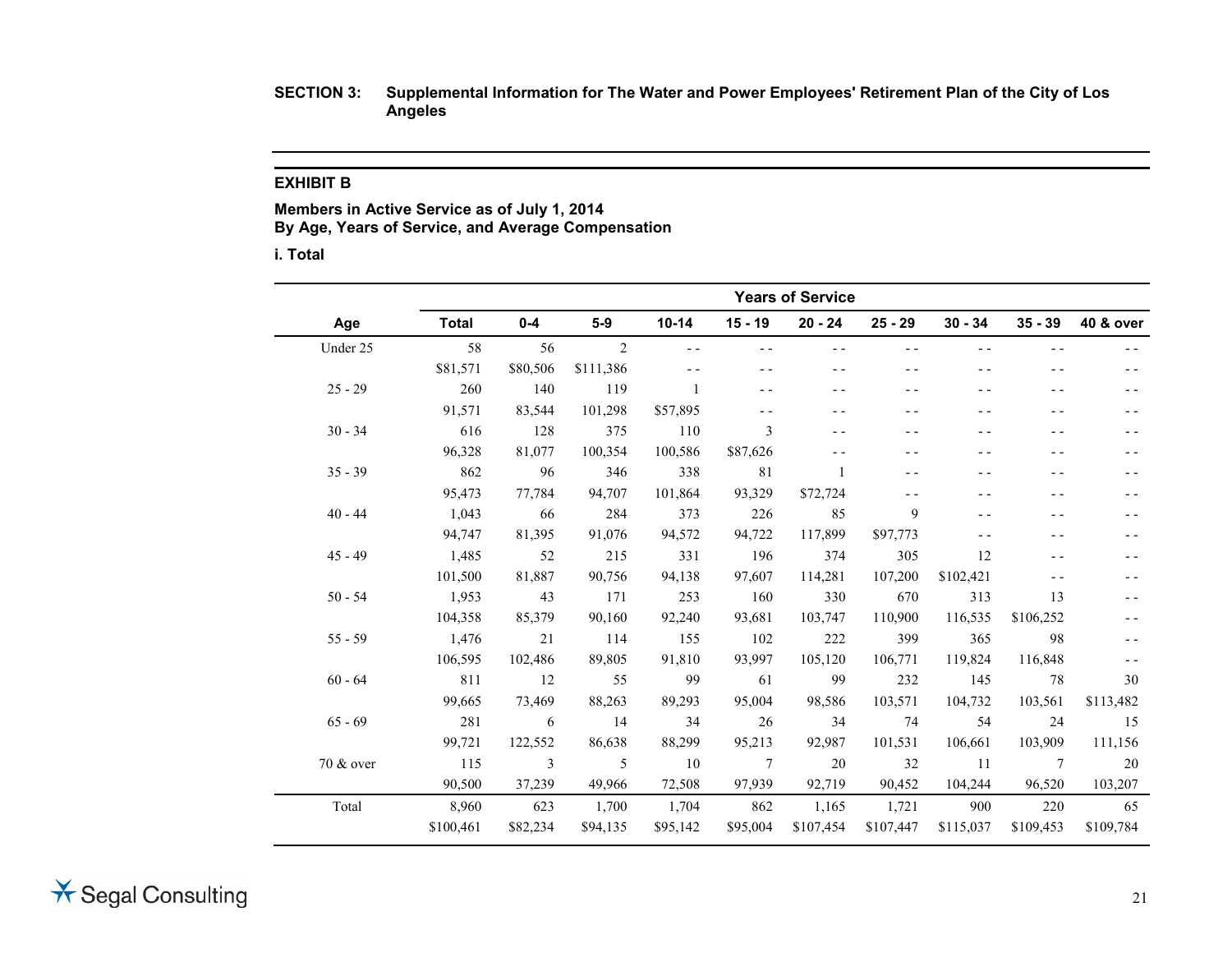### **EXHIBIT B**

**Members in Active Service as of July 1, 2014 By Age, Years of Service, and Average Compensation**

**ii. Tier 1**

|           |           |                           |           |               |                 | <b>Years of Service</b> |           |           |                 |           |
|-----------|-----------|---------------------------|-----------|---------------|-----------------|-------------------------|-----------|-----------|-----------------|-----------|
| Age       | Total     | $0-4$                     | $5-9$     | $10 - 14$     | $15 - 19$       | $20 - 24$               | $25 - 29$ | $30 - 34$ | $35 - 39$       | 40 & over |
| Under 25  | 52        | 50                        | 2         |               |                 | - -                     | - -       |           |                 |           |
|           | \$84,313  | \$83,230                  | \$111,386 |               |                 | - -                     |           |           |                 |           |
| $25 - 29$ | 250       | 130                       | 119       |               |                 |                         |           |           |                 |           |
|           | 92,914    | 85,509                    | 101,298   | \$57,895      |                 |                         |           |           |                 |           |
| $30 - 34$ | 595       | 107                       | 375       | 110           | 3               | - -                     |           |           |                 |           |
|           | 97,463    | 84,396                    | 100,354   | 100,586       | \$87,626        |                         |           |           |                 |           |
| $35 - 39$ | 836       | 70                        | 346       | 338           | 81              | -1                      |           |           |                 |           |
|           | 96,479    | 83,219                    | 94,707    | 101,864       | 93,329          | \$72,724                |           |           |                 |           |
| $40 - 44$ | 1,031     | 54                        | 284       | 373           | 226             | 85                      | 9         |           |                 |           |
|           | 95,078    | 84,733                    | 91,076    | 94,572        | 94,722          | 117,899                 | \$97,773  |           |                 |           |
| $45 - 49$ | 1,475     | 42                        | 215       | 331           | 196             | 374                     | 305       | 12        |                 |           |
|           | 101,769   | 86,676                    | 90,756    | 94,138        | 97,607          | 114,281                 | 107,200   | \$102,421 |                 |           |
| $50 - 54$ | 1,939     | 29                        | 171       | 253           | 160             | 330                     | 670       | 313       | 13              |           |
|           | 104,577   | 90,864                    | 90,160    | 92,240        | 93,681          | 103,747                 | 110,900   | 116,535   | \$106,252       |           |
| $55 - 59$ | 1,471     | 16                        | 114       | 155           | 102             | 222                     | 399       | 365       | 98              |           |
|           | 106,461   | 88,909                    | 89,805    | 91,810        | 93,997          | 105,120                 | 106,771   | 119,824   | 116,848         |           |
| $60 - 64$ | 811       | 12                        | 55        | 99            | 61              | 99                      | 232       | 145       | 78              | 30        |
|           | 99,665    | 73,469                    | 88,263    | 89,293        | 95,004          | 98,586                  | 103,571   | 104,732   | 103,561         | \$113,482 |
| $65 - 69$ | 280       | 5                         | 14        | 34            | 26              | 34                      | 74        | 54        | 24              | 15        |
|           | 99,854    | 134,555                   | 86,638    | 88,299        | 95,213          | 92,987                  | 101,531   | 106,661   | 103,909         | 111,156   |
| 70 & over | 115       | $\overline{\phantom{a}3}$ | 5         | <sup>10</sup> | $7\phantom{.0}$ | 20                      | 32        | -11       | $7\phantom{.0}$ | 20        |
|           | 90,500    | 37,239                    | 49,966    | 72,508        | 97.939          | 92,719                  | 90,452    | 104,244   | 96,520          | 103,207   |
| Total     | 8,855     | 518                       | 1,700     | 1,704         | 862             | 1,165                   | 1,721     | 900       | 220             | 65        |
|           | \$100,843 | \$85,083                  | \$94,135  | \$95,142      | \$95,004        | \$107,454               | \$107,447 | \$115,037 | \$109,453       | \$109,784 |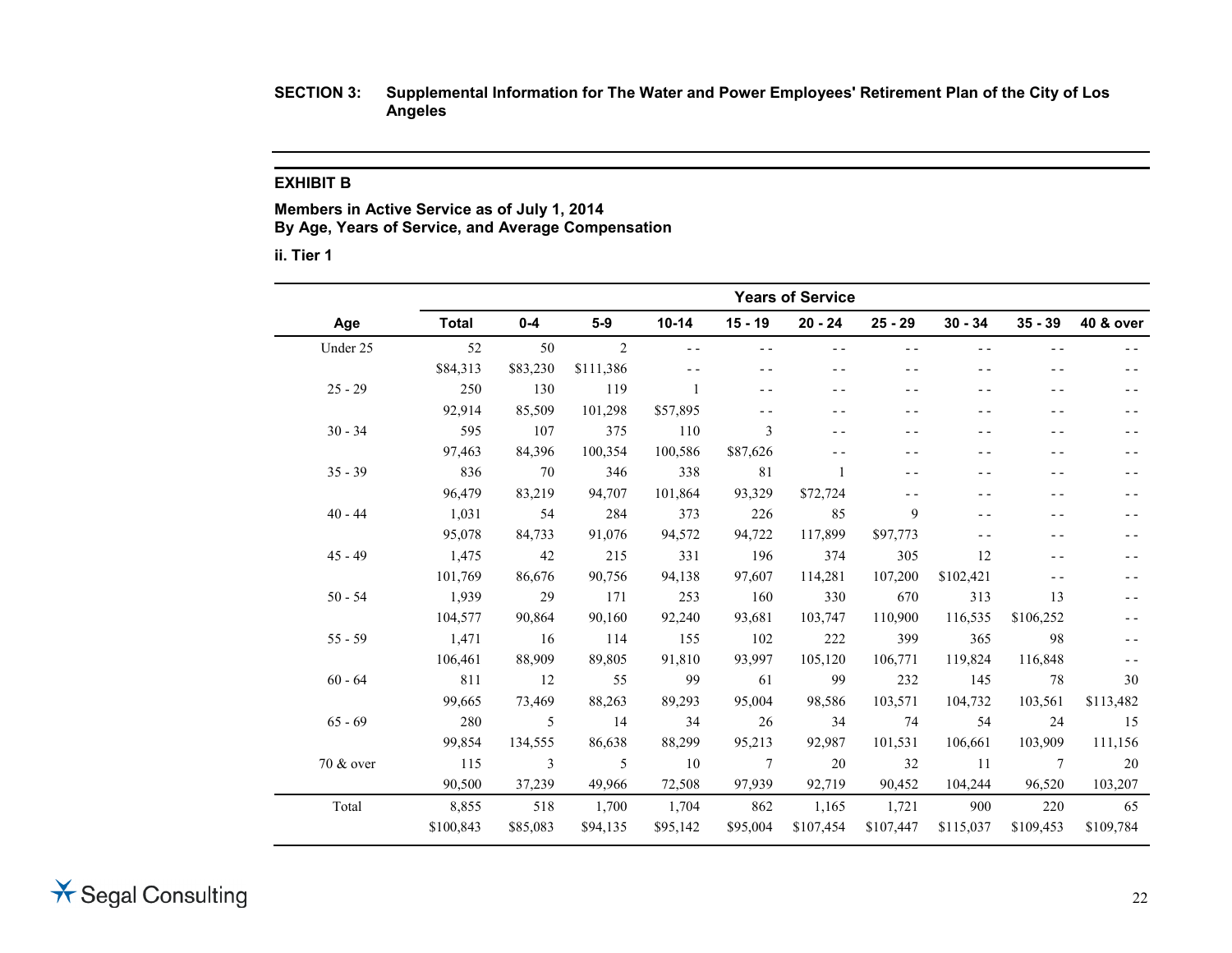#### **EXHIBIT B**

**Members in Active Service as of July 1, 2014 By Age, Years of Service, and Average Compensation**

**iii. Tier 2**

|           | <b>Years of Service</b> |                |               |           |           |           |           |           |           |           |  |  |
|-----------|-------------------------|----------------|---------------|-----------|-----------|-----------|-----------|-----------|-----------|-----------|--|--|
| Age       | <b>Total</b>            | $0-4$          | $5-9$         | $10 - 14$ | $15 - 19$ | $20 - 24$ | $25 - 29$ | $30 - 34$ | $35 - 39$ | 40 & over |  |  |
| Under 25  | 6                       | 6              | $\sim$ $\sim$ | $ -$      | $- -$     | $ -$      | $ -$      | $ -$      | $- -$     | - -       |  |  |
|           | \$57,806                | \$57,806       | $ -$          | $- -$     | $ -$      | $ -$      | $ -$      | $ -$      | $ -$      | - -       |  |  |
| $25 - 29$ | 10                      | 10             | $ -$          | $ -$      | - -       | - -       | $ -$      | - -       | - -       | - -       |  |  |
|           | 58,007                  | 58,007         | $ -$          | $ -$      | - -       | - -       | - -       | - -       |           |           |  |  |
| $30 - 34$ | 21                      | 21             | $- -$         | $- -$     | - -       | - -       | $ -$      | - -       | - -       | - -       |  |  |
|           | 64,166                  | 64,166         | $ -$          | $ -$      | - -       | - -       | - -       | - -       | - -       | - -       |  |  |
| $35 - 39$ | 26                      | 26             | $ -$          | $ -$      | - -       | - -       | - -       | - -       | - -       | - -       |  |  |
|           | 63,152                  | 63,152         | $- -$         | - -       | $ -$      | - -       | $ -$      | - -       | - -       | - -       |  |  |
| $40 - 44$ | 12                      | 12             | $ -$          | $- -$     | $- -$     | $ -$      | $ -$      | - -       | - -       | - -       |  |  |
|           | 66,378                  | 66,378         | $ -$          | $- -$     | - -       | $ -$      | $ -$      | - -       | - -       | - -       |  |  |
| $45 - 49$ | 10                      | <sup>10</sup>  | $ -$          |           | - -       | - -       | $ -$      | - -       |           | - -       |  |  |
|           | 61,776                  | 61,776         | $ -$          | - -       | - -       | - -       | - -       | - -       |           | - -       |  |  |
| $50 - 54$ | 14                      | 14             | $- -$         | $ -$      | - -       | - -       | $ -$      | - -       | - -       | - -       |  |  |
|           | 74,017                  | 74,017         | $ -$          |           | - -       | - -       | - -       | - -       |           | - -       |  |  |
| $55 - 59$ | 5                       | 5              | $ -$          | $ -$      | $ -$      | $ -$      | - -       | - -       |           | - -       |  |  |
|           | 145,934                 | 145,934        | $ -$          | $- -$     | - -       | - -       | $ -$      | - -       | $- -$     | - -       |  |  |
| $60 - 64$ | $\sim$ $\sim$           | $ -$           | $ -$          | $- -$     | - -       | - -       | $ -$      | - -       | - -       | - -       |  |  |
|           | $\sim$ $\sim$           | $ -$           | $ -$          | $ -$      | - -       | - -       | - -       | - -       |           | - -       |  |  |
| $65 - 69$ | $\overline{1}$          | $\overline{1}$ | $ -$          | - -       | - -       | - -       | - -       | - -       | - -       | - -       |  |  |
|           | 62,536                  | 62,536         | $- -$         | $ -$      | $- -$     | - -       | $ -$      | - -       | - -       | - -       |  |  |
| 70 & over | $ -$                    | $ -$           | $ -$          | $ -$      | $ -$      | - -       | - -       | - -       | - -       | - -       |  |  |
|           | $\sim$ $\sim$           | $ -$           | $ -$          | - -       | $ -$      | - -       | - -       | - -       | - -       | - -       |  |  |
| Total     | 105                     | 105            | $ -$          | $- -$     | $ -$      | $ -$      | $ -$      | $ -$      | $ -$      | $ -$      |  |  |
|           | \$68,182                | \$68,182       | $ -$          | $ -$      | - -       | $ -$      | $ -$      | - -       | $- -$     | $ -$      |  |  |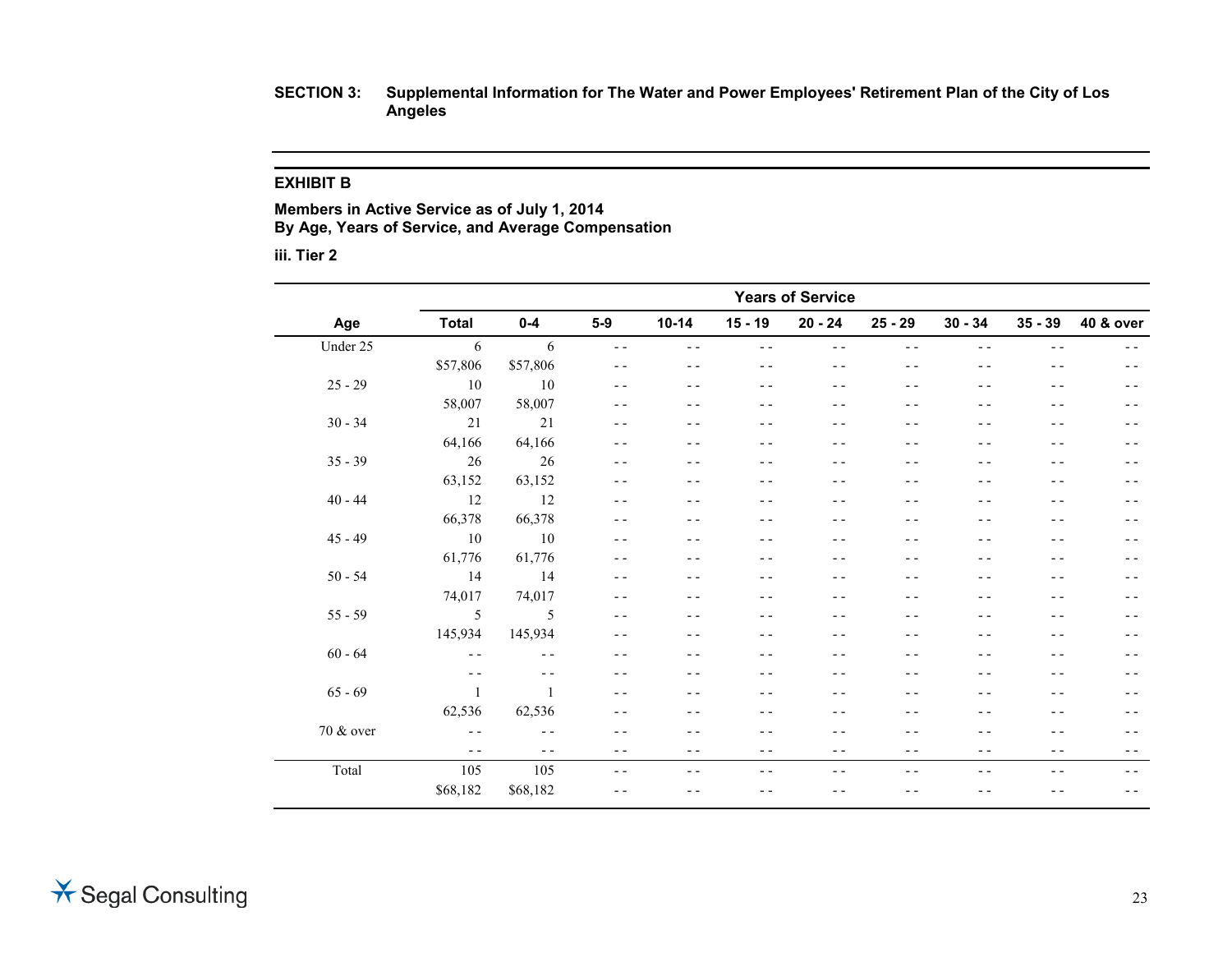#### **EXHIBIT C**

# **Reconciliation of Member Data**

|                                   | <b>Active</b>    | <b>Vested</b><br>Terminated | <b>Retired</b> |                      |                |
|-----------------------------------|------------------|-----------------------------|----------------|----------------------|----------------|
|                                   | <b>Members</b>   | Members*                    | <b>Members</b> | <b>Beneficiaries</b> | <b>Total</b>   |
| Number as of July 1, 2013         | 8,913            | 1,555                       | 6,495          | 2,147                | 19,110         |
| New members                       | 469              | N/A                         | N/A            | N/A                  | 469            |
| Terminations – with vested rights | $-58$            | 58                          | N/A            | N/A                  | $\theta$       |
| Retirements                       | $-331$           | $-18$                       | 349            | N/A                  | $\overline{0}$ |
| Died with beneficiary             | $-7$             | $\theta$                    | $-90$          | 97                   | $\theta$       |
| Died without beneficiary          | $-14$            | $-6$                        | $-154$         | $-138$               | $-312$         |
| Rehire                            | 14               | $-14$                       | $\theta$       | N/A                  | $\theta$       |
| Data adjustments                  | $\boldsymbol{0}$ | $\mathbf{0}$                | $\theta$       | $33**$               | 33             |
| Contribution refunds              | $-26$            | $-91$                       | N/A            | N/A                  | $-117$         |
| Number as of July 1, 2014         | 8,960            | 1,484                       | 6,600          | 2,139                | 19,183         |

*\* Includes terminated members due a refund of member contributions and members receiving PTD benefits.*

*\*\* Includes 14 assignee records for Options B and C. Last year the benefits for these assignees was combined with the benefit for the corresponding retired members.*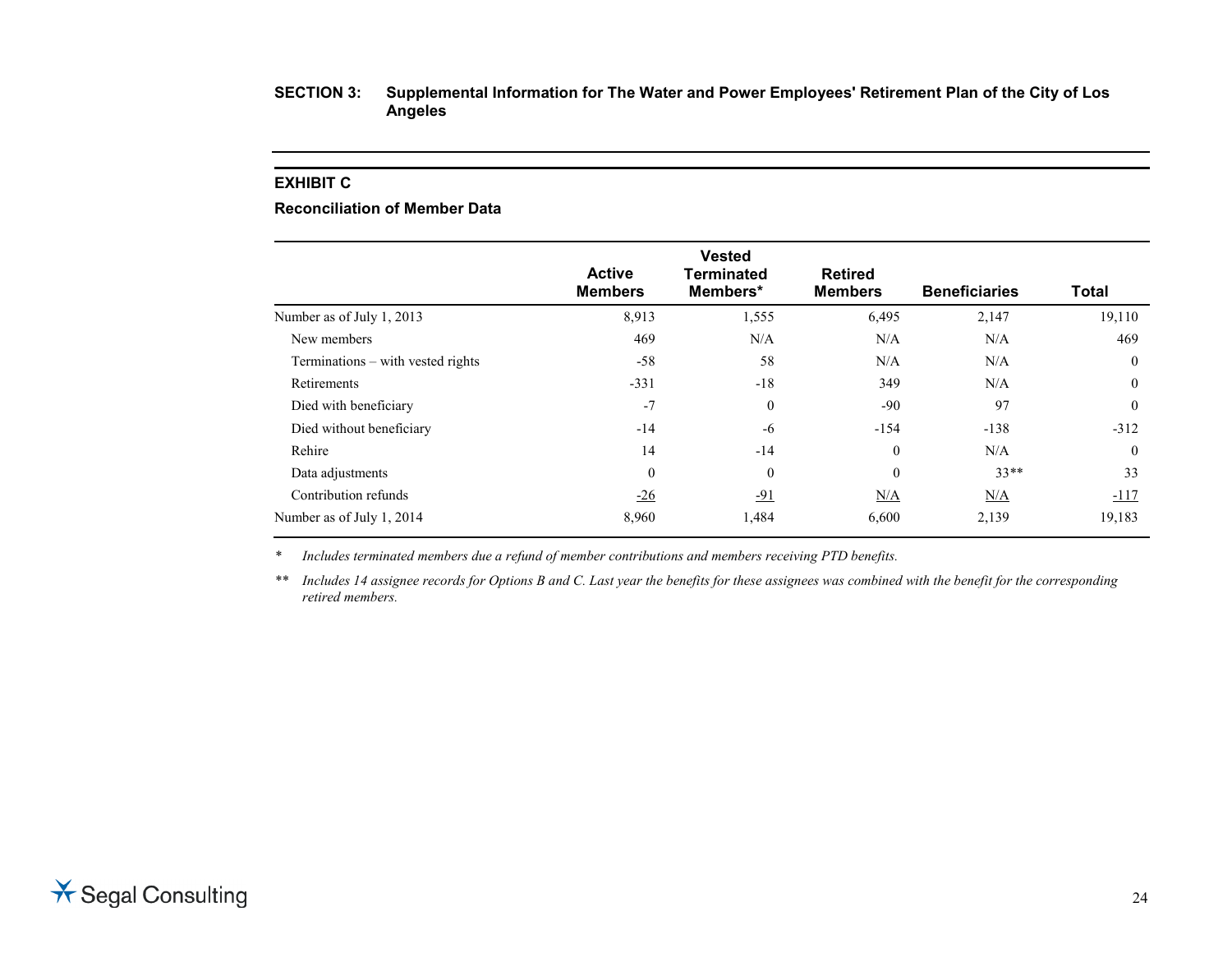#### **EXHIBIT D**

**Summary Statement of Income and Expenses on an Actuarial Value Basis**

|                                                            |                   | Year Ended June 30, 2014 |                   | Year Ended June 30, 2013 |
|------------------------------------------------------------|-------------------|--------------------------|-------------------|--------------------------|
| Net assets at actuarial value at the beginning of the year |                   | \$7,958,487,587          |                   | \$7,573,885,754          |
| <b>Contribution income:</b>                                |                   |                          |                   |                          |
| <b>Employer contributions</b>                              | \$384,265,892     |                          | \$368,426,348     |                          |
| Employee contributions                                     | 72,299,526        |                          | 69,633,449        |                          |
| Administrative expense contributions*                      | 4,872,432         |                          | 4,392,846         |                          |
| Net contribution income                                    |                   | 461, 437, 850            |                   | 442,452,643              |
| <b>Investment</b> income:                                  |                   |                          |                   |                          |
| Interest, dividends and other income                       | \$186,001,646     |                          | \$189,623,649     |                          |
| Adjustment toward market value                             | 760,631,032       |                          | 211,568,037       |                          |
| Less investment and administrative fees                    | $-25,366,646$     |                          | $-20,485,131$     |                          |
| Net investment income                                      |                   | 921,266,032              |                   | 380,706,555              |
| Total income available for benefits                        |                   | \$1,382,703,882          |                   | \$823,159,198            |
| Less benefit payments:                                     |                   |                          |                   |                          |
| Retirement benefits paid                                   | $-$ \$457,558,214 |                          | $-$ \$432,738,112 |                          |
| Refund of members' contributions                           | $-6,038,726$      |                          | -5,819,253        |                          |
| Net benefit payments                                       |                   | $-$ \$463,596,940        |                   | $-$ \$438,557,365        |
| Change in reserve for future benefits                      |                   | \$919,106,942            |                   | \$384,601,833            |
| Net assets at actuarial value at the end of the year       |                   | \$8,877,594,529          |                   | \$7,958,487,587          |

*\* Included as investment income in other parts of this report (excluding Exhibit F).*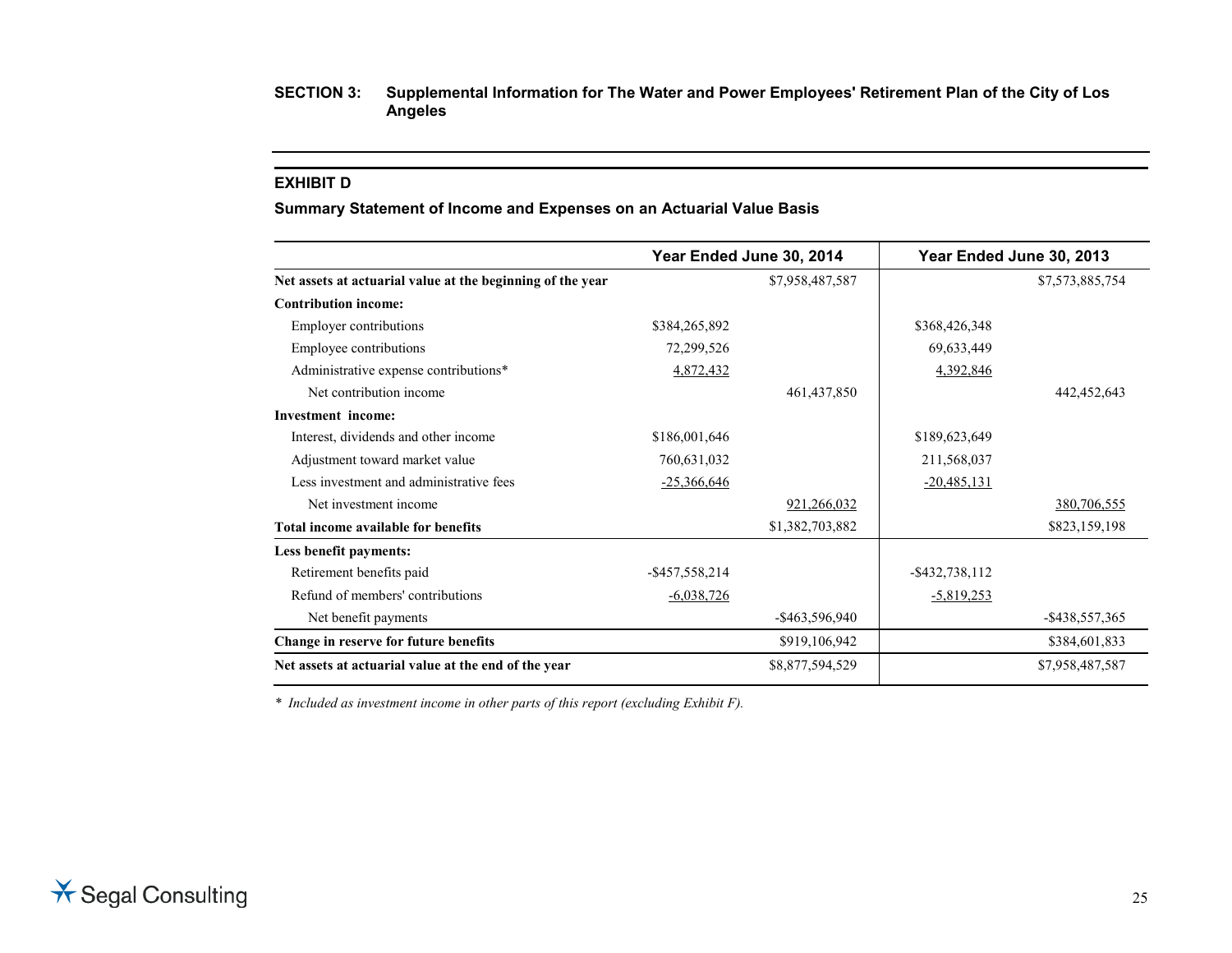#### **EXHIBIT E**

#### **Summary Statement of Plan Assets**

|                                   |                   | Year Ended June 30, 2014 |                   | Year Ended June 30, 2013 |
|-----------------------------------|-------------------|--------------------------|-------------------|--------------------------|
| <b>Cash equivalents</b>           |                   | \$13,267,453             |                   | \$9,499,976              |
| <b>Accounts receivable:</b>       |                   |                          |                   |                          |
| Accrued investment income         | \$18,388,786      |                          | \$19,076,213      |                          |
| Open investment trades and others | 160, 433, 225     |                          | 287,853,048       |                          |
| Securities lending - collateral   | 999,882,392       |                          | 313,092,487       |                          |
| Department of Water and Power     | 53,102,730        |                          | 51,374,267        |                          |
| Total accounts receivable         |                   | 1,231,807,133            |                   | 671,396,015              |
| <b>Investments:</b>               |                   |                          |                   |                          |
| Fixed income                      | \$2,010,736,243   |                          | \$2,015,837,548   |                          |
| Equities                          | 6,448,966,735     |                          | 5,189,194,044     |                          |
| Other assets                      | 1,266,794,085     |                          | 1,119,613,544     |                          |
| Total investments at market value |                   | 9,726,497,063            |                   | 8,324,645,136            |
| <b>Total assets</b>               |                   | \$10,971,571,649         |                   | \$9,005,541,127          |
| Less accounts payable:            |                   |                          |                   |                          |
| Accounts payable                  | $-$ \$261,510,825 |                          | $-$ \$381,718,978 |                          |
| Security lending - collateral     | -999,882,392      |                          | $-313,092,487$    |                          |
| Total accounts payable            |                   | $-$1,261,393,217$        |                   | $-$ \$694,811,465        |
| Net assets at market value        |                   | \$9,710,178,432          |                   | \$8,310,729,662*         |
| Net assets at actuarial value     |                   | \$8,877,594,529          |                   | \$7,958,487,587          |

*\* Based on draft financial statements. Subsequent to June 30, 2013 valuation, the market value of assets was changed to \$8,304,011,429.*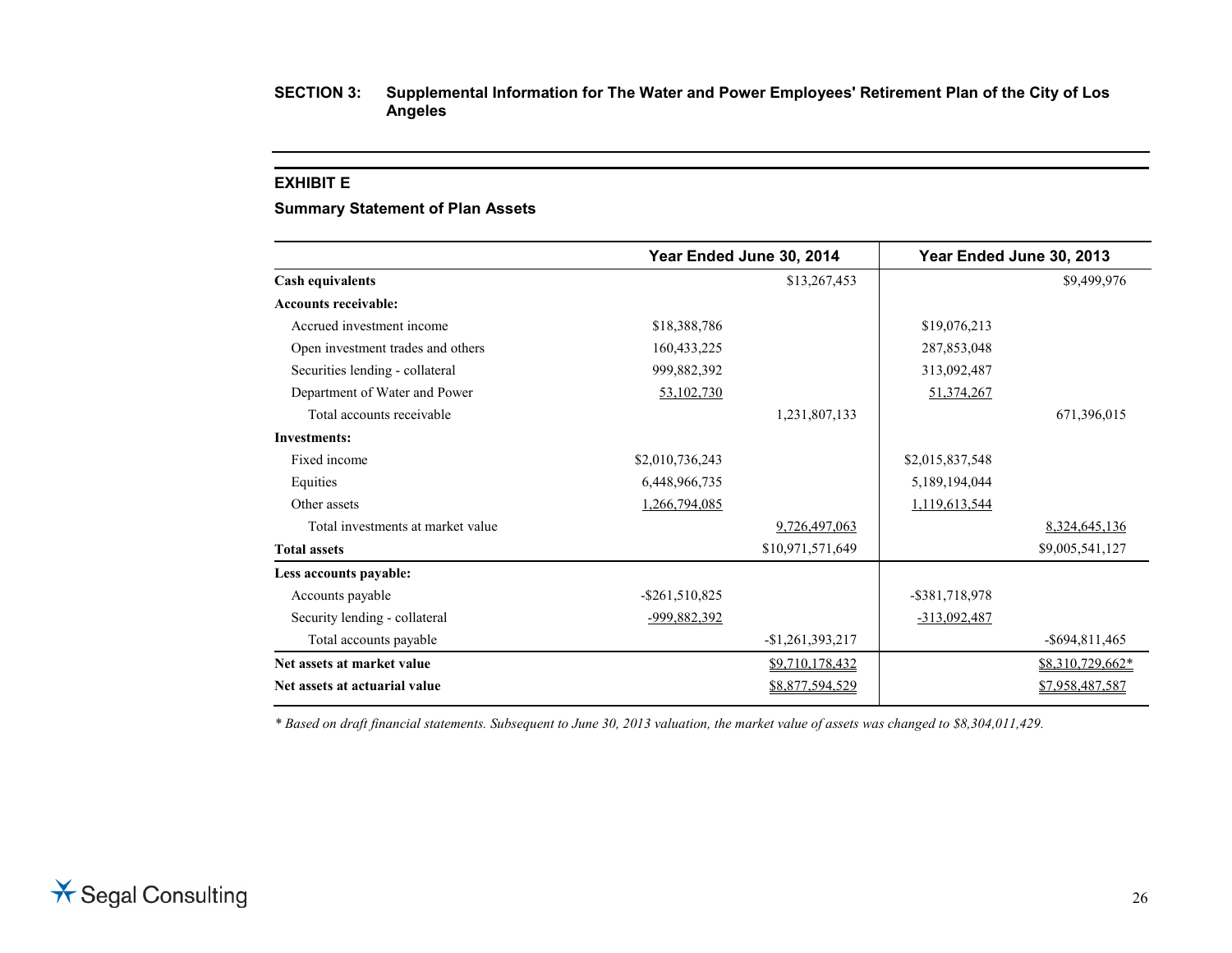#### **EXHIBIT F**

**Development of the Fund Through June 30, 2014**

| <b>Year Ended</b><br>June 30 | <b>Employer</b><br><b>Contributions</b> | <b>Employee</b><br>Contributions* | <b>Other</b><br><b>Contributions</b> | <b>Net</b><br><b>Investment</b><br>Return** | <b>Benefit</b><br><b>Payments</b> | <b>Actuarial</b><br>Value of<br><b>Assets at</b><br><b>End of Year</b> |
|------------------------------|-----------------------------------------|-----------------------------------|--------------------------------------|---------------------------------------------|-----------------------------------|------------------------------------------------------------------------|
| 2005                         | \$75,490,143                            | \$38,855,089                      | \$2,534,097                          | \$278,275,350                               | \$315,528,276                     | \$6,331,047,528                                                        |
| 2006                         | 101,556,257                             | 41,324,895                        | 2,914,174                            | 300,218,060                                 | 329, 297, 478                     | 6,447,763,436                                                          |
| 2007                         | 129,154,539                             | 47,060,446                        | 3,549,724                            | 578,442,440                                 | 341,886,580                       | 6,864,084,005                                                          |
| 2008                         | 141,862,126                             | 48,694,047                        | 4,195,096                            | 548,429,698                                 | 359,411,739                       | 7,247,853,233                                                          |
| 2009                         | 145,941,275                             | 59,405,012                        | 4,088,598                            | 159,076,675                                 | 367, 643, 541                     | 7, 248, 721, 252                                                       |
| 2010                         | 201,034,807                             | 71,246,053                        | 4,463,141                            | 99,032,966                                  | 380,068,530                       | 7,244,429,689                                                          |
| 2011                         | 286,699,384                             | 65,965,607                        | 5,672,227                            | 260,934,534                                 | 398,517,798                       | 7,465,183,643                                                          |
| 2012                         | 321,688,919                             | 60,105,653                        | 5,428,297                            | 137,856,300                                 | 416,386,058                       | 7,573,885,754                                                          |
| 2013                         | 368,426,348                             | 69,633,449                        | 4,392,846                            | 380,706,555                                 | 438,557,365                       | 7,958,487,587                                                          |
| 2014                         | 384, 265, 892                           | 72,299,526                        | 4,872,432                            | 921,266,032                                 | 463,596,940                       | 8,877,594,529                                                          |
|                              |                                         |                                   |                                      |                                             |                                   |                                                                        |

*\* Includes member normal contributions, Additional Annuity program contributions, contributions due to open contracts for purchased service and member contributions transferred from LACERS.*

*\*\* Net of investment fees and administrative expenses.*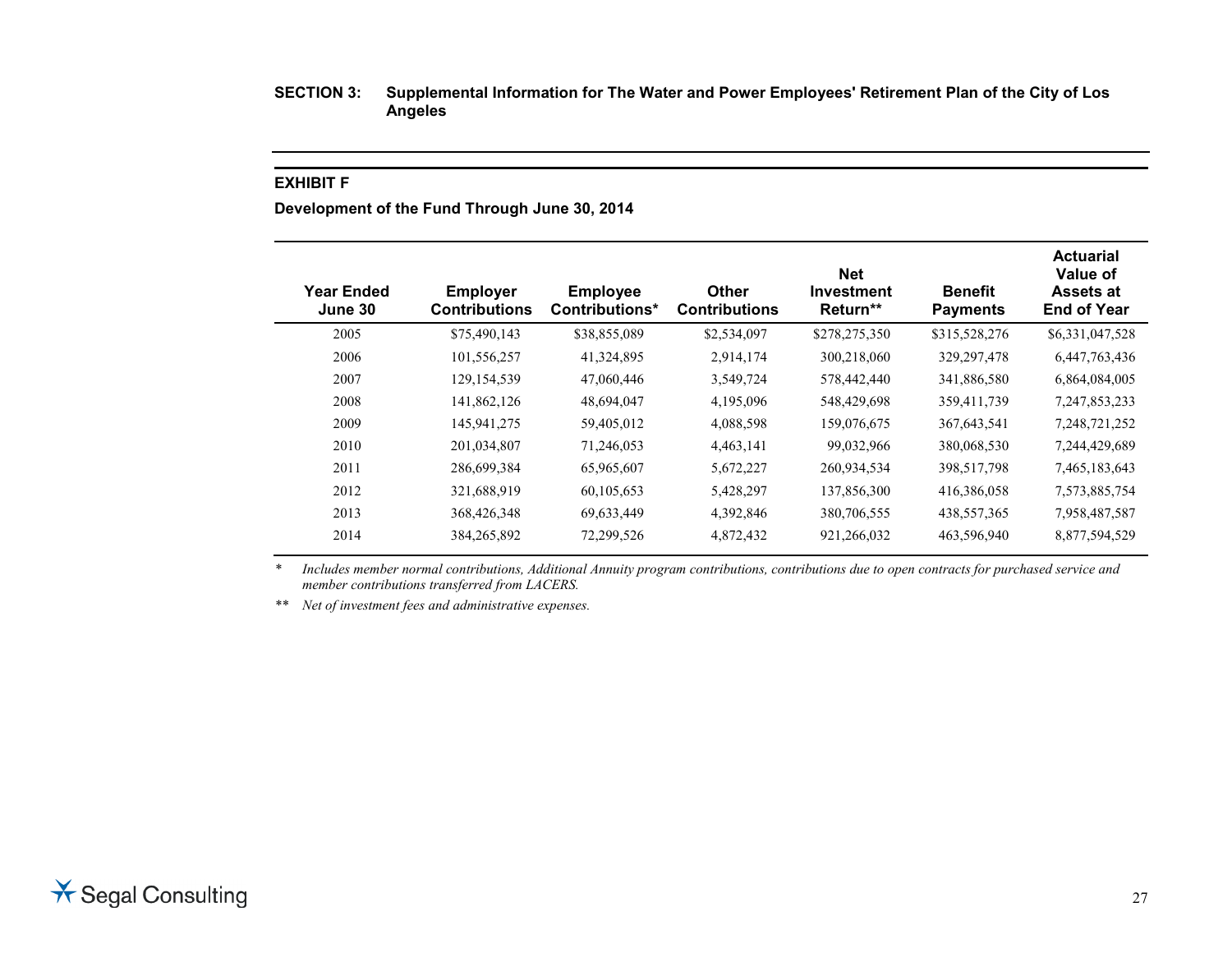# **EXHIBIT G**

**Development of Unfunded Actuarial Accrued Liability for Year Ended June 30, 2014**

| 1. Unfunded actuarial accrued liability at beginning of year |                   | \$2,136,380,284  |
|--------------------------------------------------------------|-------------------|------------------|
| 2. Normal cost at beginning of year                          |                   | 193,661,118      |
| 3. Total actual contributions (employer and employee)        |                   | $-456, 565, 418$ |
| 4. Interest                                                  |                   |                  |
| (a) For whole year on $(1) + (2)$                            | \$180,578,209     |                  |
| (b) For half year on $(3)$                                   | $-17,691,910$     |                  |
| Total interest<br>(c)                                        |                   | 162,886,299      |
| 5. Expected unfunded actuarial accrued liability             |                   | \$2,036,362,283  |
| 6. Changes due to:*                                          |                   |                  |
| Investment gain<br>(a)                                       | $-$ \$309,628,147 |                  |
| Gains on individual salary experience<br>(b)                 | $-168,474,032$    |                  |
| Gains on 2013 COLA experience<br>(c)                         | $-54,809,570$     |                  |
| Other losses<br>(d)                                          | 69,061,633        |                  |
| Assumption changes<br>(e)                                    | 525,443,921       |                  |
| (f)<br>Total changes                                         |                   | 61,593,805       |
| 7. Unfunded actuarial accrued liability at end of year       |                   | \$2,097,956,088  |
|                                                              |                   |                  |

*Note: The "Net gain from other experience" of \$154,221,969 shown in Section 2, Chart 9 is equal to the sum of items 6(b), 6(c) and 6(d).*

*\* Does not include a contribution loss of \$29,653,721 during the year from actual contributions less than expected.*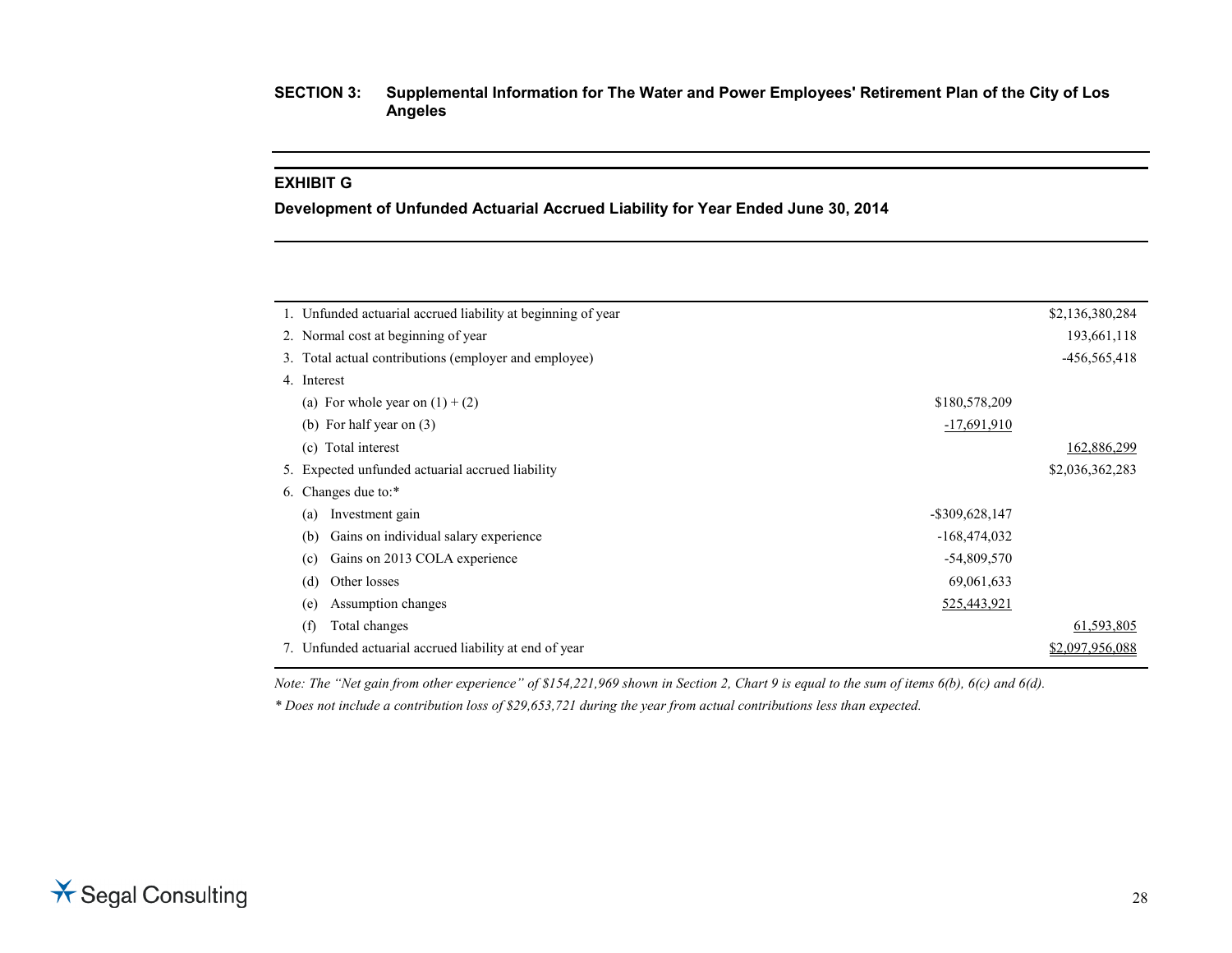#### **EXHIBIT H**

# **Table of Amortization Bases**

| Type*                     | <b>Date</b><br><b>Established</b> | <b>Initial</b><br>Years | <b>Initial</b><br>Amount | Annual<br>Payment** | Years<br>Remaining | Outstanding<br><b>Balance</b> |
|---------------------------|-----------------------------------|-------------------------|--------------------------|---------------------|--------------------|-------------------------------|
| <b>Combined Base</b>      | 07/01/2004                        | 15                      | \$170,392,797            | \$18,204,938        | 5.00               | \$79,179,216                  |
| Actuarial Loss            | 07/01/2005                        | 15                      | 267,915,003              | 28,570,227          | 6.00               | 144, 162, 078                 |
| <b>Actuarial Loss</b>     | 07/01/2006                        | 15                      | 183,420,211              | 19,523,903          | 7.00               | 111,166,105                   |
| <b>Actuarial Loss</b>     | 07/01/2007                        | 15                      | 47,238,833               | 5,019,325           | 8.00               | 31,604,689                    |
| <b>Assumption Changes</b> | 07/01/2007                        | 15                      | $-18,102,738$            | $-1,923,492$        | 8.00               | $-12, 111, 462$               |
| Actuarial Gain            | 07/01/2008                        | 15                      | $-204, 179, 457$         | $-21,657,511$       | 9.00               | $-148,512,130$                |
| <b>Actuarial Loss</b>     | 07/01/2009                        | 15                      | 457,336,004              | 48,429,013          | 10.00              | 357, 352, 219                 |
| Plan Amendments           | 07/01/2009                        | 15                      | 2,239,982                | 237,200             | 10.00              | 1,750,274                     |
| <b>Actuarial Loss</b>     | 07/01/2010                        | 15                      | 626,174,290              | 66,200,651          | 11.00              | 520,607,282                   |
| <b>Assumption Changes</b> | 07/01/2010                        | 15                      | 255,885,598              | 27,052,841          | 11.00              | 212,745,731                   |
| <b>Actuarial Loss</b>     | 07/01/2011                        | 15                      | 268,017,929              | 28,311,654          | 12.00              | 235,423,415                   |
| Plan Amendments           | 07/01/2011                        | 15                      | $-6,948,892$             | $-734,035$          | 12.00              | $-6,103,816$                  |
| <b>Actuarial Loss</b>     | 07/01/2012                        | 15                      | 380,800,633              | 40,192,486          | 13.00              | 351,092,552                   |
| <b>Actuarial Loss</b>     | 07/01/2013                        | 15                      | 133,360,391              | 14,064,722          | 14.00              | 128,352,409                   |
| <b>Actuarial Gain</b>     | 07/01/2014                        | 15                      | -434,196,395             | $-45,757,125$       | 15.00              | -434,196,395                  |
| <b>Assumption Changes</b> | 07/01/2014                        | 15                      | 525,443,921              | 55, 373, 107        | 15.00              | 525,443,921                   |
| Total                     |                                   |                         |                          | \$281,107,904       |                    | \$2,097,956,088               |

*\* The outstanding July 1, 2004 amortization bases were combined into a single amortization base and amortized over 15 years.*

*\*\* Level dollar amount. The July 1, 2014 outstanding balances were reamortized by using the new 7.50% interest rate assumption.*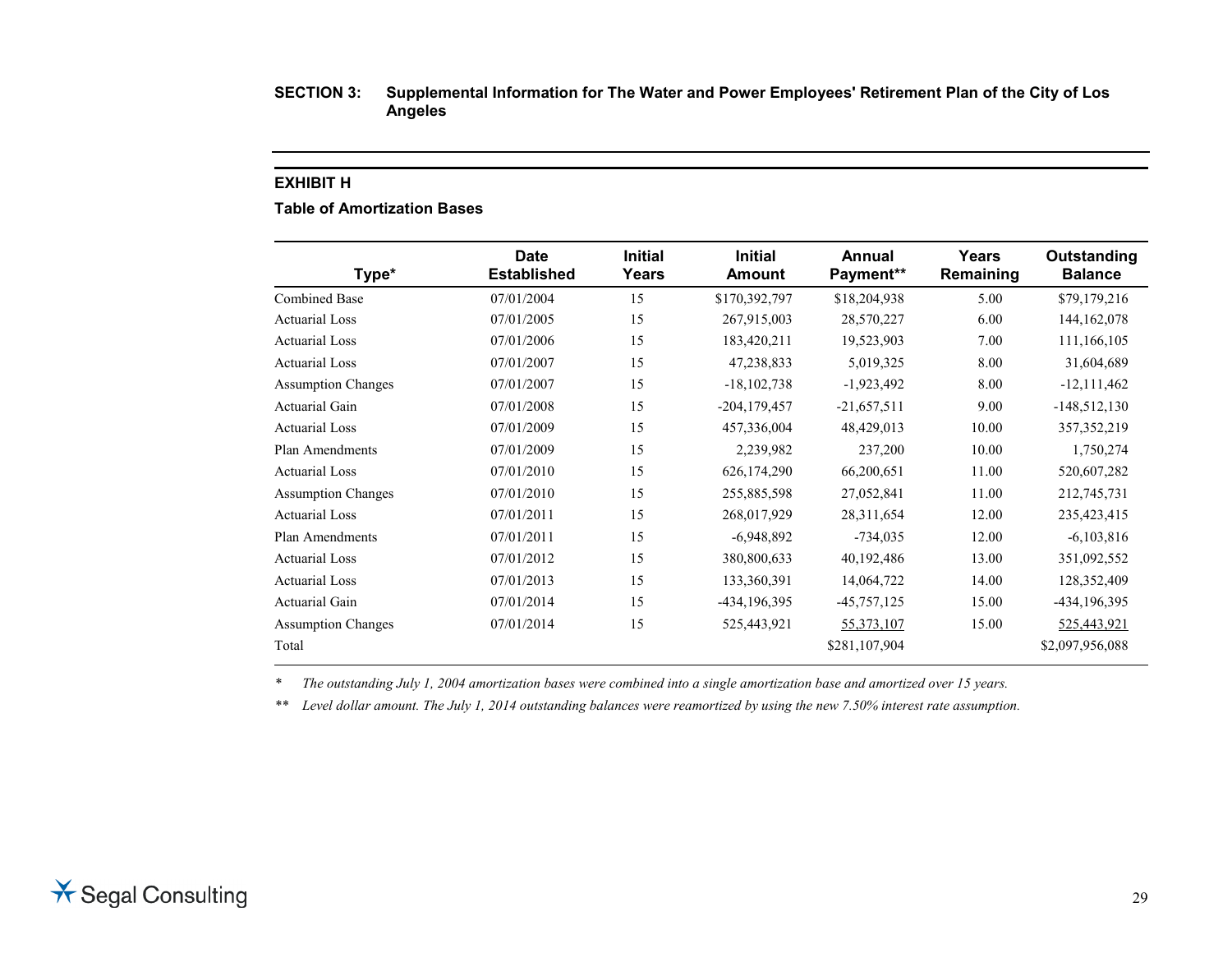#### **EXHIBIT I**

#### **Section 415 Limitations**

Section 415 of the Internal Revenue Code (IRC) specifies the maximum benefits that may be paid to an individual from a defined benefit plan and the maximum amounts that may be allocated each year to an individual's account in a defined contribution plan.

A qualified pension plan may not pay benefits in excess of the Section 415 limits. The ultimate penalty for noncompliance is disqualification: active participants could be taxed on their vested benefits and the IRS may seek to tax the income earned on the plan's assets.

In particular, Section 415(b) of the IRC limits the maximum annual benefit payable at the Normal Retirement Age to a dollar limit of \$160,000 indexed for inflation. That limit is \$210,000 for 2014. Normal Retirement Age for these purposes is age 62. These are the limits in simplified terms. They must be adjusted based on each participant's circumstances, for such things as age at retirement, form of benefits chosen and after tax contributions.

Benefits in excess of the limits may be paid through a qualified governmental excess plan that meets the requirements of Section 415(m).

Legal Counsel's review and interpretation of the law and regulations should be sought on any questions in this regard.

Contribution rates determined in this valuation have not been reduced for the Section 415 limitation. Actual limitations will result in gains when they occur.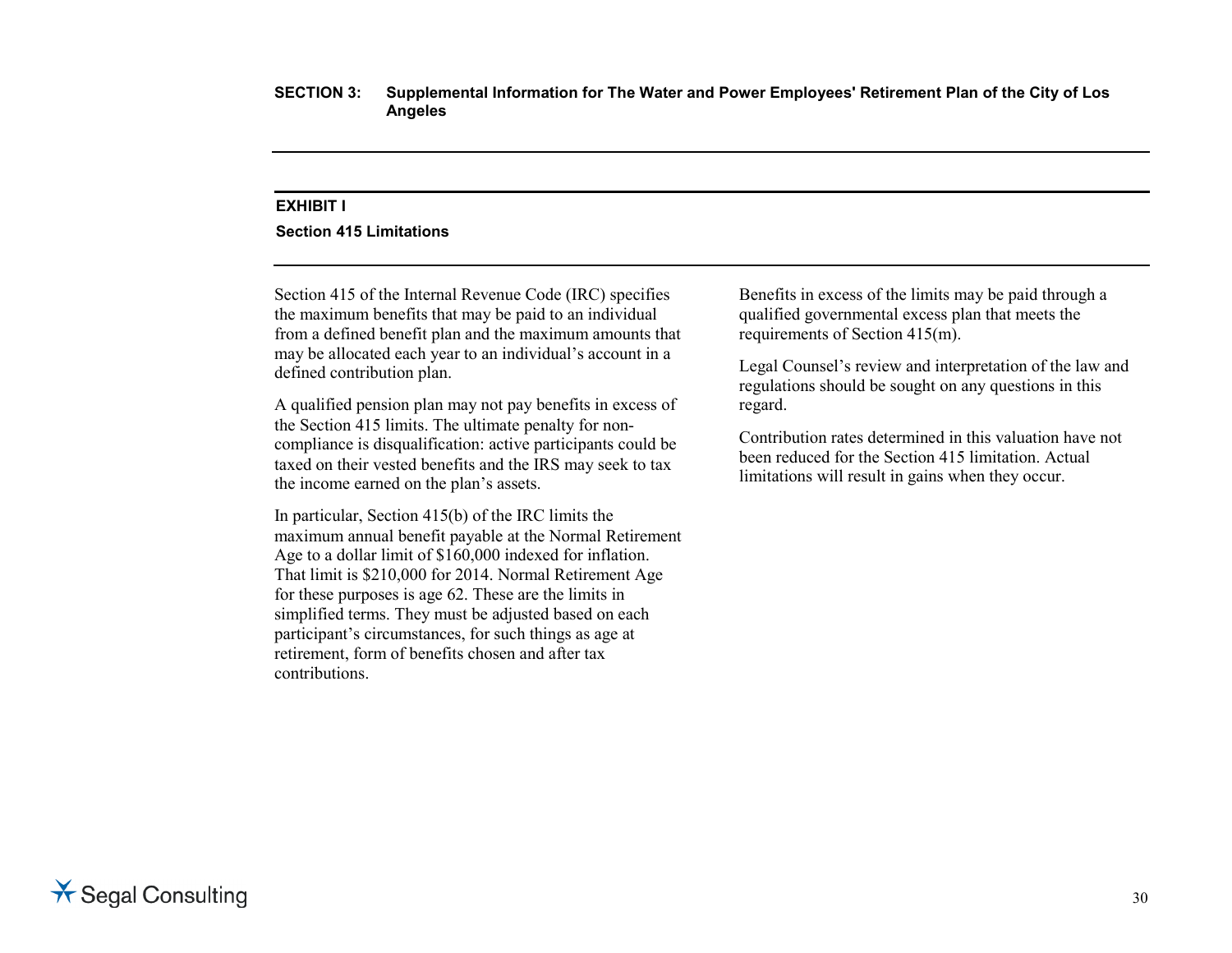## **EXHIBIT J**

# **Definitions of Pension Terms**

The following list defines certain technical terms for the convenience of the reader:

| <b>Assumptions or Actuarial</b>    |                                                                                                                                                                                                                                                             |  |  |  |  |
|------------------------------------|-------------------------------------------------------------------------------------------------------------------------------------------------------------------------------------------------------------------------------------------------------------|--|--|--|--|
| <b>Assumptions:</b>                | The estimates on which the cost of the Plan is calculated including:                                                                                                                                                                                        |  |  |  |  |
|                                    | Investment return — the rate of investment yield that the Plan will earn over<br>(a)<br>the long-term future;                                                                                                                                               |  |  |  |  |
|                                    | <u>Mortality rates</u> — the death rates of employees and pensioners; life<br>(b)<br>expectancy is based on these rates;                                                                                                                                    |  |  |  |  |
|                                    | Retirement rates — the rate or probability of retirement at a given age;<br>(c)                                                                                                                                                                             |  |  |  |  |
|                                    | (d)<br>Withdrawal rates — the rates at which employees of various ages are<br>expected to leave employment for reasons other than death, disability, or retirement.                                                                                         |  |  |  |  |
| <b>Normal Cost:</b>                | The amount of contributions required to fund the benefit allocated to the current year<br>of service.                                                                                                                                                       |  |  |  |  |
| <b>Actuarial Accrued Liability</b> |                                                                                                                                                                                                                                                             |  |  |  |  |
| <b>For Actives:</b>                | The value of all projected benefit payments for current members less the portion that<br>will be paid by future normal costs.                                                                                                                               |  |  |  |  |
| <b>Actuarial Accrued Liability</b> |                                                                                                                                                                                                                                                             |  |  |  |  |
| <b>For Pensioners:</b>             | The single-sum value of lifetime benefits to existing pensioners. This sum takes<br>account of life expectancies appropriate to the ages of the pensioners and the interest<br>that the sum is expected to earn before it is entirely paid out in benefits. |  |  |  |  |
| <b>Unfunded Actuarial Accrued</b>  |                                                                                                                                                                                                                                                             |  |  |  |  |
| Liability:                         | The extent to which the actuarial accrued liability of the Plan exceeds the assets of the<br>Plan.                                                                                                                                                          |  |  |  |  |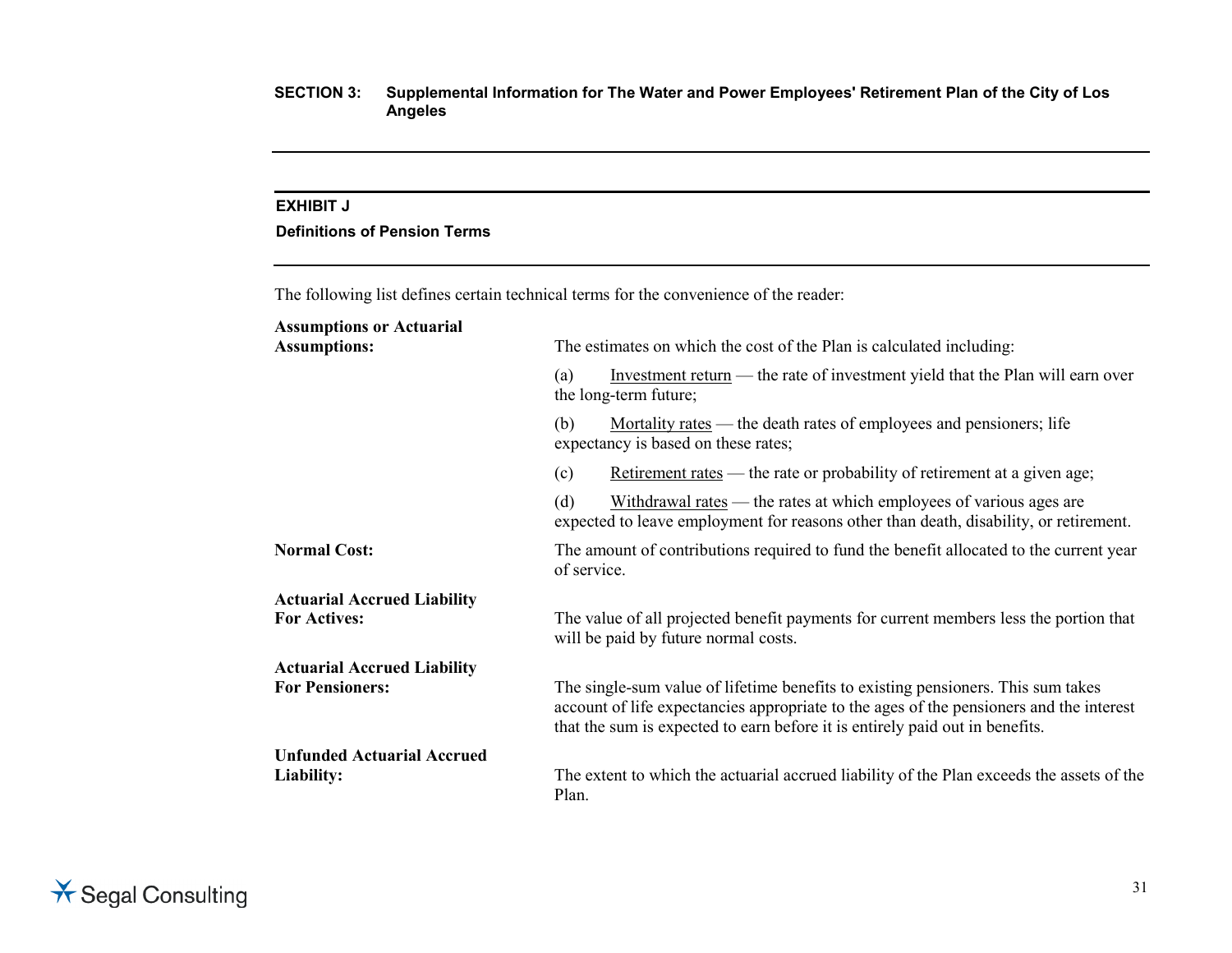| <b>Amortization of the Unfunded</b> | Payments made over a period of years equal in value to the Plan's unfunded actuarial                                                                                                                                                                                                                                                                                                      |
|-------------------------------------|-------------------------------------------------------------------------------------------------------------------------------------------------------------------------------------------------------------------------------------------------------------------------------------------------------------------------------------------------------------------------------------------|
| <b>Actuarial Accrued Liability:</b> | accrued liability.                                                                                                                                                                                                                                                                                                                                                                        |
| <b>Investment Return:</b>           | The rate of earnings of the Plan from its investments, including interest, dividends and<br>capital gain and loss adjustments, computed as a percentage of the average value of<br>the fund. For actuarial purposes, the investment return often reflects a smoothing of<br>the capital gains and losses to avoid significant swings in the value of assets from one<br>year to the next. |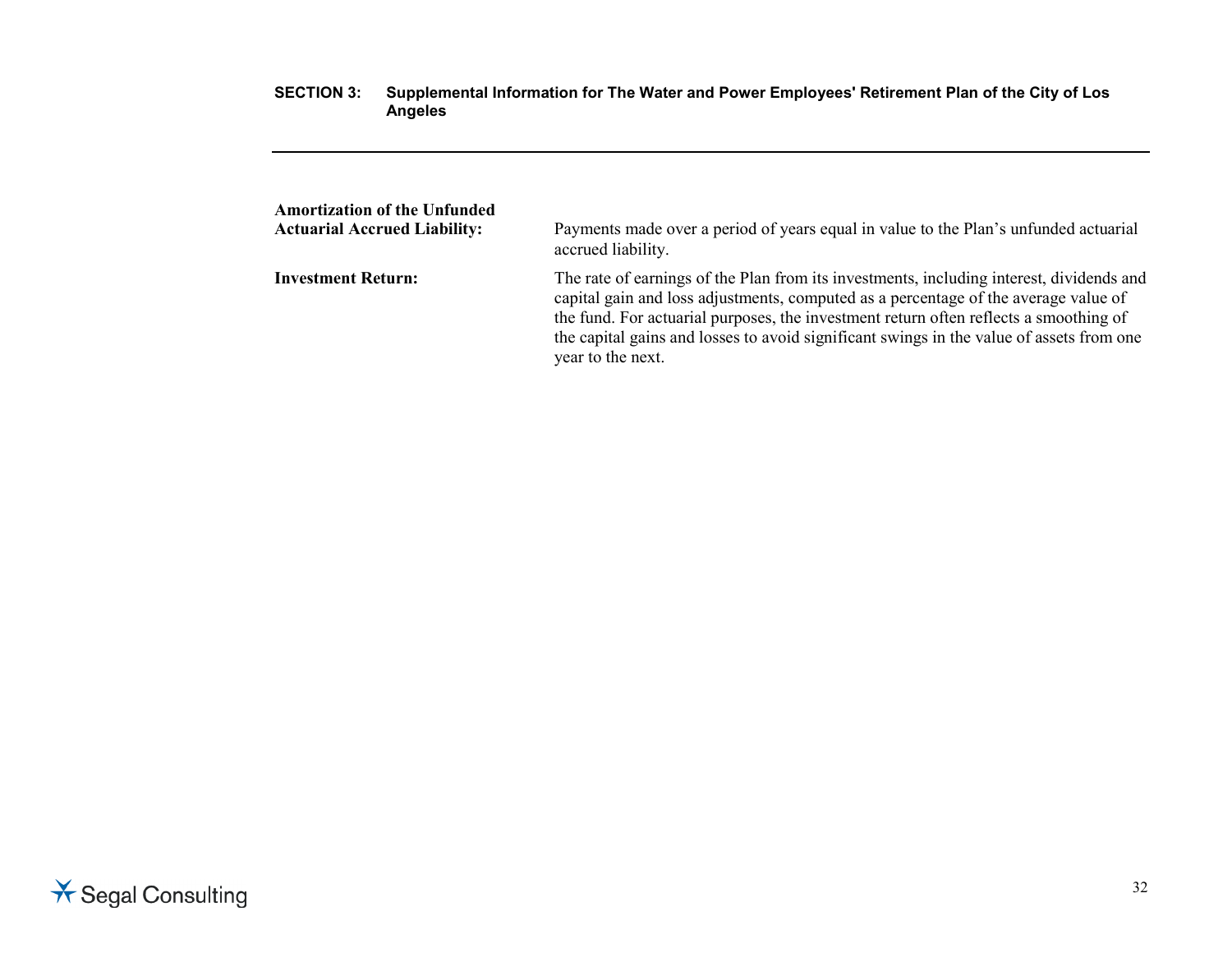#### **EXHIBIT K**

#### **Actuarial Balance Sheet**

An overview of the Plan's funding is given by an Actuarial Balance Sheet. In this approach, we first determine the amount and timing of all future payments that will be made by the Plan for current participants. We then discount these payments at the valuation interest rate to the date of the valuation, thereby determining their present value. We refer to this present value as the "liability" of the Plan.

Second, we determine how this liability will be met. These actuarial "assets" include the net amount of assets already accumulated by the Plan, the present value of future member contributions, the present value of future Department normal cost contributions, and the present value of future Department amortization payments or credits.

#### **Actuarial Balance Sheet**

| <b>Assets</b> |                                                           | <b>July 1, 2014</b> | <b>July 1, 2013</b> |
|---------------|-----------------------------------------------------------|---------------------|---------------------|
|               | Total actuarial value of assets                           | \$8,877,594,529     | \$7,958,487,587     |
| 2.            | Present value of future contribution by members           | 552,188,620         | 525,926,011         |
| 3.            | Present value of future Department contributions for:     |                     |                     |
|               | entry age normal cost<br>(a)                              | 1,457,792,278       | 1,233,246,275       |
|               | unfunded actuarial accrued liability<br>(b)               | 2,097,956,088       | 2,136,380,284       |
| 4.            | Total current and future assets                           | \$12,985,531,515    | \$11,854,040,157    |
|               | <b>Liabilities</b>                                        | <b>July 1, 2014</b> | <b>July 1, 2013</b> |
| 5.            | Present value of benefits for retirees and beneficiaries: | \$5,627,272,200     | \$5,061,555,947     |
| 6.            | Present value of benefits for terminated vested members:  | 202,818,491         | 178,376,190         |
|               | Present value of benefits for active members:             | 7,155,440,824       | 6,614,108,020       |
| 8.            | Total liabilities                                         | \$12,985,531,515    | \$11,854,040,157    |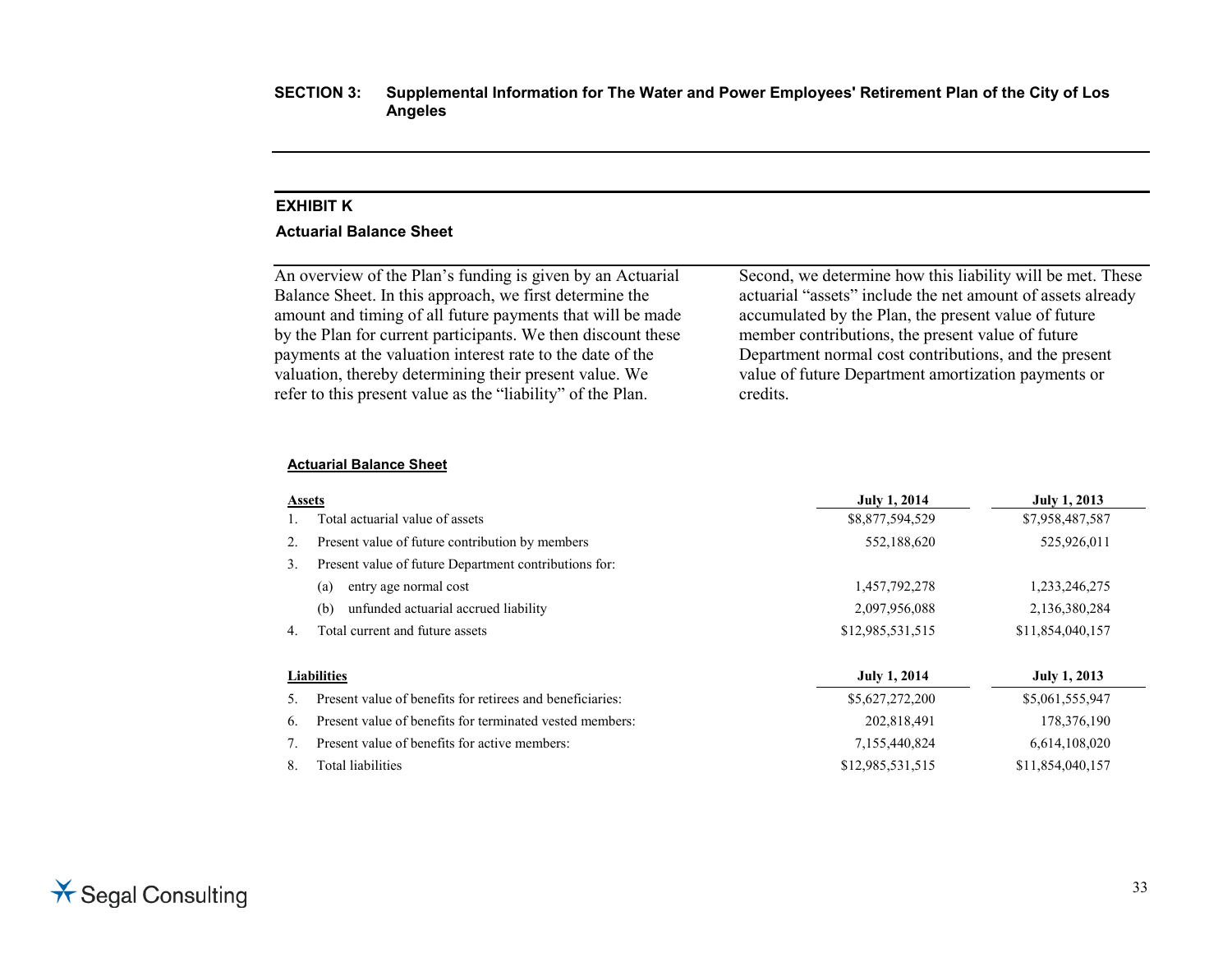# **EXHIBIT L**

#### **Reserves and Designated Balances**

|    |                                                              | June 30, 2014   | June 30, 2013   |
|----|--------------------------------------------------------------|-----------------|-----------------|
|    | Reserve for retirement allowance for retired members         | \$5,707,710,238 | \$5,374,550,442 |
|    | Contribution accounts:                                       |                 |                 |
|    | Members (excluding additional contributions)<br>(a)          | 1,424,395,594   | 1,344,895,376   |
|    | Department of Water and Power<br>(b)                         | (1,189,110,780) | (1,194,768,340) |
| 3. | General Reserve and Reserve for Investment Gains and Losses* | 1,940,717,726   | 1,842,530,465   |
|    | Total                                                        | \$7,883,712,778 | \$7,367,207,943 |

*\* Out of the total General Reserve and Reserve for Investment Gains and Losses, \$97,101,784 and \$83,107,297 are not included as valuation assets as of June 30, 2014 and June 30, 2013, respectively.*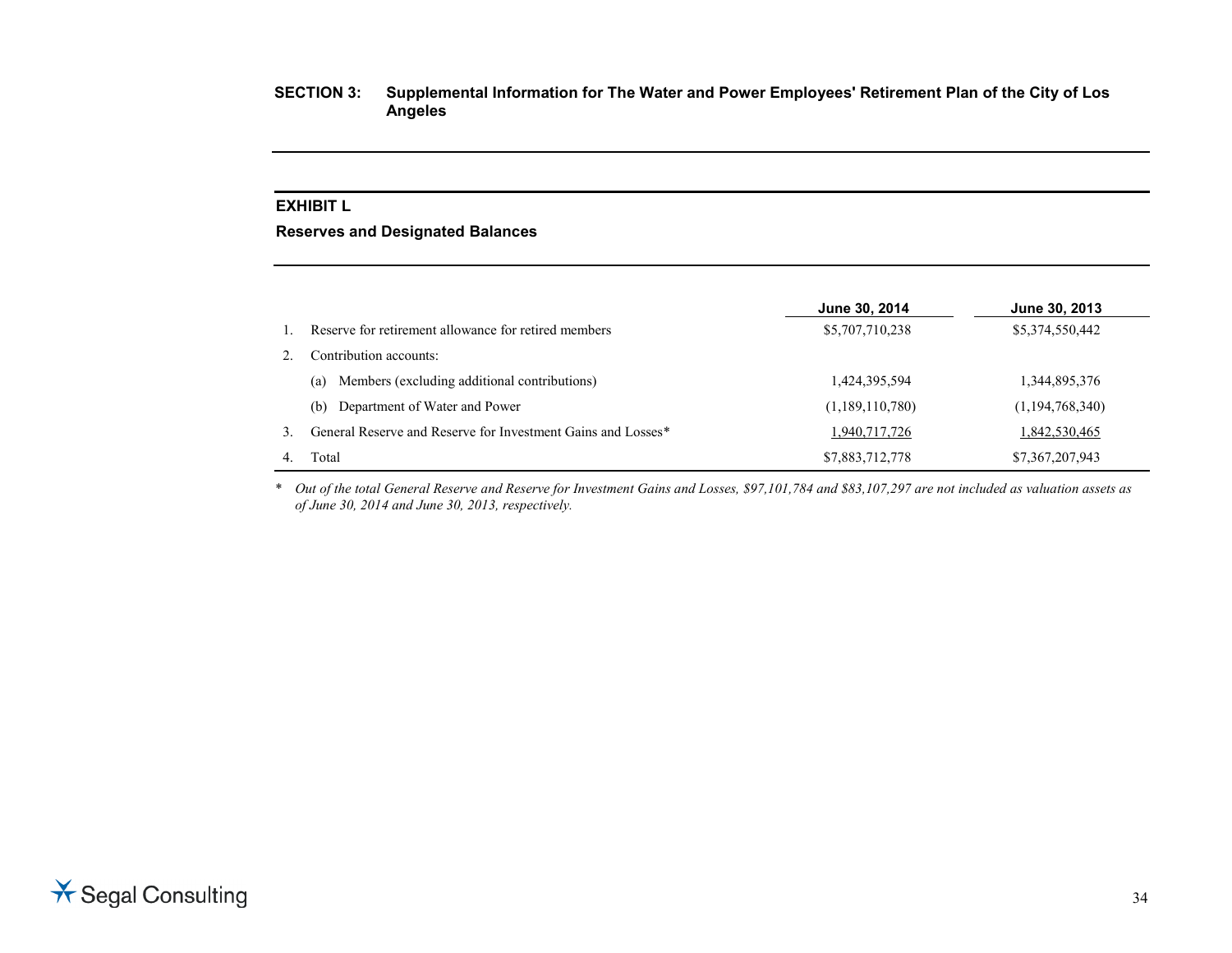# **EXHIBIT M**

# **Adjusted Reserves**

Each year the Retirement Board adjusts its retired reserves to agree with the value calculated during the valuation. The following table presents the required transfers.

| <b>Adjusted Reserves</b> |                                                                     | June 30, 2014   | June 30, 2013   |
|--------------------------|---------------------------------------------------------------------|-----------------|-----------------|
|                          | Retired reserve balance                                             | \$5,707,710,238 | \$5,374,550,442 |
|                          | Actuarially computed present value                                  | 5,627,272,200   | 5,061,555,947   |
|                          | Actuarial gain (loss): $(1) - (2)$                                  | 80.438.038      | 312.994.495     |
|                          | Transfer from (to) DWP contribution accounts from retired reserves: | (80, 438, 038)  | (312,994,495)   |

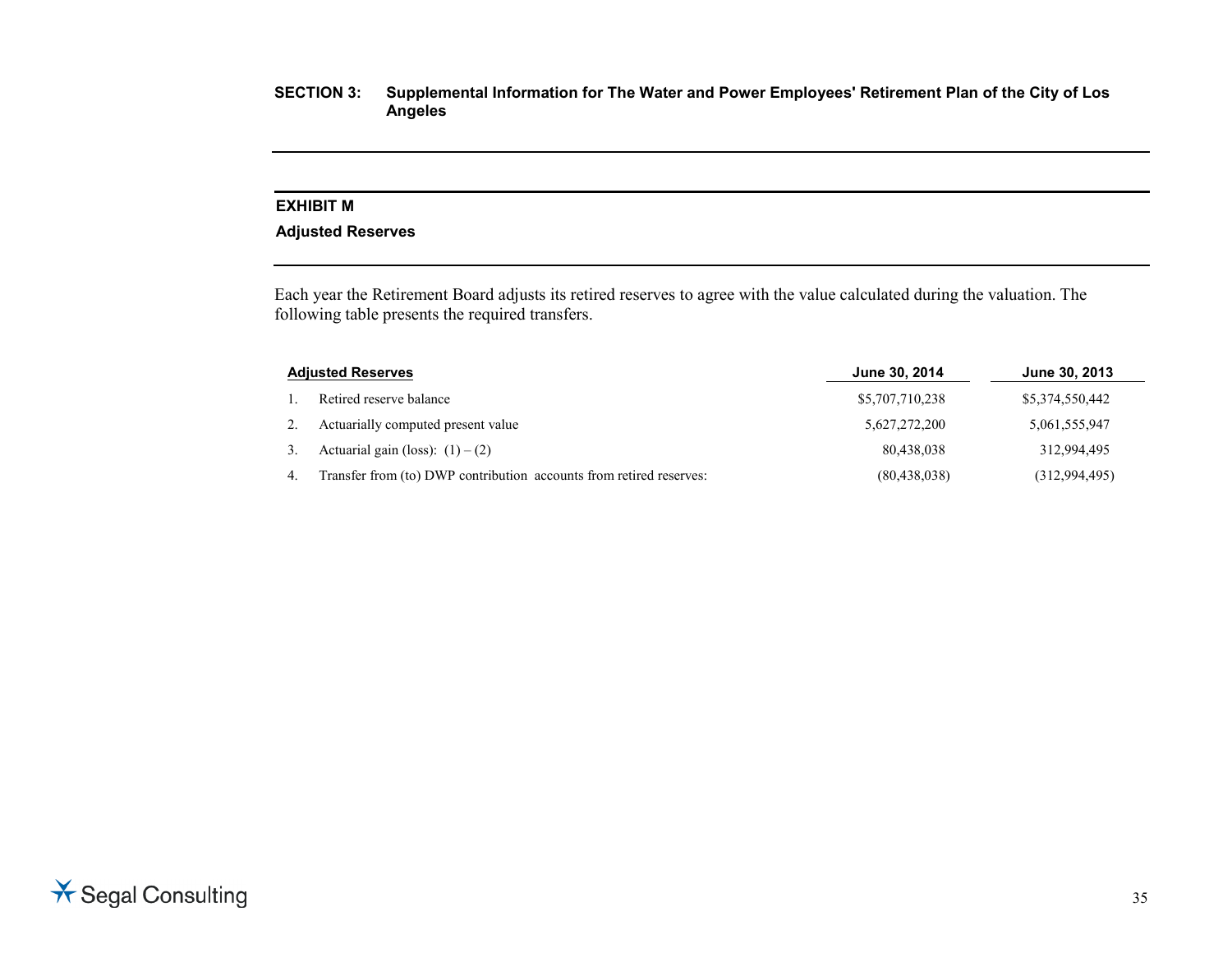# **EXHIBIT I**

# **Summary of Actuarial Valuation Results**

|              | The valuation was made with respect to the following data supplied to us:                    |                  |                 |
|--------------|----------------------------------------------------------------------------------------------|------------------|-----------------|
| 1.           | Retired members as of the valuation date (including 2,139 beneficiaries in pay status)       |                  | 8,739           |
| 2.           | Members inactive during year ended June 30, 2014 with vested rights*                         |                  | 1,484           |
| 3.           | Members active during the year ended June 30, 2014                                           |                  | 8,960           |
|              | The actuarial factors as of the valuation date are as follows:                               |                  |                 |
| $\mathbf{L}$ | Normal cost                                                                                  |                  | \$214,735,027   |
| 2.           | Present value of future benefits                                                             |                  | 12,985,531,515  |
| 3.           | Present value of future normal costs                                                         |                  | 2,009,980,898   |
| 4.           | Actuarial accrued liability                                                                  |                  | 10,975,550,617  |
|              | Retired members and beneficiaries                                                            | \$5,627,272,200  |                 |
|              | Inactive members with vested rights*                                                         | 202,818,491      |                 |
|              | Active members                                                                               | 5, 145, 459, 926 |                 |
| 5.           | Actuarial value of assets (\$9,710,178,432 at market value as reported by Retirement Office) |                  | 8,877,594,529   |
| 6.           | Unfunded actuarial accrued liability                                                         |                  | \$2,097,956,088 |
|              |                                                                                              |                  |                 |

*\* Includes terminated members due a refund of member contributions and members receiving PTD benefits.*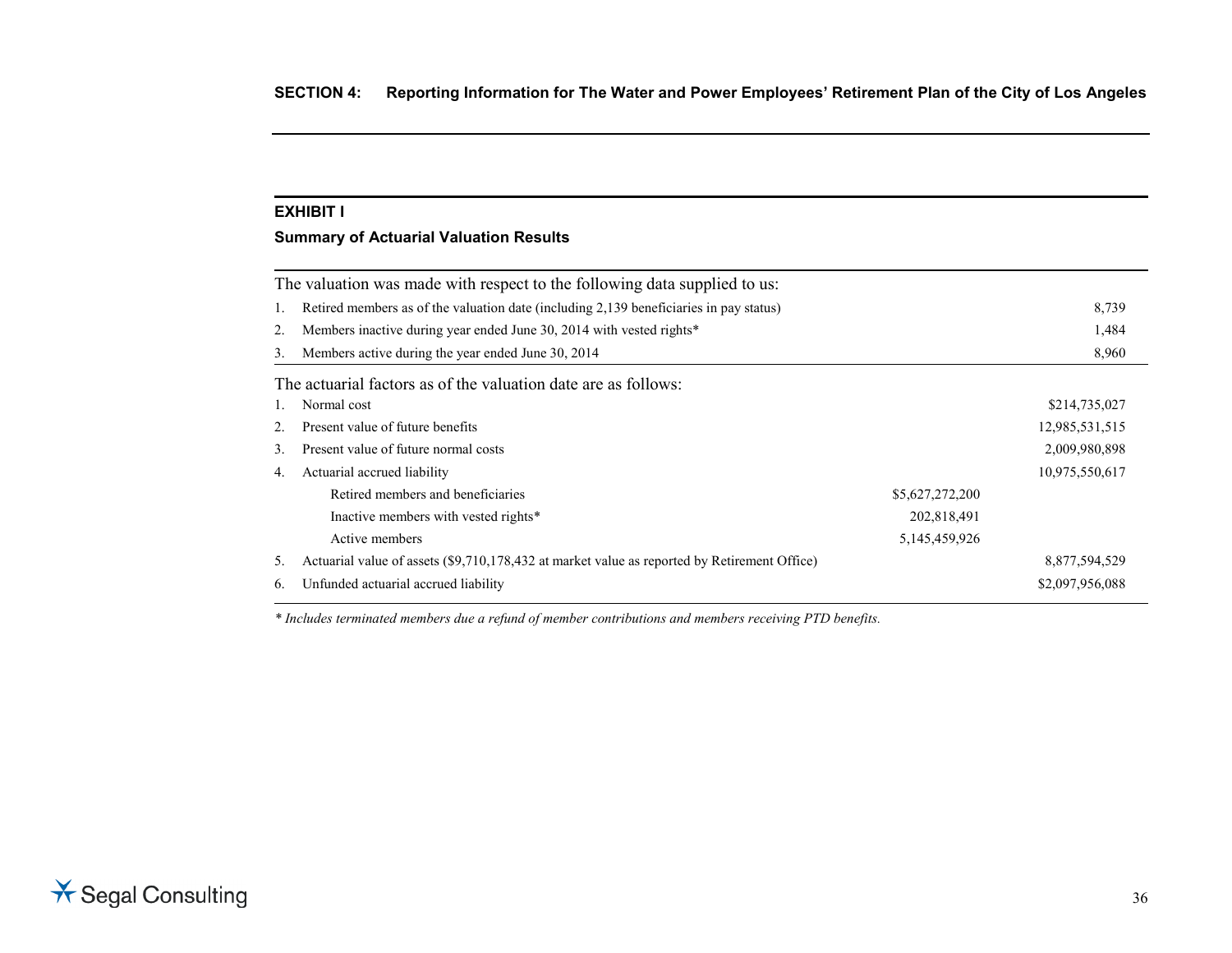# **EXHIBIT I (continued)**

#### **Summary of Actuarial Valuation Results**

The determination of the aggregate required contribution for all tiers combined is as follows:

|                |                                                                 | <b>Dollar Amount</b> | % of Payroll |
|----------------|-----------------------------------------------------------------|----------------------|--------------|
|                | Total normal cost                                               | \$214,735,027        | 23.85%       |
| 2.             | Expected employee contributions                                 | $-56,630,795$        | $-6.29\%$    |
| 3.             | Employer normal cost: $(1) + (2)$                               | \$158,104,232        | 17.56%       |
| 4 <sub>1</sub> | Amortization of unfunded actuarial accrued liability            | 281,107,904          | $31.23\%$    |
| 5.             | Total required contribution: $(3) + (4)$ , adjusted for timing* | \$455,682,592        | $50.62\%$    |
| 6.             | Projected payroll                                               | \$900,126,274        |              |

*\* Required contribution is assumed to be paid at the middle of every year. These amounts are before adjustment to phase-in over two years the contribution rate impact of new actuarial assumptions adopted as recommended in the June 30, 2012 Actuarial Experience Study.*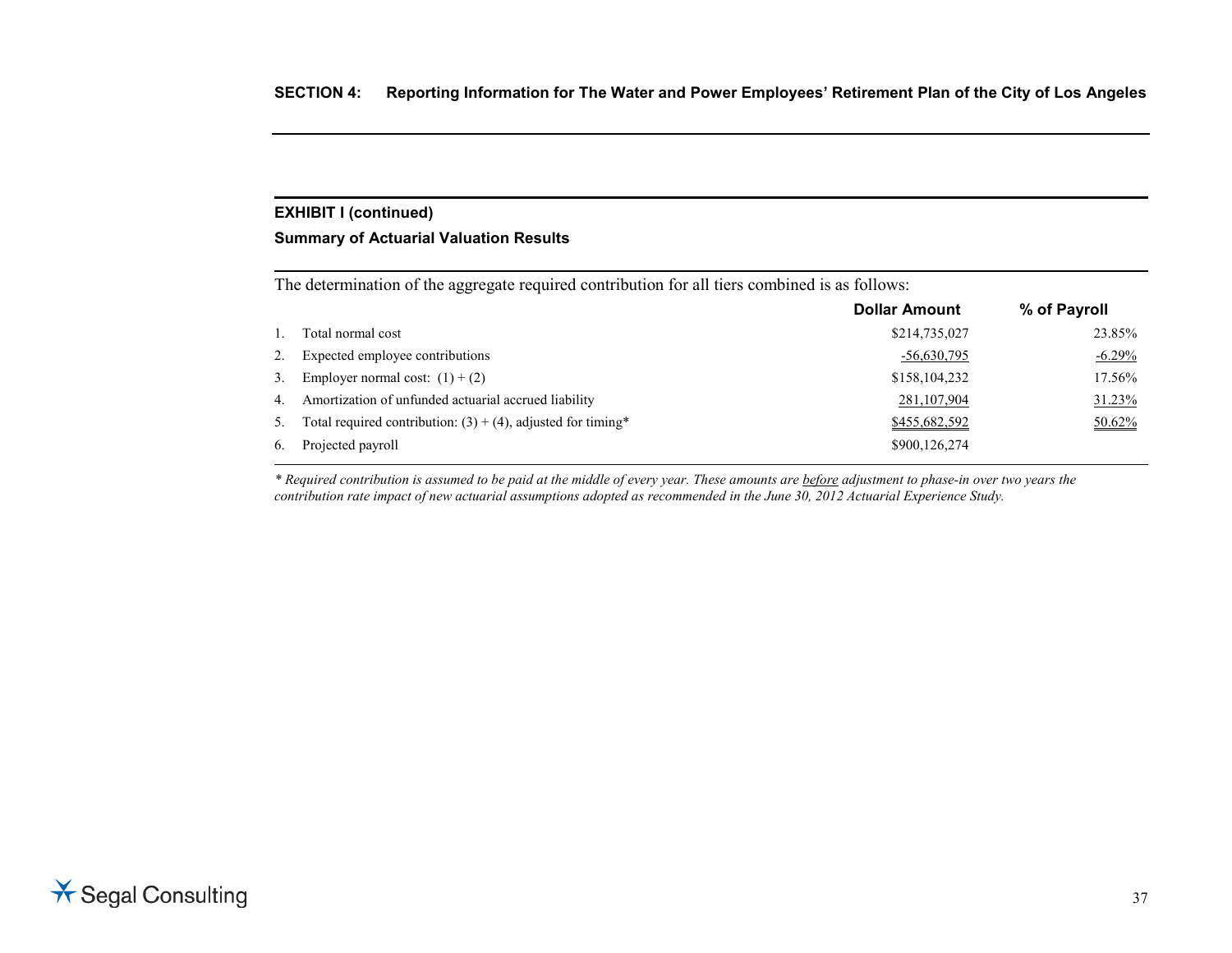# **EXHIBIT II**

**Supplementary Information Required by GASB 27 – Schedule of Employer Contributions**

| <b>Plan Year</b>     | <b>Annual Required</b> | Annual              | <b>Actual</b>        | <b>Actual</b><br><b>Contributions/</b><br><b>Annual Required</b> | <b>Actual</b><br><b>Contributions/</b><br><b>Annual Pension</b> |
|----------------------|------------------------|---------------------|----------------------|------------------------------------------------------------------|-----------------------------------------------------------------|
| <b>Ended June 30</b> | <b>Contributions</b>   | <b>Pension Cost</b> | <b>Contributions</b> | <b>Contributions</b>                                             | Cost                                                            |
| 2006                 | \$110,268,590          | \$116,651,020       | \$101,556,257        | 92.1%                                                            | 87.1%                                                           |
| 2007                 | 134,504,482            | 140,328,366         | 129, 154, 539        | 96.0%                                                            | 92.0%                                                           |
| 2008                 | 134,651,427            | 140,061,851         | 141,862,126          | 105.4%                                                           | 101.3%                                                          |
| 2009                 | 141,291,588            | 146,768,605         | 145,941,275          | 103.3%                                                           | 99.4%                                                           |
| 2010                 | 200,578,728            | 206,025,133         | 201,034,807          | 100.2%                                                           | 97.6%                                                           |
| 2011                 | 304,431,910            | 309,794,712         | 286,699,384          | 94.2%                                                            | 92.5%                                                           |
| 2012                 | 336,874,865            | 341,366,670         | 321,688,919          | 95.5%                                                            | 94.2%                                                           |
| 2013                 | 376,667,610            | 380,417,306         | 368,426,348          | 97.8%                                                            | 96.8%                                                           |
| 2014                 | 387,823,989            | 391, 121, 468       | 384,265,892          | 99.1%                                                            | 98.2%                                                           |
| $2015*$              | 455,682,592            | 458,779,702         |                      |                                                                  | - -                                                             |

*\* The amounts indicated for June 30, 2015 will be adjusted at the end of the year based on actual covered payroll. These amounts are before adjustments to phase-in over two years the contribution rate impact of new assumptions adopted for the July 1, 2014 valuation.*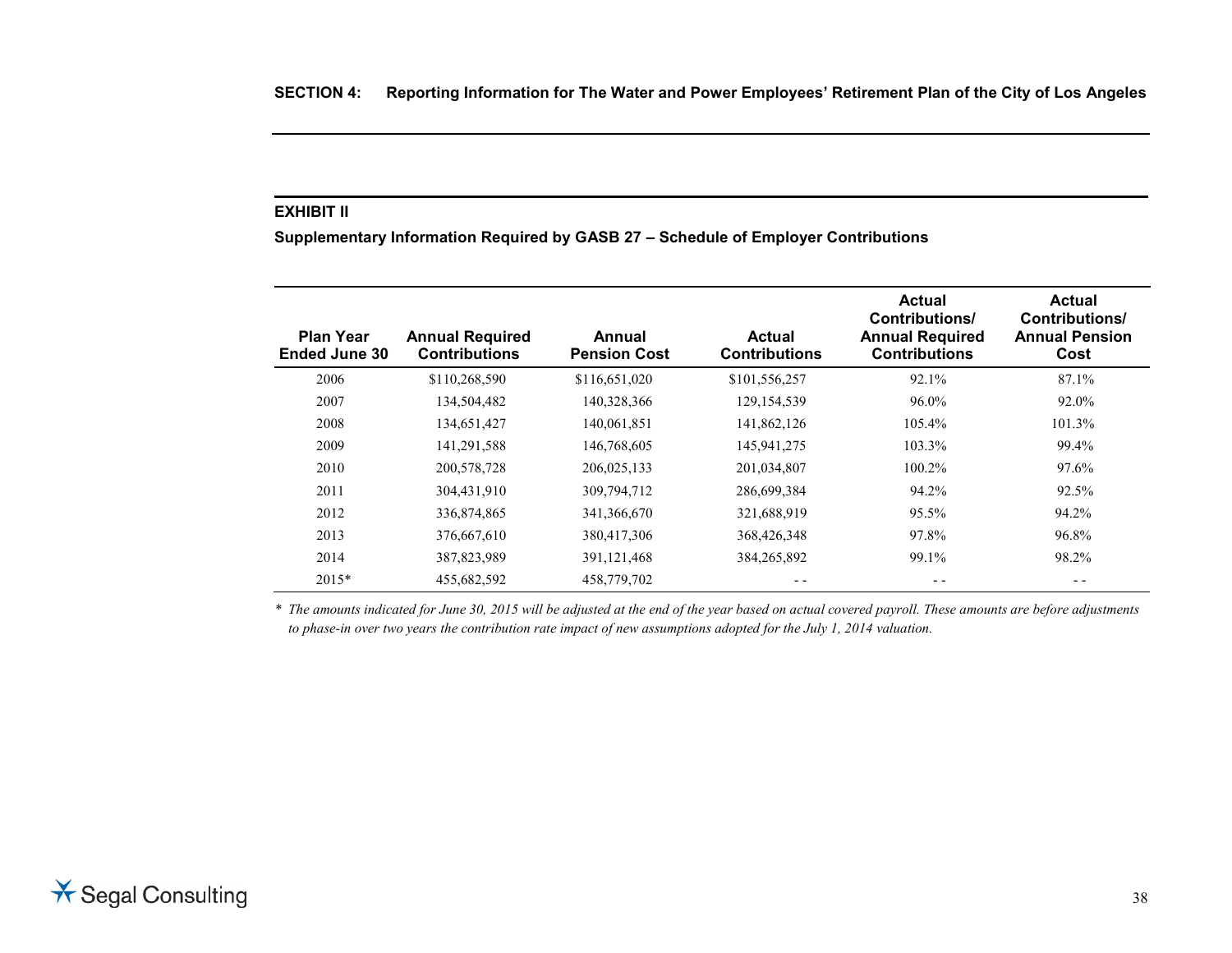# **EXHIBIT III**

**Supplementary Information Required by GASB 27 – Schedule of Funding Progress**

| <b>Actuarial</b><br>Valuation | <b>Actuarial</b><br>Value<br>of Assets | <b>Actuarial</b><br><b>Accrued Liability</b><br>(AAL) | Unfunded/<br>(Overfunded)<br><b>AAL</b><br>(UAAL) | <b>Funded</b><br>Ratio | Covered<br><b>Payroll</b> | <b>UAAL</b> as a<br>Percentage of<br>Covered<br><b>Payroll</b> |
|-------------------------------|----------------------------------------|-------------------------------------------------------|---------------------------------------------------|------------------------|---------------------------|----------------------------------------------------------------|
| <b>Date</b>                   | (a)                                    | (b)                                                   | $(b) - (a)$                                       | (a) $/$ (b)            | (C)                       | $[(b) - (a)] / (c)$                                            |
| 07/01/2005                    | \$6,331,047,528                        | \$6,763,079,839                                       | \$432,032,311                                     | 93.61%                 | \$616,270,095             | 70.10%                                                         |
| 07/01/2006                    | 6,447,763,436                          | 7,046,571,241                                         | 598,807,805                                       | 91.50%                 | 635,728,131               | 94.19%                                                         |
| 07/01/2007                    | 6,864,084,006                          | 7,467,285,349                                         | 603, 201, 343                                     | 91.92%                 | 670, 372, 663             | 89.98%                                                         |
| 07/01/2008                    | 7, 247, 853, 233                       | 7,619,102,935                                         | 371,249,702                                       | 95.13%                 | 708,731,840               | 52.38%                                                         |
| 07/01/2009                    | 7,248,721,252                          | 8,057,060,950                                         | 808,339,698                                       | 89.97%                 | 805, 137, 795             | 100.40%                                                        |
| 07/01/2010                    | 7,244,429,689                          | 8,893,618,433                                         | 1,649,188,744                                     | 81.46%                 | 856,089,559               | 192.64%                                                        |
| 07/01/2011                    | 7,465,183,643                          | 9,297,204,318                                         | 1,832,020,675                                     | 80.29%                 | 870, 203, 423             | 210.53%                                                        |
| 07/01/2012                    | 7,573,885,754                          | 9,692,602,852                                         | 2,118,717,098                                     | 78.14%                 | 886,539,366               | 238.99%                                                        |
| 07/01/2013                    | 7,958,487,587                          | 10,094,867,871                                        | 2,136,380,284                                     | 78.84%                 | 900,254,454               | 237.31%                                                        |
| 07/01/2014                    | 8,877,594,529                          | 10,975,550,617                                        | 2,097,956,088                                     | 80.89%                 | 900, 126, 274             | 233.07%                                                        |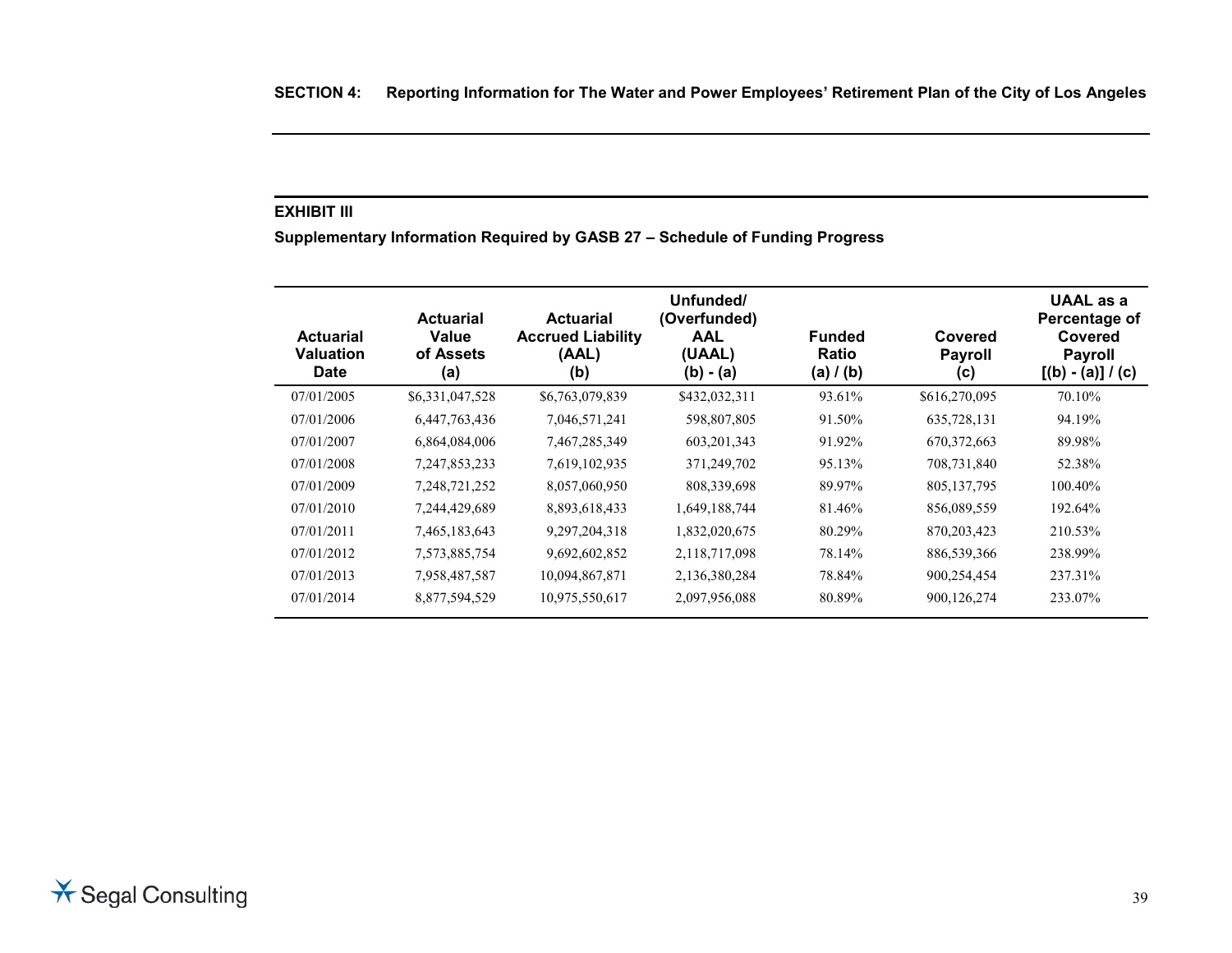# **EXHIBIT IV**

# **Supplementary Information Required by GASB 27**

| <b>Valuation date</b>                                             | July 1, 2014                                                                                                                                                                                                                                                             |
|-------------------------------------------------------------------|--------------------------------------------------------------------------------------------------------------------------------------------------------------------------------------------------------------------------------------------------------------------------|
| Actuarial cost method                                             | Entry Age Cost Method                                                                                                                                                                                                                                                    |
| <b>Amortization method</b>                                        | Level dollar amortization                                                                                                                                                                                                                                                |
| Remaining amortization period                                     | The July 1, 2004 Unfunded Actuarial Accrued Liability is amortized over a 15-year period<br>commencing July 1, 2004. Any subsequent changes in Unfunded Actuarial Accrued Liability<br>are amortized over separate 15-year periods effective with that valuation.        |
| <b>Asset valuation method</b>                                     | The market value of assets less unrecognized returns in each of the last five years.<br>Unrecognized return is equal to the difference between the actual market returns and the<br>expected returns on a market value basis, and is recognized over a five-year period. |
| Actuarial assumptions:                                            |                                                                                                                                                                                                                                                                          |
| Investment rate of return                                         | 7.50%                                                                                                                                                                                                                                                                    |
| Inflation rate                                                    | 3.25%                                                                                                                                                                                                                                                                    |
| Projected salary increases                                        | 4.75\% to 10.00\%*                                                                                                                                                                                                                                                       |
| Cost of living adjustments                                        | For Tier 1, 3.00% (actual increases are contingent upon CPI increases with a 3.00%)<br>maximum). For Tier 2, 2.00% (actual increases are contingent upon CPI increases with a<br>$2.00\%$ maximum).                                                                      |
| Plan membership:                                                  |                                                                                                                                                                                                                                                                          |
| Retired members and beneficiaries receiving<br>benefits           | 8,739                                                                                                                                                                                                                                                                    |
| Terminated members entitled to, but not yet<br>receiving benefits | 1,484                                                                                                                                                                                                                                                                    |
| Active members                                                    | 8,960                                                                                                                                                                                                                                                                    |
| Total                                                             | 19,183                                                                                                                                                                                                                                                                   |

*\* Includes inflation at 3.25%, "across the board" increases of 0.75%, plus merit and promotional increases. See Exhibit VI for these increases.*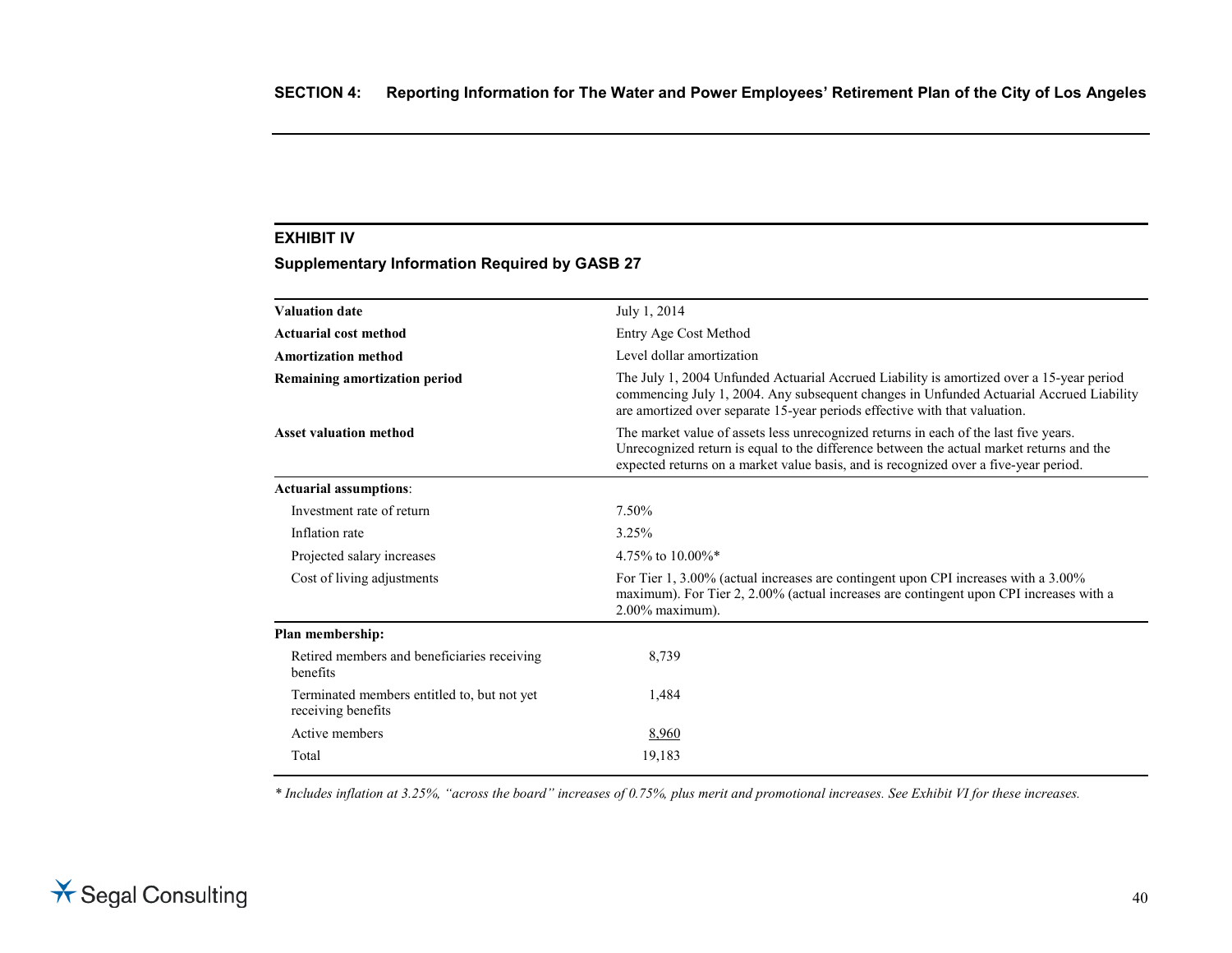# **EXHIBIT V**

**Development of the Net Pension Obligation (NPO) and the Annual Pension Cost Pursuant to GASB 27**

| <b>Plan Year</b><br><b>Ended June</b><br>30 | <b>Employer</b><br>Annual<br><b>Required</b><br><b>Contribution</b><br>(a) | <b>Employer</b><br><b>Amount</b><br><b>Contributed</b><br>(b) | Interest on<br><b>NPO</b><br>(c) | <b>ARC</b><br><b>Adiustment</b><br>$(h)$ / (e)<br>(d) | Amortization<br><b>Factor</b><br>(e) | <b>Pension</b><br>Cost<br>$(a) + (c) - (d)$<br>(f) | Change in<br><b>NPO</b><br>$(f) - (b)$<br>(g) | <b>NPO Balance</b><br>$NPO + (g)$<br>(h) |
|---------------------------------------------|----------------------------------------------------------------------------|---------------------------------------------------------------|----------------------------------|-------------------------------------------------------|--------------------------------------|----------------------------------------------------|-----------------------------------------------|------------------------------------------|
| 2006                                        | \$110,268,590                                                              | \$101,556,257                                                 | $-$13,022,666$                   | $-$19,405,096$                                        | 8.8887                               | \$116,651,020                                      | \$15,094,763                                  | $-$157,391,112$                          |
| 2007                                        | 134,504,482                                                                | 129, 154, 539                                                 | $-11,883,013$                    | $-17,706,897$                                         | 8.8887                               | 140,328,366                                        | 11,173,827                                    | $-146,217,285$                           |
| 2008                                        | 134,651,427                                                                | 141,862,126                                                   | $-11,039,390$                    | $-16,449,814$                                         | 8.8887                               | 140,061,851                                        | $-1,800,275$                                  | $-148,017,560$                           |
| 2009                                        | 141,291,588                                                                | 145,941,275                                                   | $-11, 175, 312$                  | $-16,652,329$                                         | 8.8887                               | 146,768,605                                        | 827,330                                       | $-147, 190, 230$                         |
| 2010                                        | 200,578,728                                                                | 201,034,807                                                   | $-11, 112, 848$                  | $-16,559,253$                                         | 8.8887                               | 206,025,133                                        | 4,990,326                                     | $-142, 199, 904$                         |
| 2011                                        | 304,431,910                                                                | 286,699,384                                                   | $-10,409,323$                    | $-15,772,125$                                         | 9.0159                               | 309,794,712                                        | 23,095,328                                    | $-119, 104, 576$                         |
| 2012                                        | 336,874,865                                                                | 321,688,919                                                   | $-8,718,698$                     | $-13,210,503$                                         | 9.0159                               | 341,366,670                                        | 19,677,751                                    | $-99,426,825$                            |
| 2013                                        | 376,667,610                                                                | 368,426,348                                                   | $-7,278,246$                     | $-11,027,942$                                         | 9.0159                               | 380,417,306                                        | 11,990,958                                    | $-87,435,867$                            |
| 2014                                        | 387,823,989                                                                | 384, 265, 892                                                 | $-6,400,484$                     | $-9,697,963$                                          | 9.0159                               | 391,121,468                                        | 6,855,576                                     | $-80,580,291$                            |
| 2015                                        | 455,682,592*                                                               | 455,682,592*                                                  | $-5,713,138$                     | $-8,810,248$                                          | 9.1462                               | 458,779,702                                        | 3,097,110                                     | $-77,483,181$                            |

*\* The amount indicated for June 30, 2015 assumes the actual employer contribution for the year is equal to the employer annual required contribution. These amounts are before adjustments to phase-in over two years the contribution rate impact of new assumptions adopted for the July 1, 2014 valuation.*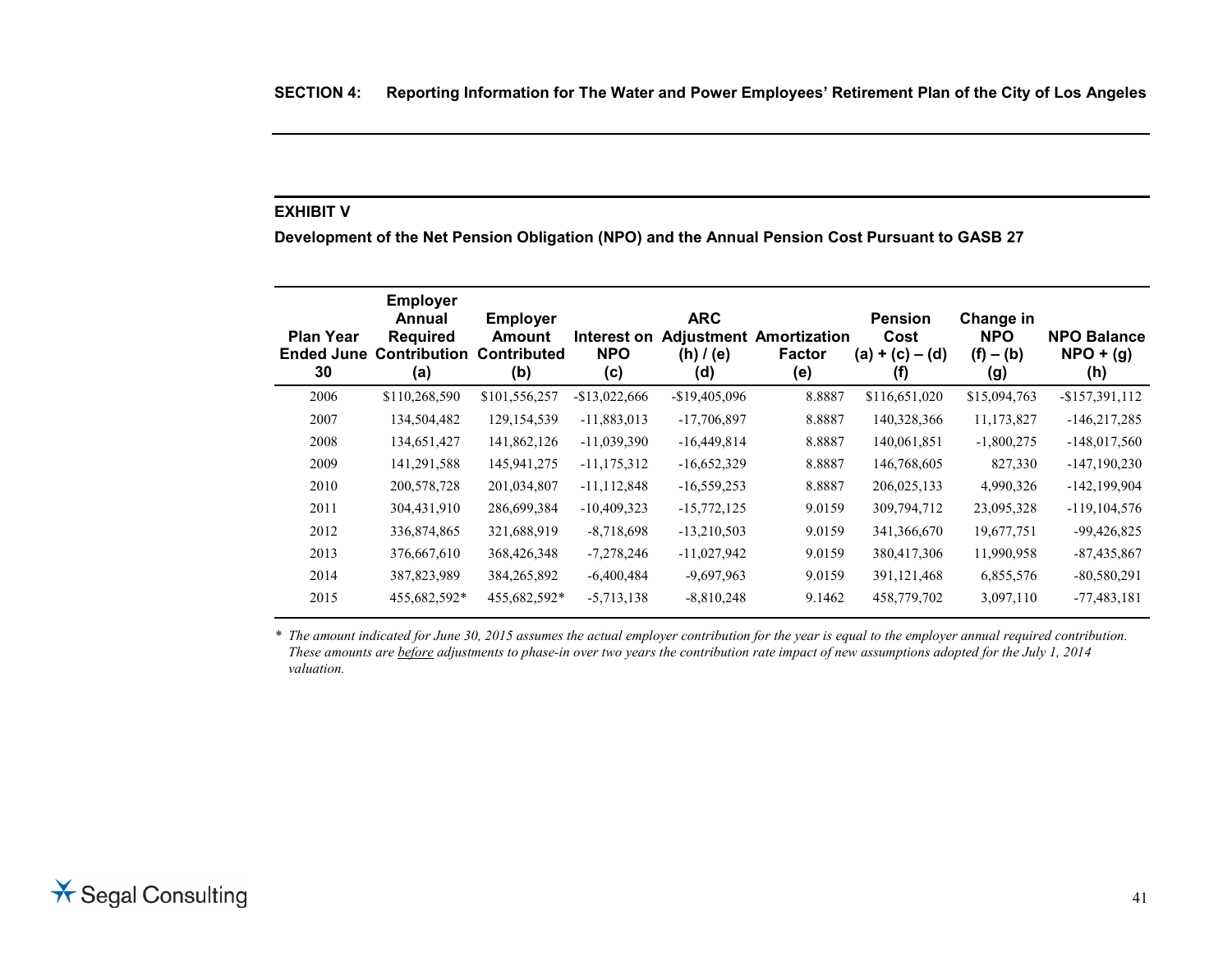# **EXHIBIT VI**

#### **Actuarial Assumptions and Methods**

Unless otherwise noted, all actuarial assumptions and methods shown below apply to both Tier 1 and Tier 2 members.

#### **Demographic Assumptions:**

#### **Mortality Rates:**

| After Service Retirement<br>and Pre-retirement: | RP-2000 Combined Healthy Mortality Table with ages set back one year, projected to<br>2030 with Scale AA. |
|-------------------------------------------------|-----------------------------------------------------------------------------------------------------------|
| After Disability Retirement                     | RP-2000 Combined Healthy Mortality Table with ages set one year, projected to 2030<br>with Scale AA.      |
|                                                 |                                                                                                           |

The RP-2000 mortality tables projected with Scale AA to 2020 and adjusted by the applicable set back shown above reasonably reflects the projected mortality experience as of the measurement date. The additional projection to 2030 is a provision for future mortality improvement.

# **Termination Rates Before Retirement:**

|     |            | <b>Rate (%)</b> |       |                   |
|-----|------------|-----------------|-------|-------------------|
|     | Mortality* |                 |       | <b>Disability</b> |
| Age | Male       | <b>Female</b>   | Male  | Female            |
| 25  | 0.028      | 0.013           | 0.006 | 0.000             |
| 30  | 0.036      | 0.018           | 0.012 | 0.006             |
| 35  | 0.060      | 0.031           | 0.012 | 0.036             |
| 40  | 0.080      | 0.041           | 0.018 | 0.072             |
| 45  | 0.094      | 0.063           | 0.030 | 0.102             |
| 50  | 0.116      | 0.093           | 0.054 | 0.138             |
| 55  | 0.180      | 0.191           | 0.126 | 0.168             |
| 60  | 0.367      | 0.382           | 0.240 | 0.000             |
| 65  | 0.739      | 0.742           | 0.000 | 0.000             |

*\* 5% of pre-retirement deaths are assumed to be duty related, with the remaining being non-duty related.*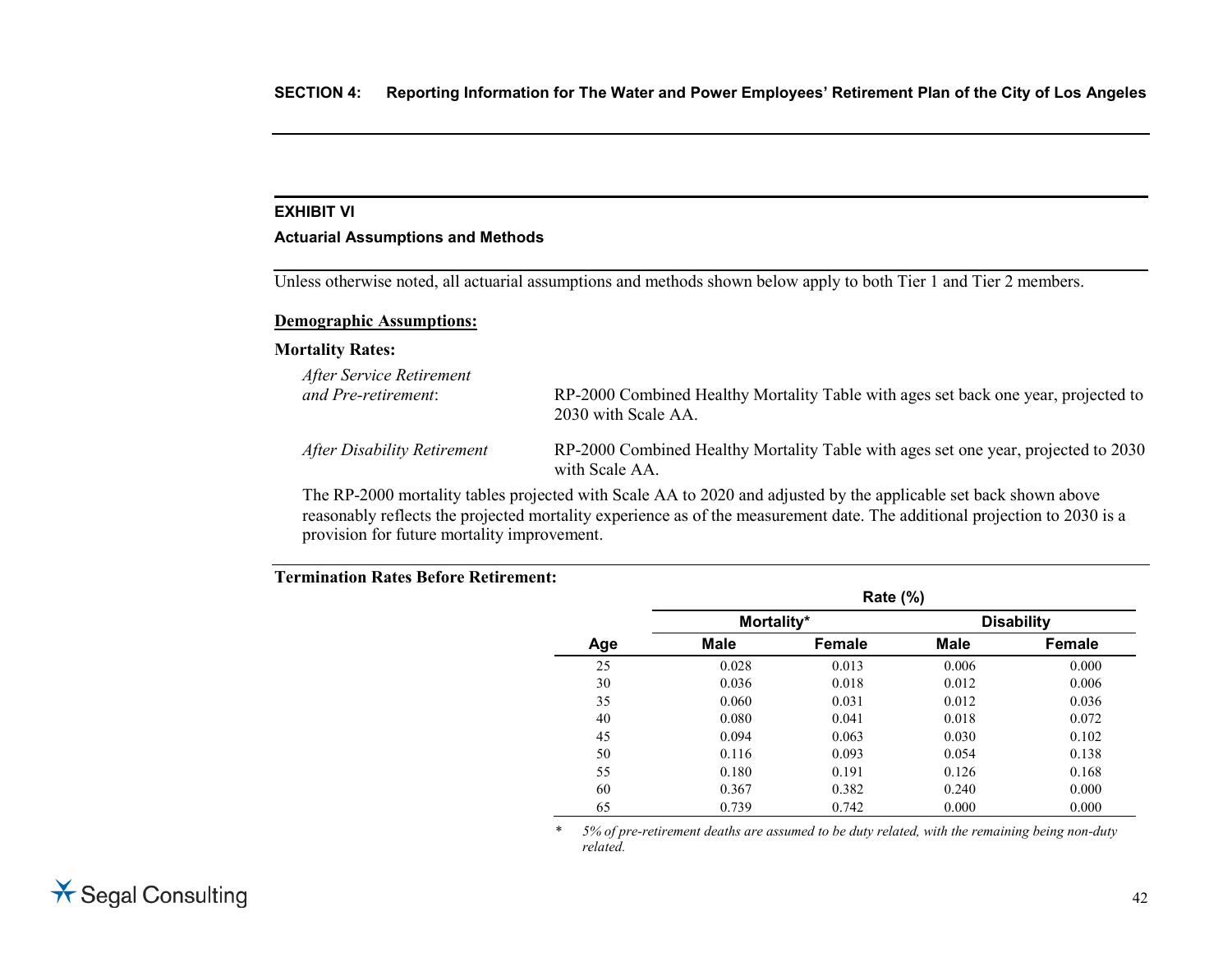| <b>Withdrawal Rates:</b> |  |
|--------------------------|--|
|--------------------------|--|

| <b>Years of Service</b> | Total Withdrawal* |
|-------------------------|-------------------|
| Less than 1             | $9.00\%$          |
|                         | 4.00%             |
| 2                       | 3.50%             |
| 3                       | 3.00%             |
| 4                       | 2.75%             |
| 5                       | 2.50%             |
| 6                       | 2.25%             |
| 7                       | 2.00%             |
| 8                       | 1.75%             |
| 9                       | 1.50%             |
| 10                      | 1.25%             |
| 11 & over               | 1.00%             |

\* *No withdrawal is assumed after a member is first eligible to retire. Ordinary withdrawal members are assumed to receive their account balance at termination. Vested termination members are assumed to receive a deferred retirement benefit. For members terminating with less than one year of service, 100% are assumed to be ordinary withdrawals. For members terminating with more than one year of service, 15% are assumed to be ordinary withdrawals, with the remaining 85% being vested terminations.*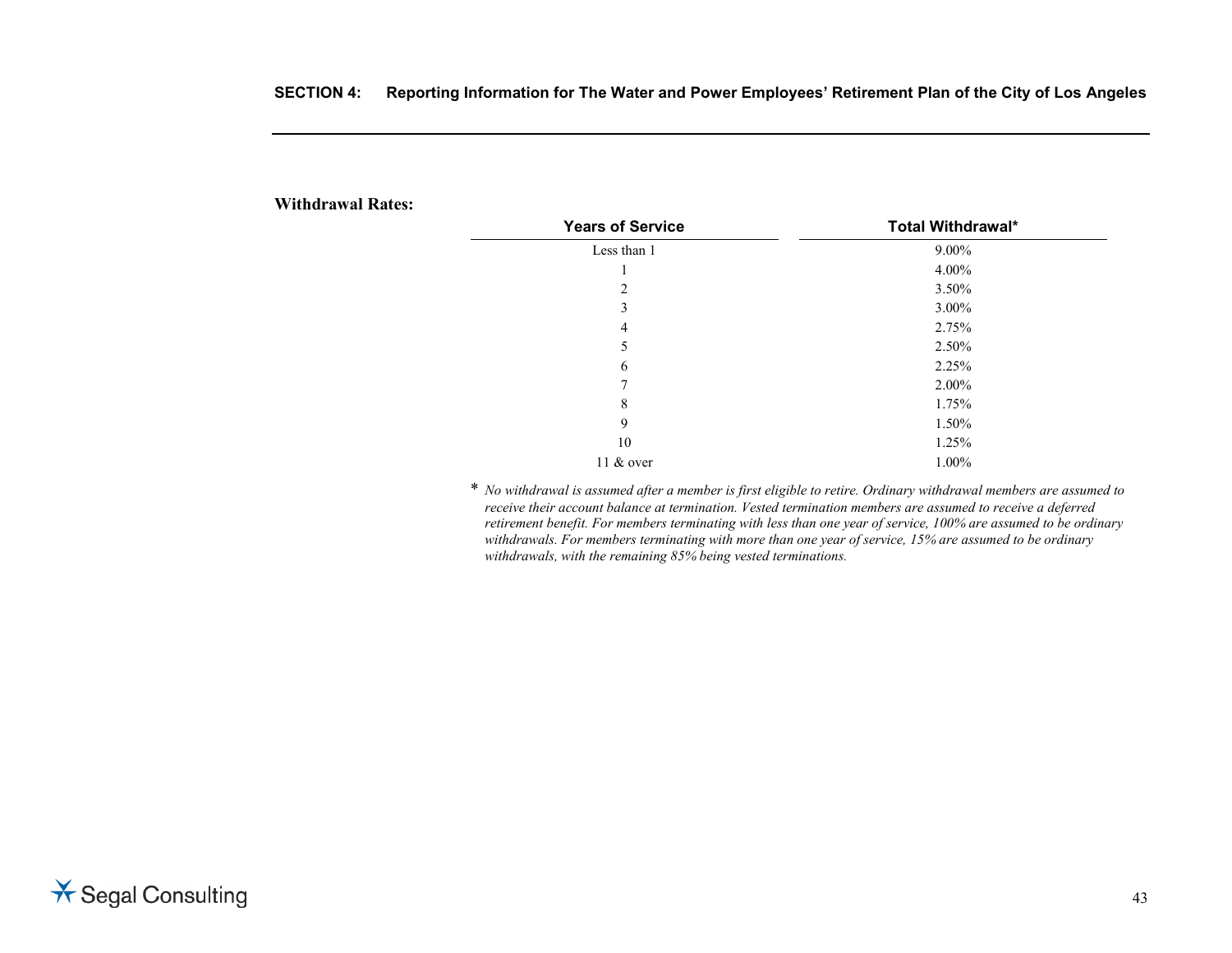**Retirement Rates:**

|     | Rate (%)                            |                                       |                                     |                                       |  |  |  |
|-----|-------------------------------------|---------------------------------------|-------------------------------------|---------------------------------------|--|--|--|
|     |                                     | Tier 1                                | Tier <sub>2</sub>                   |                                       |  |  |  |
| Age | <b>Under 30 Years</b><br>of Service | 30 or More<br><b>Years of Service</b> | <b>Under 30 Years</b><br>of Service | <b>30 or More Years</b><br>of Service |  |  |  |
| 55  | 5.0%                                | 25.0%                                 | $0.0\%$                             | 25.0%                                 |  |  |  |
| 56  | 3.0                                 | 18.0                                  | $0.0\,$                             | 12.5                                  |  |  |  |
| 57  | 3.0                                 | 15.0                                  | 0.0                                 | 10.0                                  |  |  |  |
| 58  | 3.0                                 | 15.0                                  | 0.0                                 | 10.0                                  |  |  |  |
| 59  | 3.0                                 | 15.0                                  | 0.0                                 | 10.0                                  |  |  |  |
| 60  | 5.0                                 | 20.0                                  | 5.0                                 | 17.5                                  |  |  |  |
| 61  | 6.0                                 | 15.0                                  | 2.5                                 | 5.0                                   |  |  |  |
| 62  | 6.0                                 | 15.0                                  | $0.0\,$                             | 5.0                                   |  |  |  |
| 63  | 6.0                                 | 25.0                                  | 20.0                                | 25.0                                  |  |  |  |
| 64  | 7.0                                 | 20.0                                  | 15.0                                | 20.0                                  |  |  |  |
| 65  | 12.0                                | 25.0                                  | 15.0                                | 25.0                                  |  |  |  |
| 66  | 12.0                                | 25.0                                  | 15.0                                | 25.0                                  |  |  |  |
| 67  | 12.0                                | 25.0                                  | 15.0                                | 25.0                                  |  |  |  |
| 68  | 12.0                                | 25.0                                  | 15.0                                | 25.0                                  |  |  |  |
| 69  | 15.0                                | 25.0                                  | 15.0                                | 25.0                                  |  |  |  |
| 70  | 30.0                                | 30.0                                  | 100.0                               | 100.0                                 |  |  |  |
| 71  | 30.0                                | 30.0                                  | 100.0                               | 100.0                                 |  |  |  |
| 72  | 30.0                                | 30.0                                  | 100.0                               | 100.0                                 |  |  |  |
| 73  | 30.0                                | 30.0                                  | 100.0                               | 100.0                                 |  |  |  |
| 74  | 30.0                                | 30.0                                  | 100.0                               | 100.0                                 |  |  |  |
| 75  | 100.0                               | 100.0                                 | 100.0                               | 100.0                                 |  |  |  |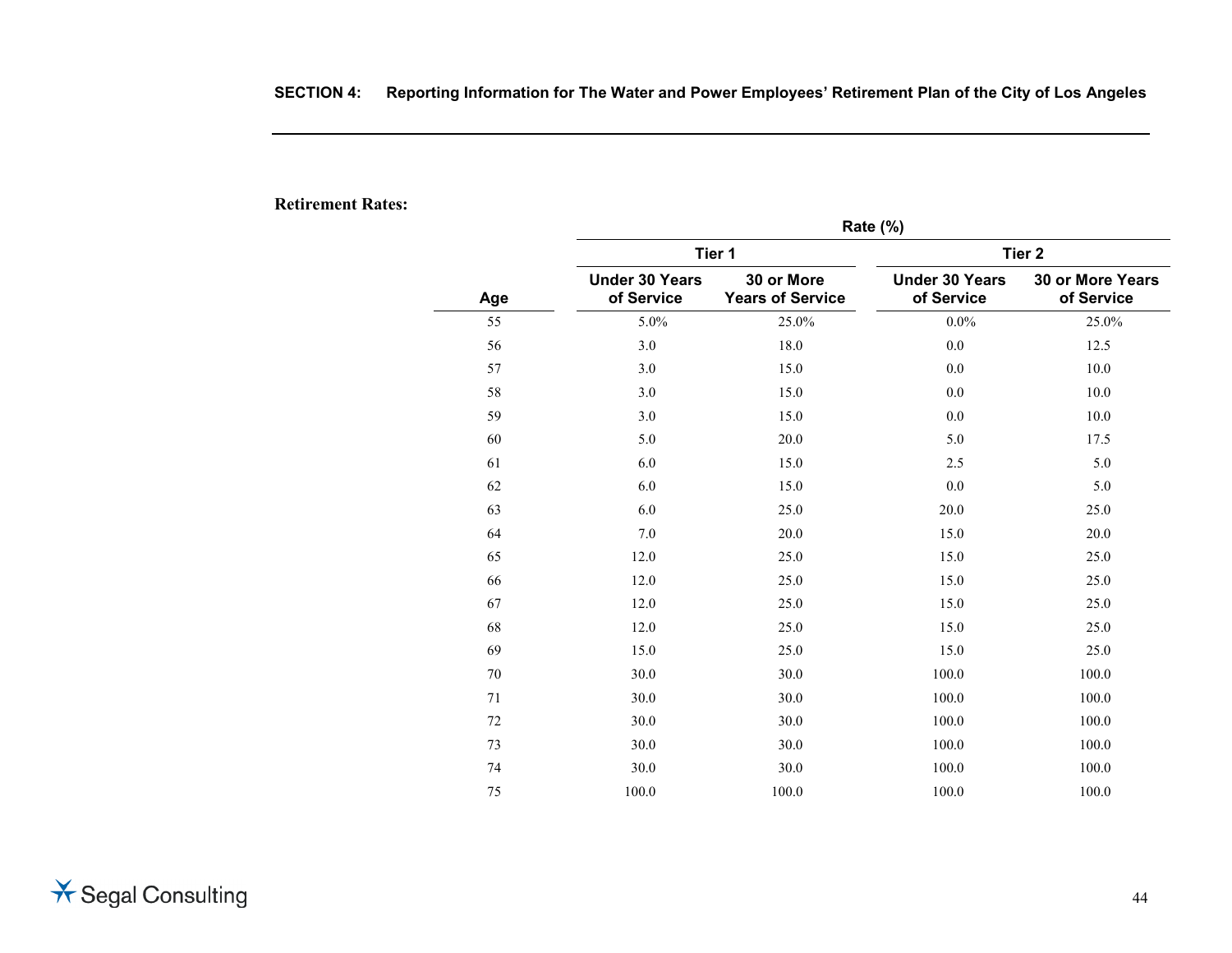| <b>Benefit for Inactive Vested</b>                                                                        |                                                                                                                                                                                                                                                                                                                                                                        |
|-----------------------------------------------------------------------------------------------------------|------------------------------------------------------------------------------------------------------------------------------------------------------------------------------------------------------------------------------------------------------------------------------------------------------------------------------------------------------------------------|
| <b>Members:</b>                                                                                           | For Tier 1, inactive vested members are assumed to retire at age 60 with a Money<br>Purchase Annuity. Members receiving Permanent Total Disability benefits are<br>assumed to retire at the earlier of age 60 or age 55 with 30 years of service. For Tier 2,<br>inactive vested members are assumed to retire at age 63.                                              |
| <b>Definition of Active Members:</b>                                                                      | First day of biweekly payroll following employment for new department employees or<br>immediately following transfer from other city department.                                                                                                                                                                                                                       |
| <b>Unknown Data for Members:</b>                                                                          | Same as those exhibited by members with similar known characteristics. If not<br>specified, members are assumed to be male.                                                                                                                                                                                                                                            |
| Data Adjustments:                                                                                         | Data as of March 31 has been adjusted to June 30 by adding three months of age and,<br>for active employees, three months of service. Contribution account balances were<br>also increased by three months of interest. For members in pay status, we have<br>increased their benefits by the assumed July 1 COLA.                                                     |
| <b>Percent Married/Domestic Partner:</b>                                                                  | 85% of male members and 60% of female members are assumed to have an eligible<br>spouse or domestic partner at pre-retirement death or retirement. The assumption is<br>applied also for current retirees retired before April 1, 2012 with Options A, B, C, or F<br>since they are missing this data. Spousal gender is assumed to be opposite that of the<br>member. |
| <b>Age of Spouse:</b>                                                                                     | Females are 3 years younger than their spouses.                                                                                                                                                                                                                                                                                                                        |
| <b>Future Benefit Accruals:</b>                                                                           | 1.0 year of service per year.                                                                                                                                                                                                                                                                                                                                          |
| <b>Other Government Service:</b>                                                                          | Tier 1 members are assumed to purchase an additional 0.15 years of service per year.<br>Tier 2 members are assumed to purchase an additional 0.03 years of service per year.                                                                                                                                                                                           |
| <b>Economic Assumptions:</b>                                                                              |                                                                                                                                                                                                                                                                                                                                                                        |
| <b>Consumer Price Index:</b>                                                                              | Increase of 3.25% per year, benefit increases due to CPI subject to 3.00% maximum<br>for Tier 1 and $2.00\%$ for Tier 2.                                                                                                                                                                                                                                               |
| <b>Employee Contribution, Additional</b><br><b>Annuity and Matching Account</b><br><b>Crediting Rate:</b> | 7.75%, based on Plan provisions.                                                                                                                                                                                                                                                                                                                                       |
| <b>Net Investment Return:</b>                                                                             | 7.50%, net of investment expenses.                                                                                                                                                                                                                                                                                                                                     |

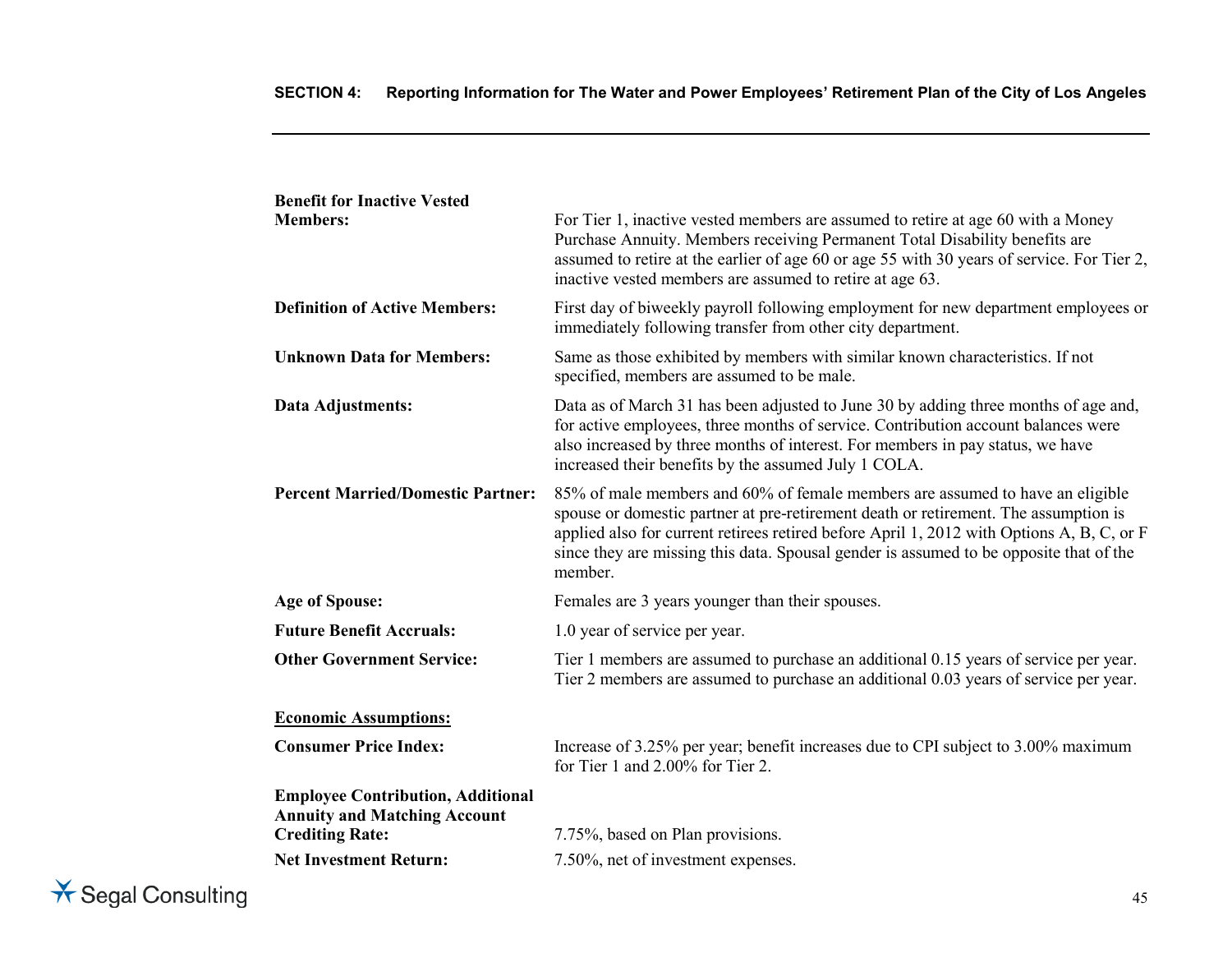**Salary Increases:** Annual Rate of Compensation Increase

Inflation: 3.25% per year, plus "across the board" salary increases of 0.75% per year, plus the following merit and promotional increases.

| Years of Service | Increase |  |
|------------------|----------|--|
| Less than 1      | $6.00\%$ |  |
| 1                | 5.50%    |  |
| 2                | 5.00%    |  |
| 3                | $4.00\%$ |  |
| 4                | 2.50%    |  |
| 5                | 1.50%    |  |
| 6                | 1.10%    |  |
| 7                | 1.00%    |  |
| 8                | $0.90\%$ |  |
| 9                | 0.80%    |  |
| $10 \& 0$ over   | 0.75%    |  |

The merit and promotional increases are added to the sum of the inflationary and "across the board" salary increases.

#### **Actuarial Methods:**

**Actuarial Value of Assets:** The market value of assets less unrecognized returns in each of the last five years. Unrecognized return is equal to the difference between the actual and expected returns on a market value basis and is recognized over a five-year period. As directed by the Retirement Office, the actuarial value of assets may be reduced by an amount classified as a non-valuation reserve.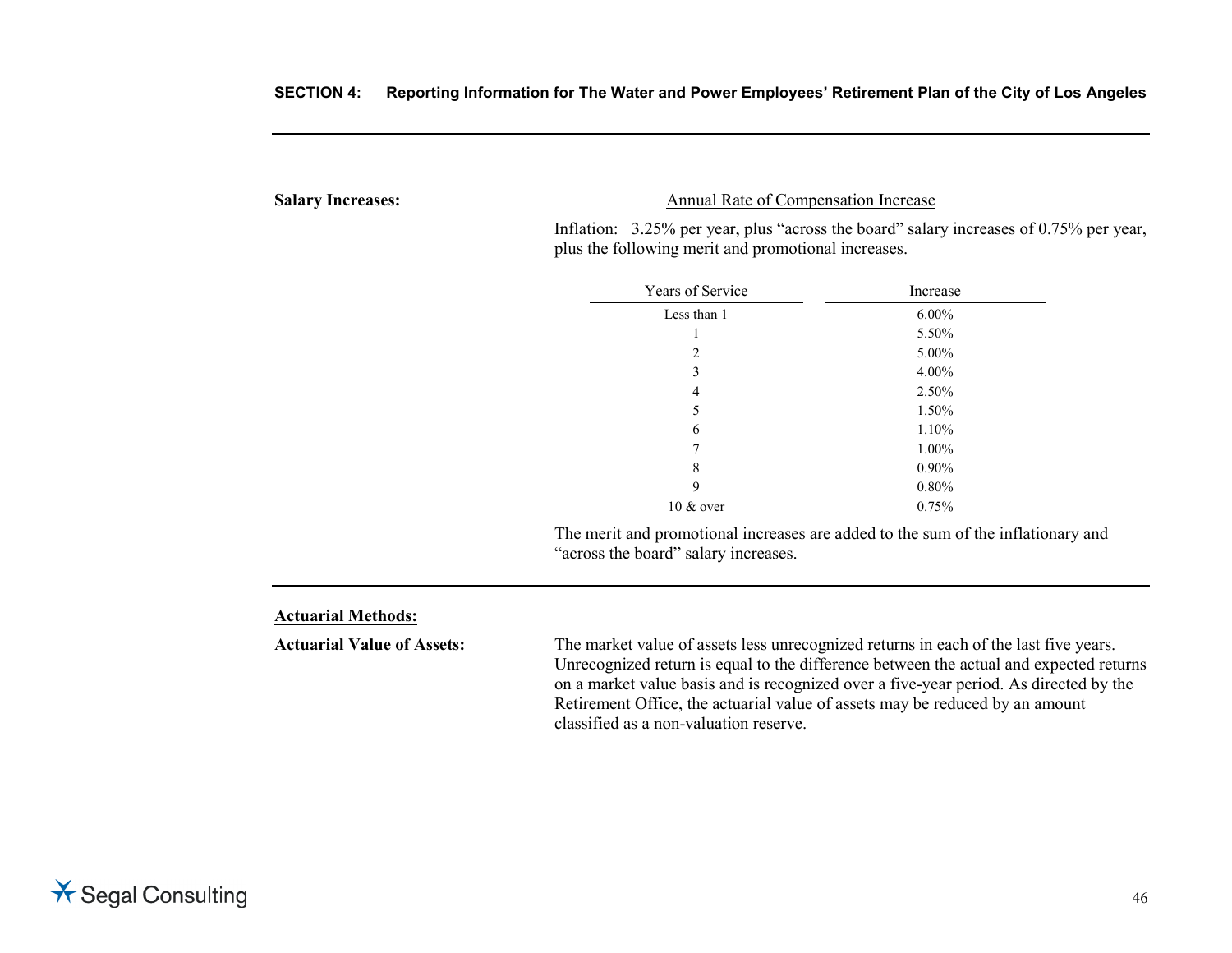| <b>Actuarial Cost Method:</b>                   | Entry Age Normal Actuarial Cost Method. Entry Age equals attained age less years of<br>service. Normal Cost and Actuarial Accrued Liability are calculated on an individual<br>basis and are based on costs allocated as a level percent of salary, with Normal Cost<br>determined as if the current benefit accrual rate had always been in effect<br>("replacement life").                                                                                                                                                                                                                                 |
|-------------------------------------------------|--------------------------------------------------------------------------------------------------------------------------------------------------------------------------------------------------------------------------------------------------------------------------------------------------------------------------------------------------------------------------------------------------------------------------------------------------------------------------------------------------------------------------------------------------------------------------------------------------------------|
| <b>Amortization Policy:</b>                     | The July 1, 2004 Unfunded Actuarial Liability is amortized over a fifteen-year period<br>commencing July 1, 2004. Any subsequent change in Surplus or Unfunded Actuarial<br>Accrued Liability are amortized over separate fifteen-year periods. All amortization<br>amounts are determined in equal dollar amounts over the amortization period. The<br>Board may, by resolution, adopt a separate period of not more than thirty years to<br>amortize the change in Surplus or Unfunded Actuarial Accrued Liability resulting<br>from an unusual event, plan amendment or change in assumptions or methods. |
| <b>Changes in Actuarial Assumptions:</b>        | Based on the June 30, 2012 Actuarial Experience Study, the following assumptions<br>have been changed. Previously, these assumptions were as follows:                                                                                                                                                                                                                                                                                                                                                                                                                                                        |
| <b>Demographic Assumptions:</b>                 |                                                                                                                                                                                                                                                                                                                                                                                                                                                                                                                                                                                                              |
| <b>Mortality Rates:</b>                         |                                                                                                                                                                                                                                                                                                                                                                                                                                                                                                                                                                                                              |
| After Service Retirement<br>and Pre-retirement: | RP-2000 Combined Healthy Mortality Table with ages set back two years for males<br>and one year for females.                                                                                                                                                                                                                                                                                                                                                                                                                                                                                                 |
| <b>After Disability Retirement</b>              | RP-2000 Combined Healthy Mortality Table with ages set back two years for males<br>and one year for females.                                                                                                                                                                                                                                                                                                                                                                                                                                                                                                 |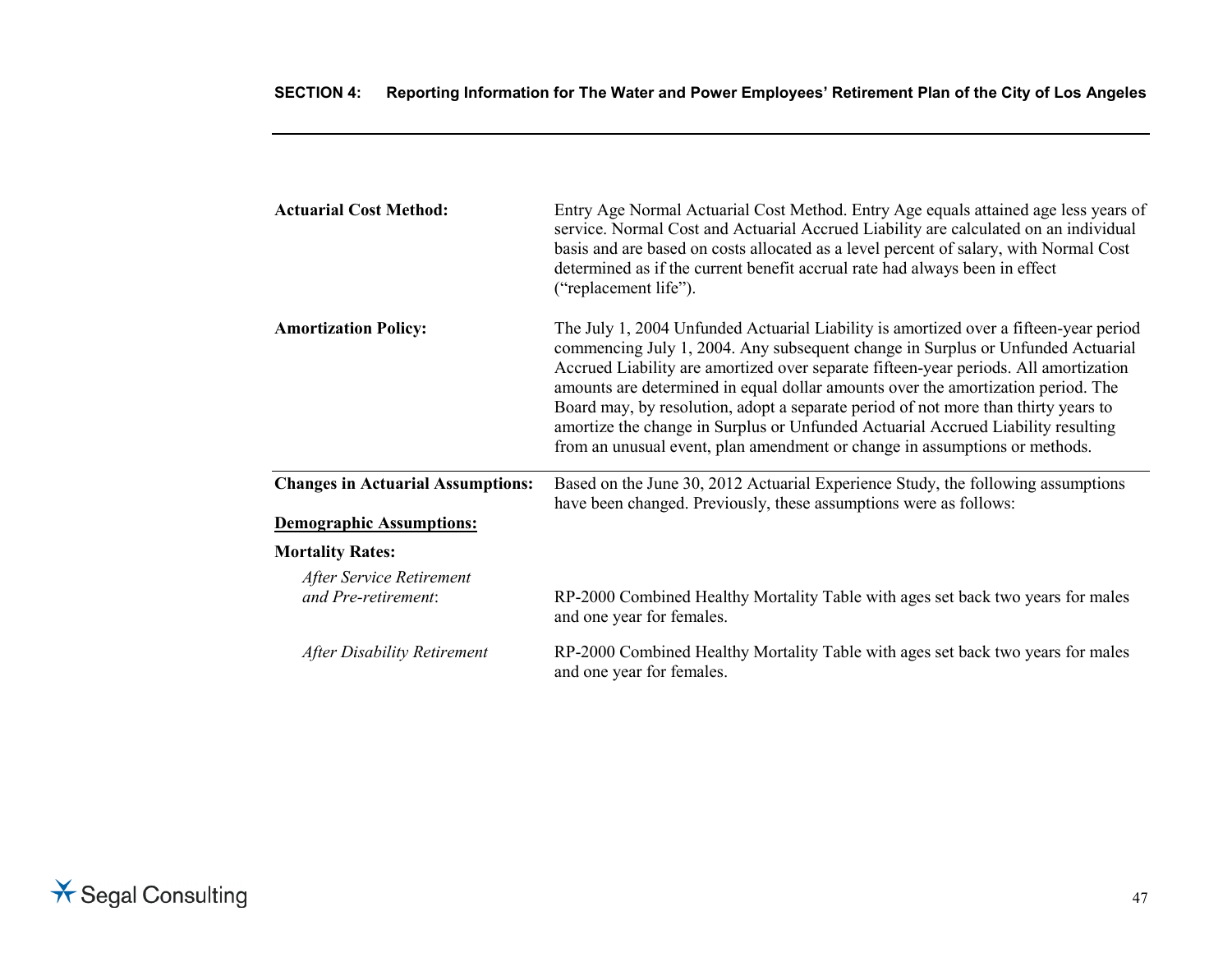#### **Changes in Actuarial Assumptions (continued):**

# **Termination Rates before Retirement:**

|     |       | <b>Rate (%)</b> |       |                           |
|-----|-------|-----------------|-------|---------------------------|
|     |       | Mortality*      |       | <b>Total Withdrawal**</b> |
| Age | Male  | Female          | Male  | Female                    |
| 25  | 0.037 | 0.020           | 6.550 | 9.200                     |
| 30  | 0.039 | 0.025           | 4.350 | 7.250                     |
| 35  | 0.063 | 0.044           | 3.060 | 5.550                     |
| 40  | 0.096 | 0.065           | 2.180 | 4.150                     |
| 45  | 0.130 | 0.103           | 1.660 | 3.150                     |
| 50  | 0.186 | 0.155           | 1.260 | 2.450                     |
| 55  | 0.292 | 0.242           | 0.980 | 2.100                     |
| 60  | 0.527 | 0.444           | 0.720 | 1.100                     |
| 65  | 1.001 | 0.862           | 0.420 | 0.350                     |

*\* 5% of pre-retirement deaths are assumed to be duty related, with the remaining being non-duty related.*

*\*\* No withdrawal is assumed after a member is first eligible to retire. Ordinary withdrawal members are assumed to receive their account balance at termination. Vested termination members are assumed to receive a deferred retirement benefit. 45% of terminations are assumed to be ordinary withdrawals, with the remaining being vested terminations.*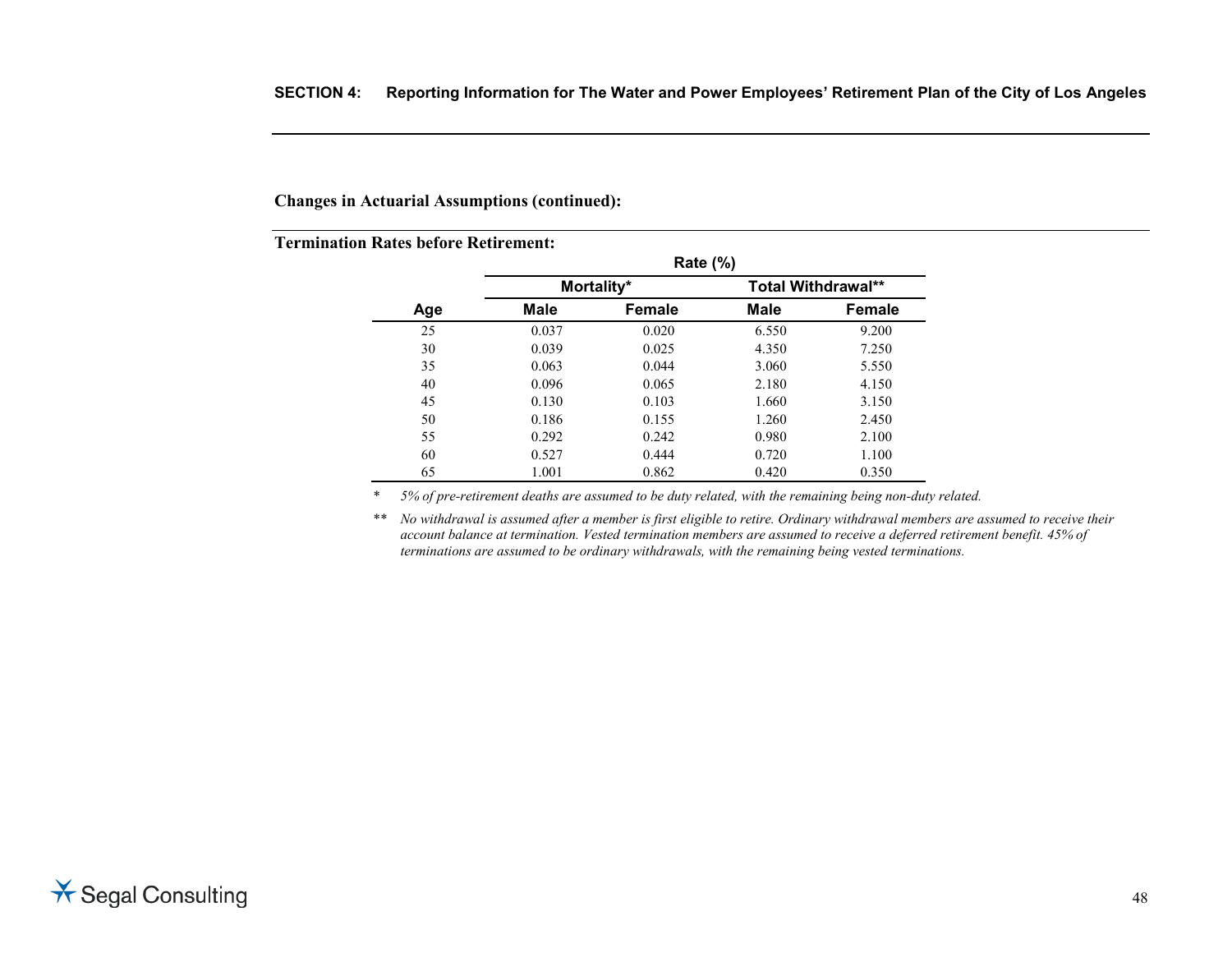**Tier 1**

|                          |     | l ler 1                          |                          |
|--------------------------|-----|----------------------------------|--------------------------|
| <b>Retirement Rates:</b> | Age | <b>Under 30 Years of Service</b> | Over 30 Years of Service |
|                          | 50  | $0.00\%$                         | $0.00\%$                 |
|                          | 51  | 0.00                             | 0.00                     |
|                          | 52  | 0.00                             | 0.00                     |
|                          | 53  | $0.00\,$                         | 0.00                     |
|                          | 54  | 0.00                             | 0.00                     |
|                          | 55  | 4.00                             | 25.00                    |
|                          | 56  | 3.00                             | 15.00                    |
|                          | 57  | 3.00                             | 12.50                    |
|                          | 58  | 3.00                             | 12.50                    |
|                          | 59  | 4.00                             | 12.50                    |
|                          | 60  | 5.00                             | 20.00                    |
|                          | 61  | 5.00                             | 10.00                    |
|                          | 62  | 5.00                             | 10.00                    |
|                          | 63  | 5.00                             | 25.00                    |
|                          | 64  | 5.00                             | 20.00                    |
|                          | 65  | 15.00                            | 25.00                    |
|                          | 66  | 15.00                            | 25.00                    |
|                          | 67  | 15.00                            | 25.00                    |
|                          | 68  | 15.00                            | 25.00                    |
|                          | 69  | 15.00                            | 25.00                    |
|                          | 70  | 100.00                           | 100.00                   |

**Changes in Actuarial Assumptions (continued):**

**Percent Married/Domestic Partner:** 85% of male members and 60% of female members are assumed to be married at preretirement death or retirement. Current retirees who retired before April 1, 2012, with Options A, B, C, or F are missing this data and are all assumed to have a spouse. Spousal gender is assumed to be opposite that of the member.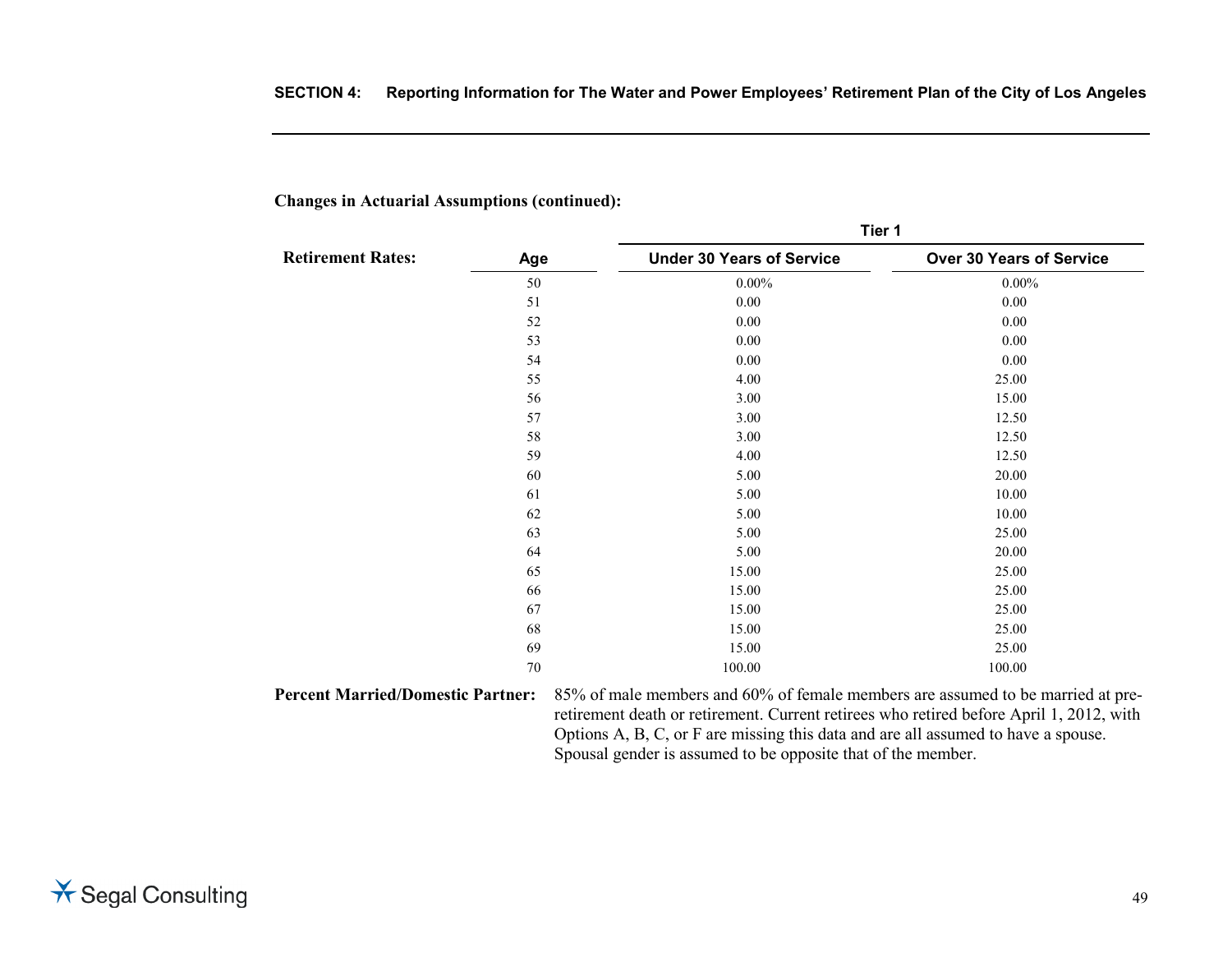# **Changes in Actuarial Assumptions (continued):**

#### **Economic Assumptions:**

| <b>Consumer Price Index:</b>  | Increase of 3.50% per year; benefit increases due to CPI subject to 3.00% maximum. |
|-------------------------------|------------------------------------------------------------------------------------|
| <b>Net Investment Return:</b> | 7.75%, net of administration and investment expenses.                              |
| <b>Salary Increases:</b>      | Annual Rate of Compensation Increase                                               |

Inflation: 3.50% per year, plus "across the board" salary increases of 0.75% per year, plus the following merit and promotional increases.

| <b>Years of Service</b> | Increase |
|-------------------------|----------|
|                         | $6.25\%$ |
|                         | 5.25%    |
|                         | 4.75%    |
| 3                       | $3.50\%$ |
|                         | 2.00%    |
| 5 & Over                | $1.10\%$ |

The merit and promotional increases are added to the sum of the inflationary and "across the board" salary increases.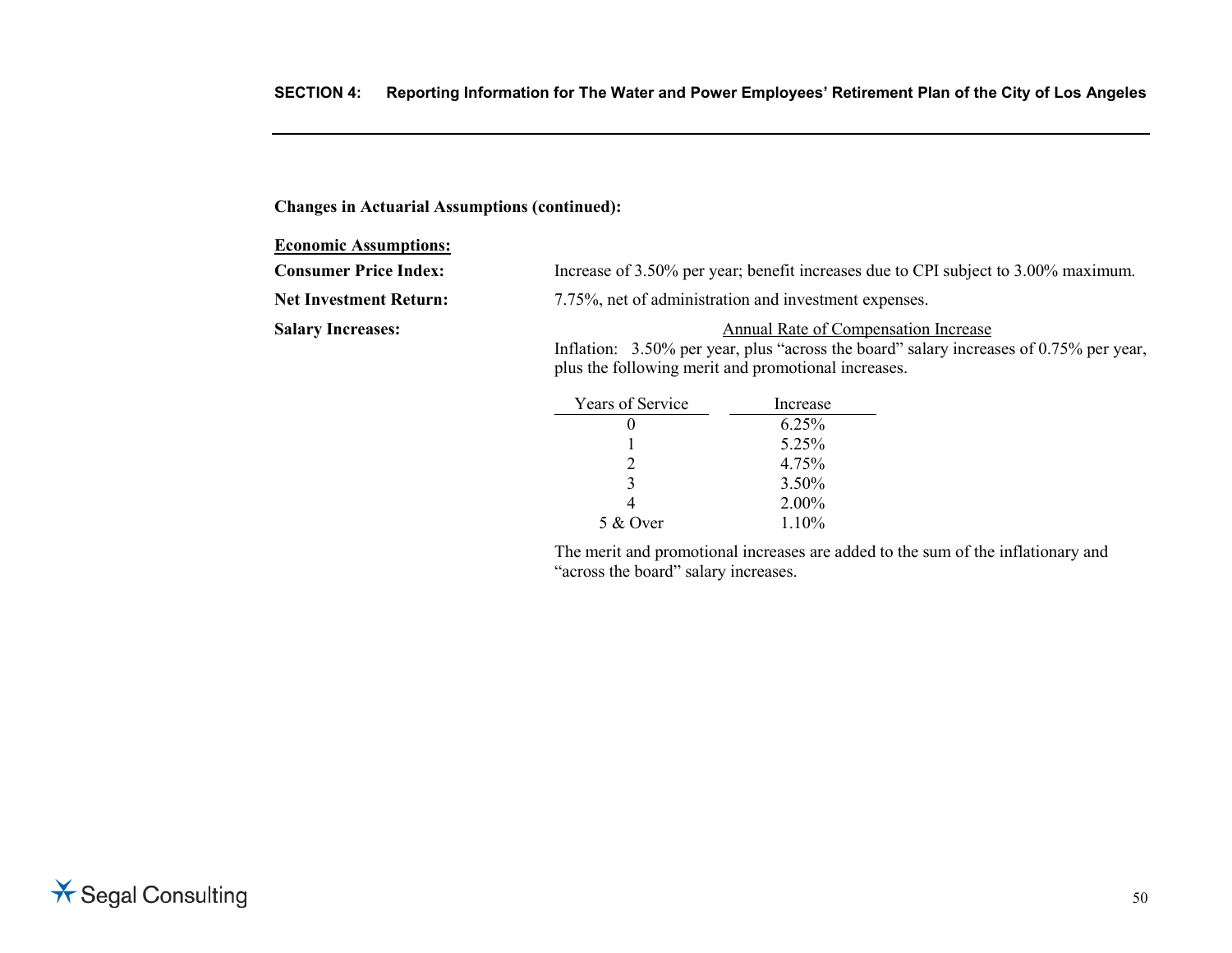# **EXHIBIT VII**

# **Summary of Plan Provisions**

This exhibit summarizes the major provisions of the Retirement Plan included in the valuation. It is not intended to be, nor should it be interpreted as, a complete statement of all plan provisions.

| <b>Plan Year:</b>                  | July 1 through June 30                                                                                                                                                                                                                             |  |
|------------------------------------|----------------------------------------------------------------------------------------------------------------------------------------------------------------------------------------------------------------------------------------------------|--|
| <b>Census Date:</b>                | March 31                                                                                                                                                                                                                                           |  |
| <b>Membership Eligibility:</b>     |                                                                                                                                                                                                                                                    |  |
| Tier 1                             | All members hired before January 1, 2014.                                                                                                                                                                                                          |  |
| Tier 2                             | All members hired on or after January 1, 2014.                                                                                                                                                                                                     |  |
| <b>Formula Retirement Benefit:</b> |                                                                                                                                                                                                                                                    |  |
| Tier 1                             |                                                                                                                                                                                                                                                    |  |
| Age & Service Requirement          | Age 60 with 5 years of service; or                                                                                                                                                                                                                 |  |
|                                    | Age 55 with 10 years of service in the last 12 years; or                                                                                                                                                                                           |  |
|                                    | Any age with 30 years of service; or                                                                                                                                                                                                               |  |
|                                    | Receiving permanent total disability benefits from the Plan.                                                                                                                                                                                       |  |
|                                    | To be eligible, the employee must have worked or been paid disability four of<br>Note:<br>the last five years immediately preceding eligibility to retire, or while eligible<br>to retire.                                                         |  |
| <b>Monthly Amount</b>              | The greater of 2.1% of the Monthly Salary Base or \$9.50 per year of service. For<br>those age 55 or older with 30 or more years of service the factor is 2.3% of the<br>Monthly Salary Base. Benefits are limited to 100% of Monthly Salary Base. |  |
| <b>Monthly Salary Base</b>         | Equivalent of monthly average salary of highest successive 26 biweekly payroll<br>periods (one year).                                                                                                                                              |  |
| Cost of Living Benefit             | Based on CPI subject to a maximum of 3% per year.                                                                                                                                                                                                  |  |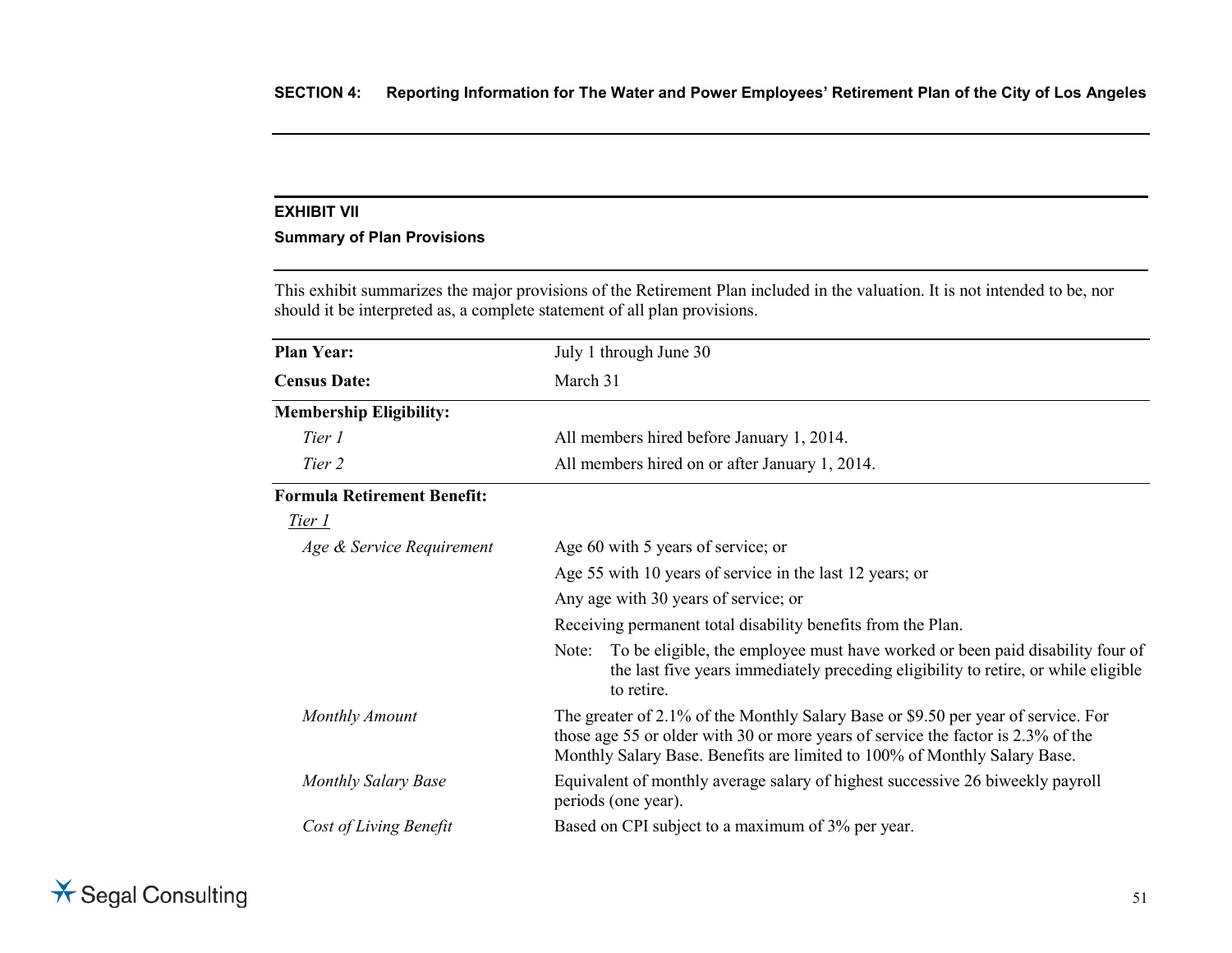| Tier 2                         |                                                                                                                                                                                                                                                                                                                                                                                |
|--------------------------------|--------------------------------------------------------------------------------------------------------------------------------------------------------------------------------------------------------------------------------------------------------------------------------------------------------------------------------------------------------------------------------|
| Age & Service Requirement      | Age 60 with 10 years of service; or                                                                                                                                                                                                                                                                                                                                            |
|                                | Age 55 with 30 years of service; or                                                                                                                                                                                                                                                                                                                                            |
|                                | Any age with 30 years of service.                                                                                                                                                                                                                                                                                                                                              |
| <b>Monthly Amount</b>          | 2.0% at age 55 with 30 years of service; or                                                                                                                                                                                                                                                                                                                                    |
|                                | 2.1% at age 63 with 30 years of service; or                                                                                                                                                                                                                                                                                                                                    |
|                                | 2.0% at age 63 with 10 years of service; or                                                                                                                                                                                                                                                                                                                                    |
|                                | 1.5% at age 60 with 10 years of service.                                                                                                                                                                                                                                                                                                                                       |
|                                | Benefits are limited to 80% of Monthly Salary Base.                                                                                                                                                                                                                                                                                                                            |
| <b>Monthly Salary Base</b>     | Equivalent of monthly average salary of highest successive 78 biweekly payroll<br>periods (three years).                                                                                                                                                                                                                                                                       |
| Cost of Living Benefit         | Based on CPI subject to a maximum of 2% per year.                                                                                                                                                                                                                                                                                                                              |
| <b>Money Purchase Annuity:</b> |                                                                                                                                                                                                                                                                                                                                                                                |
| Tier 1                         | A monthly lifetime benefit equal in value to the employee normal contribution<br>account plus Department matching contribution (current service contribution) account<br>at retirement date. Does not include cost-of-living adjustments and death after<br>retirement continuance features.                                                                                   |
| Tier 2                         | Same as Tier 1 (except no Department matching contribution).                                                                                                                                                                                                                                                                                                                   |
| <b>Minimum Benefit:</b>        | If the money purchase annuity amount exceeds the monthly amount of the formula<br>retirement benefit and the retiree meets the eligibility requirements for the formula<br>retirement benefit, the amount of the money purchase annuity is paid and the cost-of-<br>living and death after retirement continuance features of the formula retirement<br>benefit are also paid. |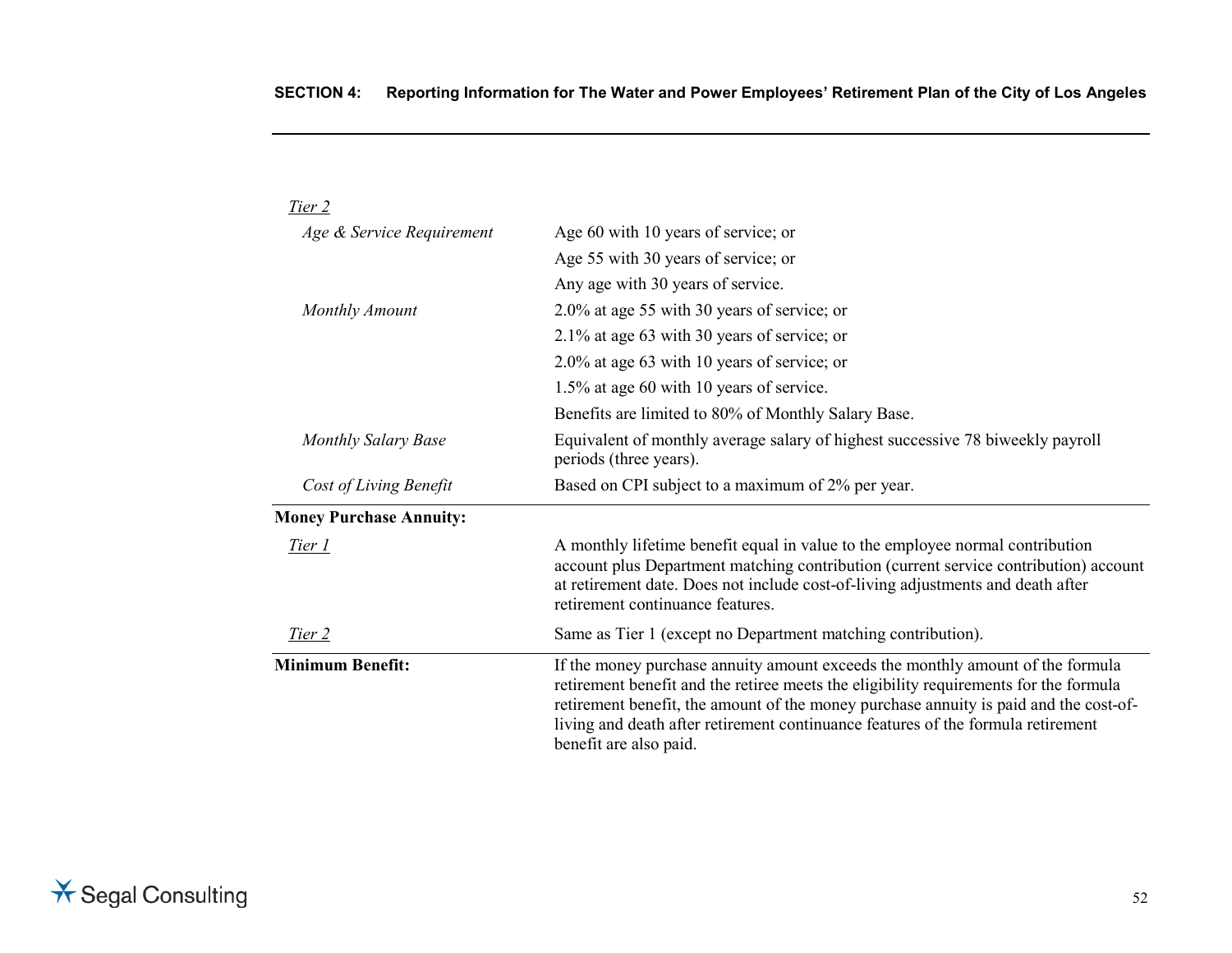### **Early Retirement Reduction Factors:**

*Tier 1* The early retirement factor is determined by the attained age on the effective date of retirement. Every three months of attained age will affect the factor.

| <b>Attained Age at</b><br><b>Actual Retirement</b> | <b>Exact Age</b> | $+3$ Months | +6 Months | +9 Months |
|----------------------------------------------------|------------------|-------------|-----------|-----------|
| 48                                                 | .7150            | .7225       | .7300     | .7375     |
| 49                                                 | .7450            | .7525       | .7600     | .7675     |
| 50                                                 | .7750            | .7825       | .7900     | .7975     |
| 51                                                 | .8050            | .8125       | .8200     | .8275     |
| 52                                                 | .8350            | .8425       | .8500     | .8575     |
| 53                                                 | .8650            | .8725       | .8800     | .8875     |
| 54                                                 | .8950            | .9025       | .9100     | .9175     |
| 55                                                 | .9250            | .92875      | .9325     | .93625    |
| 56                                                 | .9400            | .94375      | .9475     | .95125    |
| 57                                                 | .9550            | .95875      | .9625     | .96625    |
| 58                                                 | .9700            | .97375      | .9775     | .98125    |
| 59                                                 | .9850            | .98875      | .9925     | .99625    |
| 60 & Over                                          | 1.0000           |             |           |           |

The factor is 1.0000 for those retiring at age 55 or later with at least 30 years of service.

*Tier 2* Same as Tier 1 with the exception that only the factors below age 55 are used. These are applied to the age 55 benefit for members who retire before age 55 with 30 or more years of service.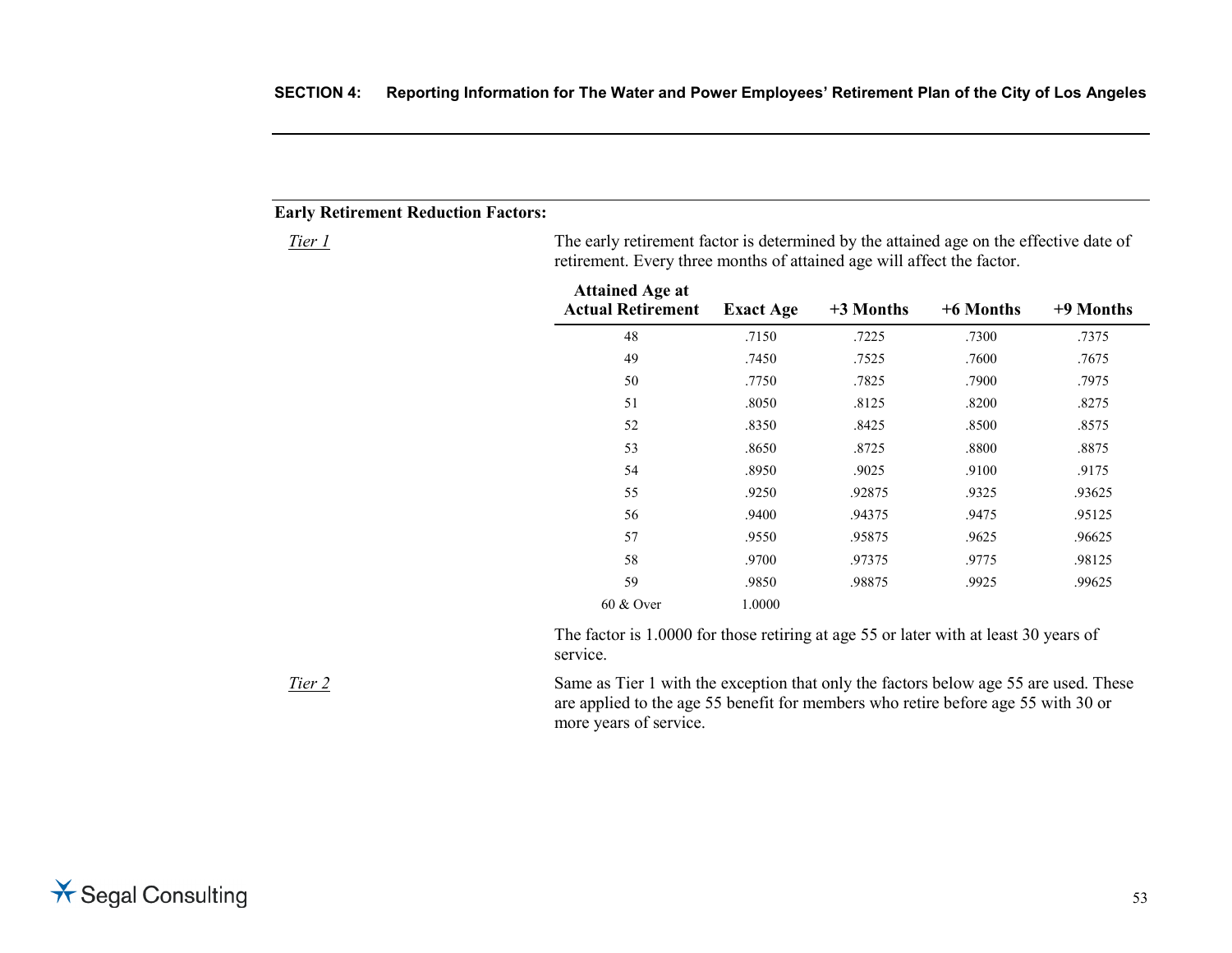# **Member Normal Contributions:**

*Tier 1* If an employee became a plan member after May 31, 1984, the member normal contribution rate is 6% of pay.

> If an employee became a plan member before June 1, 1984 or transferred from CERS with an entry age contribution rate, sample rates by entry age are as follows:

|                                                            | Entry Age                                          | Rate                                                                                                                                                                                                                                                                                                                                         |
|------------------------------------------------------------|----------------------------------------------------|----------------------------------------------------------------------------------------------------------------------------------------------------------------------------------------------------------------------------------------------------------------------------------------------------------------------------------------------|
|                                                            | 20                                                 | 2.601%                                                                                                                                                                                                                                                                                                                                       |
|                                                            | 25                                                 | 3.102%                                                                                                                                                                                                                                                                                                                                       |
|                                                            | 30                                                 | 3.611%                                                                                                                                                                                                                                                                                                                                       |
|                                                            | 35                                                 | 4.161%                                                                                                                                                                                                                                                                                                                                       |
|                                                            | 40                                                 | 4.742%                                                                                                                                                                                                                                                                                                                                       |
|                                                            | 45                                                 | 5.381%                                                                                                                                                                                                                                                                                                                                       |
|                                                            | 50                                                 | 6.042%                                                                                                                                                                                                                                                                                                                                       |
|                                                            | 55                                                 | 6.762%                                                                                                                                                                                                                                                                                                                                       |
|                                                            | 59                                                 | 7.332%                                                                                                                                                                                                                                                                                                                                       |
| Tier 2                                                     | Normal contribution rate of 10% of pay.            |                                                                                                                                                                                                                                                                                                                                              |
| <b>Department Current Service</b><br><b>Contributions:</b> |                                                    |                                                                                                                                                                                                                                                                                                                                              |
| Tier 1                                                     | minimum of 110% of employee contributions.         | The Department of Water and Power makes actuarially based contributions that are a                                                                                                                                                                                                                                                           |
| Tier 2                                                     | contributions is not required.                     | Same as Tier 1, except that the minimum contribution equal to 110% of employee                                                                                                                                                                                                                                                               |
| Disability:                                                |                                                    |                                                                                                                                                                                                                                                                                                                                              |
| Tier 1                                                     | minimum formula.                                   | Disability benefits are paid from the Disability Fund. However, if a member is<br>receiving permanent and total disability benefits, the member may elect to retire.<br>Other than a nominal amount, no service credit during disability is earned for the<br>Formula benefit; however, credit is earned during disability toward the \$9.50 |
| Tier 2                                                     | Same as Tier 1 (except no \$9.50 minimum formula). |                                                                                                                                                                                                                                                                                                                                              |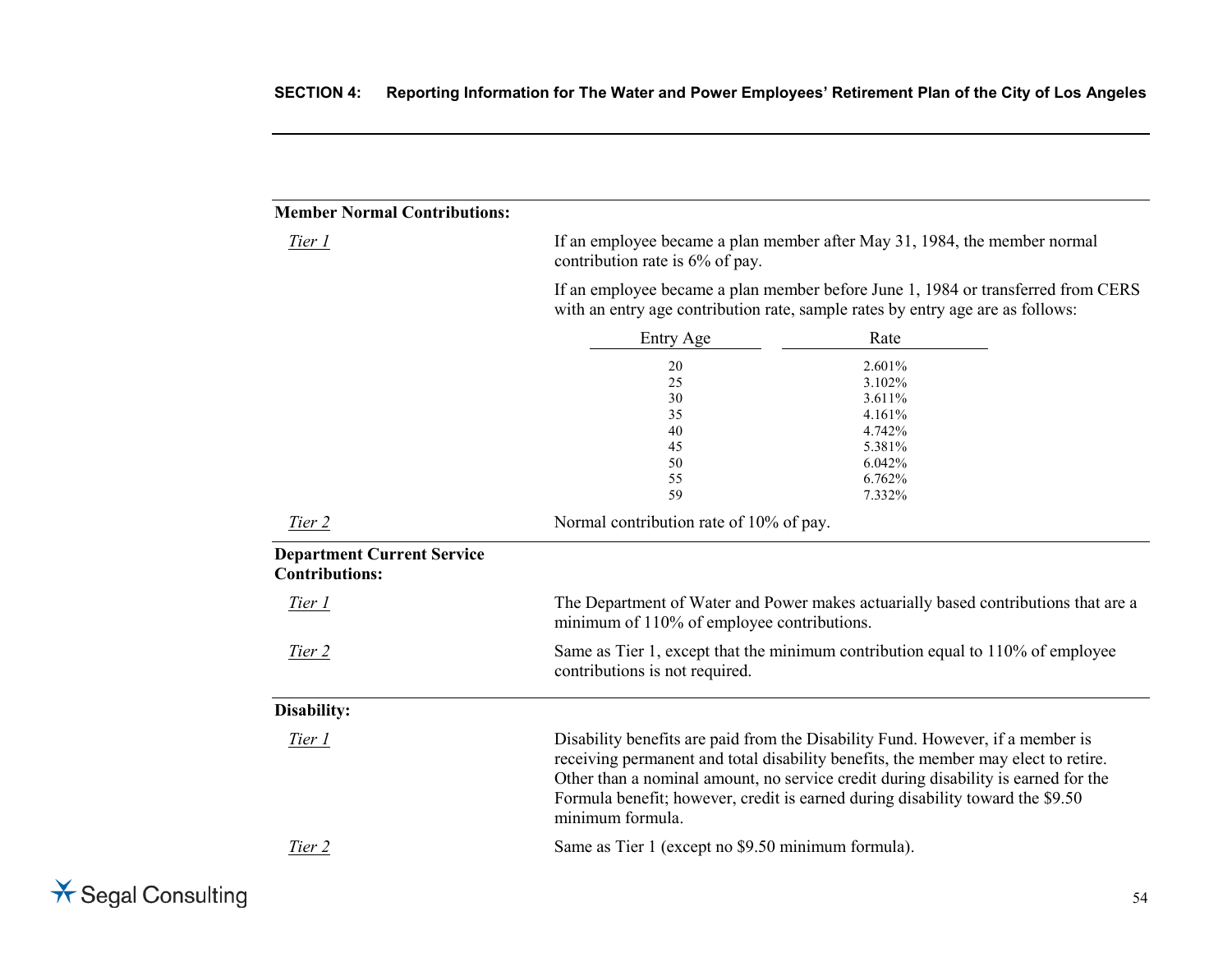# **Deferred Withdrawal Retirement Benefit (Vested):**

| Tier 1                    |                                                                                                                                                                                                                                                                                   |
|---------------------------|-----------------------------------------------------------------------------------------------------------------------------------------------------------------------------------------------------------------------------------------------------------------------------------|
| Age & Service Requirement | Age 60 with one year of continuous membership; or                                                                                                                                                                                                                                 |
|                           | Age 55 with 10 years of contributing membership in the 12 years prior to separation<br>from service.                                                                                                                                                                              |
| Amount                    | Value of employee normal contribution account plus Department matching<br>contribution (called current service contribution) account at retirement date. Does not<br>include cost-of-living and death after retirement continuance features of the formula<br>retirement benefit. |
| Tier 2                    |                                                                                                                                                                                                                                                                                   |
| Age & Service Requirement | Not applicable.                                                                                                                                                                                                                                                                   |
| Amount                    | Not applicable.                                                                                                                                                                                                                                                                   |

# **Deferred/Vested Right Retirement Benefit:**

| Tier 1                          |                                                                                                                                                                      |
|---------------------------------|----------------------------------------------------------------------------------------------------------------------------------------------------------------------|
| Age & Service Requirement       | Not applicable.                                                                                                                                                      |
| Amount                          | Not applicable.                                                                                                                                                      |
| Tier 2                          |                                                                                                                                                                      |
| Age & Service Requirement       | Any age with 15 years of service credit.                                                                                                                             |
| Amount                          | Formula Retirement Benefit at age 60 or later. Does not include cost-of-living and<br>death after retirement continuance features of the formula retirement benefit. |
| <b>Death Before Retirement:</b> |                                                                                                                                                                      |
| Tier 1 and Tier 2               |                                                                                                                                                                      |
| Age and Service Requirement     | None                                                                                                                                                                 |
| Amount                          | Refund of member contributions with interest.                                                                                                                        |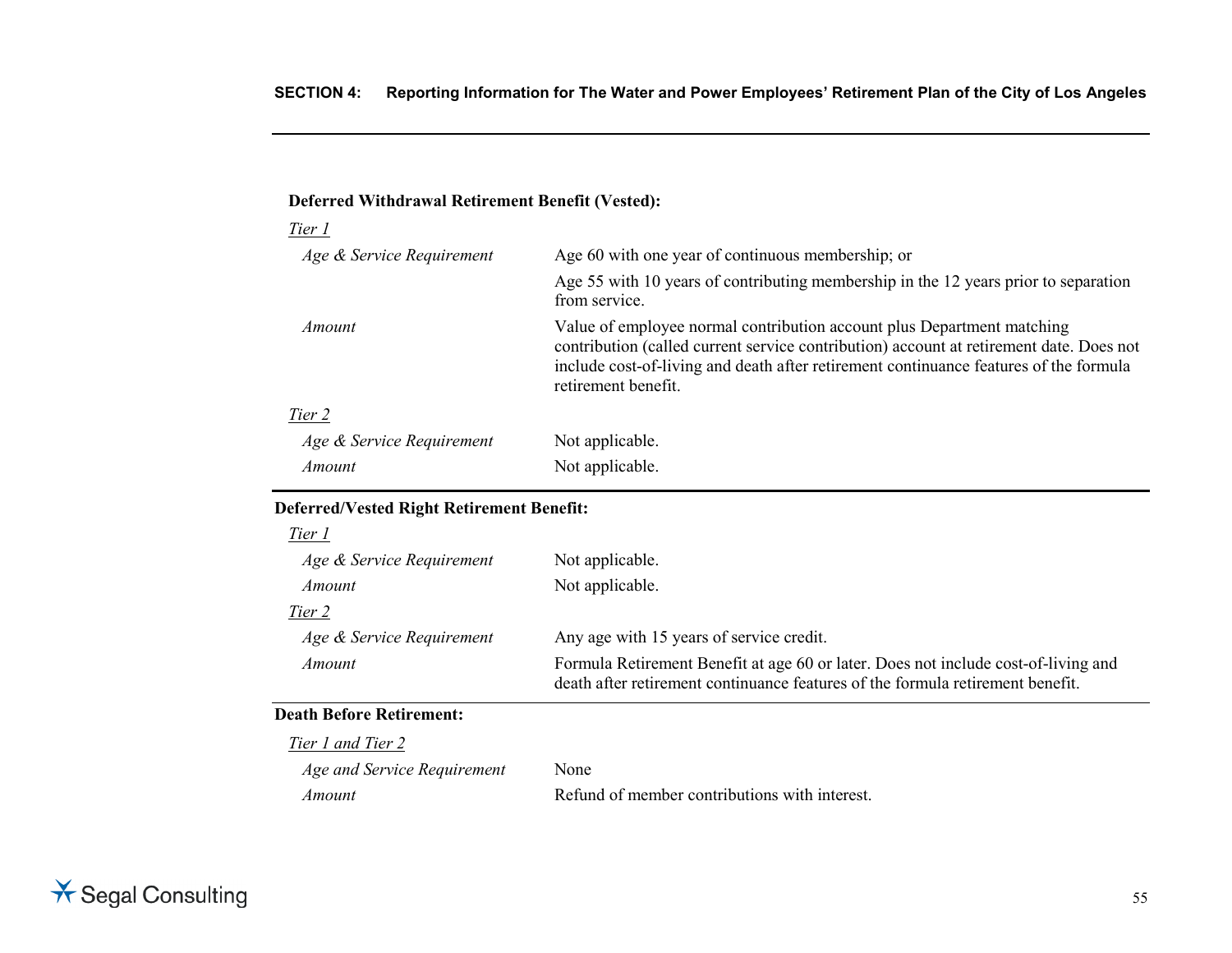| Age, Service and Type of<br>Death Requirement                        | Any death of a member who is eligible for service retirement, but who has not yet<br>retired or attained 25 years of service                                                                                                                                                                                                                                               |
|----------------------------------------------------------------------|----------------------------------------------------------------------------------------------------------------------------------------------------------------------------------------------------------------------------------------------------------------------------------------------------------------------------------------------------------------------------|
|                                                                      | In lieu of the refund of member contributions with interest, the member's spouse or<br>domestic partner may elect an immediate lifetime monthly allowance. The monthly<br>allowance payable to the surviving spouse or domestic partner is the amount the<br>spouse or domestic partner would have received had the member elected a full joint<br>and survivor allowance. |
| Age, Service and Type of                                             |                                                                                                                                                                                                                                                                                                                                                                            |
| Death Requirement                                                    | Duty death with 10 years of service, but prior to service retirement eligibility or<br>attainment of 25 years of service.                                                                                                                                                                                                                                                  |
| Amount                                                               | In lieu of the refund of member contributions with interest, the member's spouse or<br>domestic partner may elect either:                                                                                                                                                                                                                                                  |
|                                                                      | A deferred lifetime monthly allowance commencing when the member would<br>(a)<br>have been eligible for a service retirement or attained 25 years of service; or                                                                                                                                                                                                           |
|                                                                      | (b)<br>An immediate lifetime monthly allowance calculated with up to five years<br>added to the member's age or service. This option is only available if the member has<br>attained age 50 or attained 20 years of service.                                                                                                                                               |
|                                                                      | The monthly allowance payable is the amount the spouse or domestic partner would<br>have received had the member elected a full joint and survivor allowance.                                                                                                                                                                                                              |
| <b>Death After Retirement:</b>                                       |                                                                                                                                                                                                                                                                                                                                                                            |
| Tier 1 and Tier 2                                                    | 50% of retiree's unmodified allowance continued to eligible spouse or domestic<br>partner (reduced if difference in ages is greater than five years).                                                                                                                                                                                                                      |
| <b>Withdrawal of Contributions Benefit</b><br>(Ordinary Withdrawal): |                                                                                                                                                                                                                                                                                                                                                                            |
| Tier 1 and Tier 2                                                    | Refund of employee contributions with interest.                                                                                                                                                                                                                                                                                                                            |